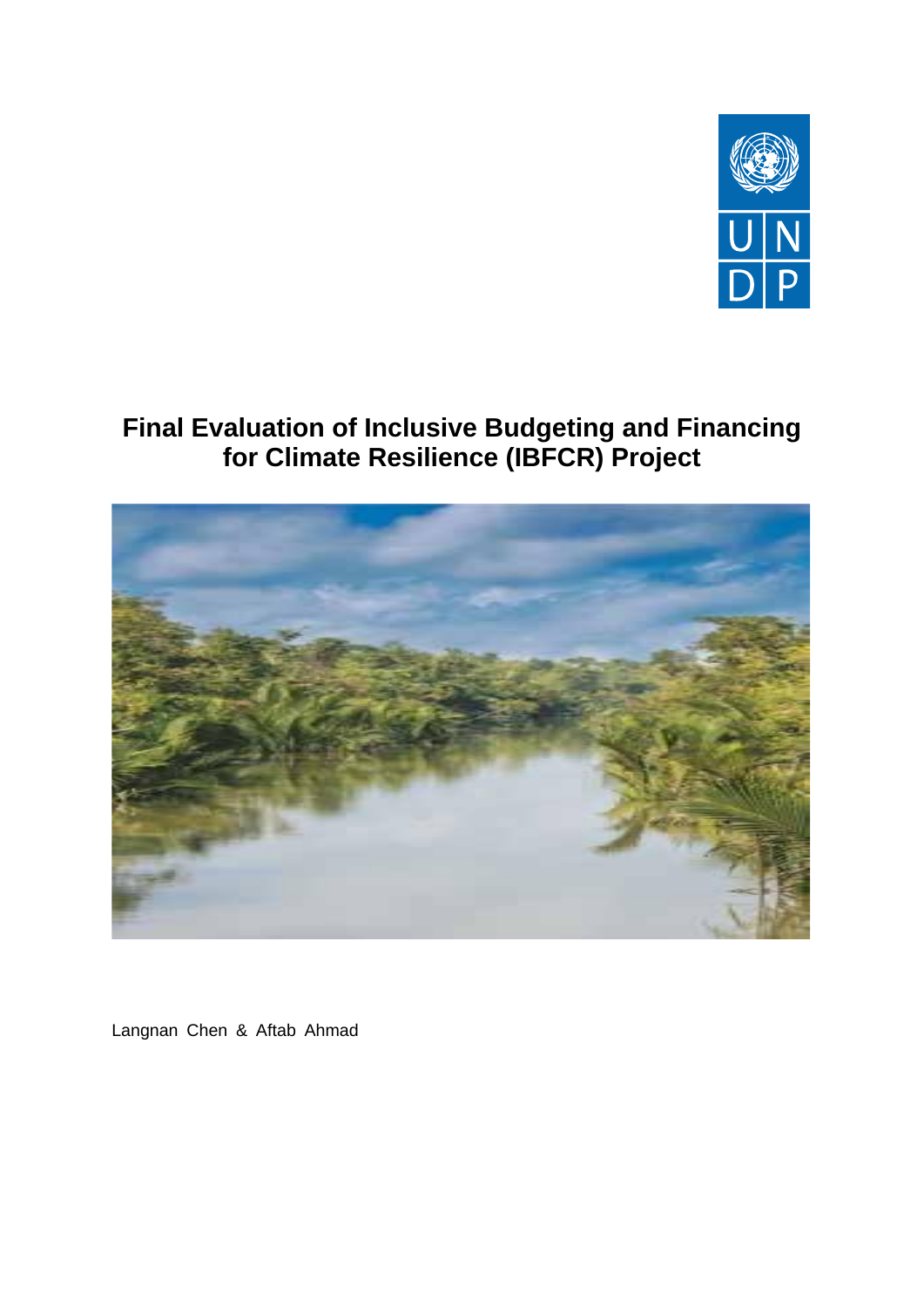## **PROJECT DATA:**

|                                                            | <b>Project/outcome Information</b>                                                                                                                                                                                                                                                                                                                                                                                                                             |                    |  |  |  |
|------------------------------------------------------------|----------------------------------------------------------------------------------------------------------------------------------------------------------------------------------------------------------------------------------------------------------------------------------------------------------------------------------------------------------------------------------------------------------------------------------------------------------------|--------------------|--|--|--|
| Project/outcome title                                      | Final Evaluation of Inclusive Budgeting and Financing for Climate<br>Resilience (IBFCR) Project                                                                                                                                                                                                                                                                                                                                                                |                    |  |  |  |
| <b>Atlas ID</b>                                            | 78091                                                                                                                                                                                                                                                                                                                                                                                                                                                          |                    |  |  |  |
| Corporate outcome<br>and output                            | The project has five components/outcomes:<br>Climate Fiscal Framework implementation and management<br>$1_{-}$<br>Strategic climate change sensitive planning and budgeting<br>$2_{-}$<br>management<br>3. Climate public finance governance strengthened<br>Strengthening Finance Division's coordination roles in climate<br>4.<br>public finance management<br>More effective planning and budgeting for climate change<br>5.<br>finance at the local level |                    |  |  |  |
| <b>Country</b>                                             | Bangladesh                                                                                                                                                                                                                                                                                                                                                                                                                                                     |                    |  |  |  |
| <b>Region</b>                                              | Asia                                                                                                                                                                                                                                                                                                                                                                                                                                                           |                    |  |  |  |
| Date project<br>document signed                            |                                                                                                                                                                                                                                                                                                                                                                                                                                                                |                    |  |  |  |
| <b>Project dates</b>                                       | <b>Start</b>                                                                                                                                                                                                                                                                                                                                                                                                                                                   | <b>Planned end</b> |  |  |  |
|                                                            | <b>Jun-15</b>                                                                                                                                                                                                                                                                                                                                                                                                                                                  | <b>Dec-19</b>      |  |  |  |
| <b>Total committed</b><br>budget                           | 2.20 million (TK 20.00 Crore)                                                                                                                                                                                                                                                                                                                                                                                                                                  |                    |  |  |  |
| <b>Project expenditure</b><br>at the time of<br>evaluation | 1.94 million (TK 21.25 crore)                                                                                                                                                                                                                                                                                                                                                                                                                                  |                    |  |  |  |
| <b>Funding source</b>                                      | UNDP Country Office in partnership with GIZ, SIDA and DFID                                                                                                                                                                                                                                                                                                                                                                                                     |                    |  |  |  |
| <b>Implementing party</b>                                  | Finance Division, Ministry of Finance, Government of Bangladesh                                                                                                                                                                                                                                                                                                                                                                                                |                    |  |  |  |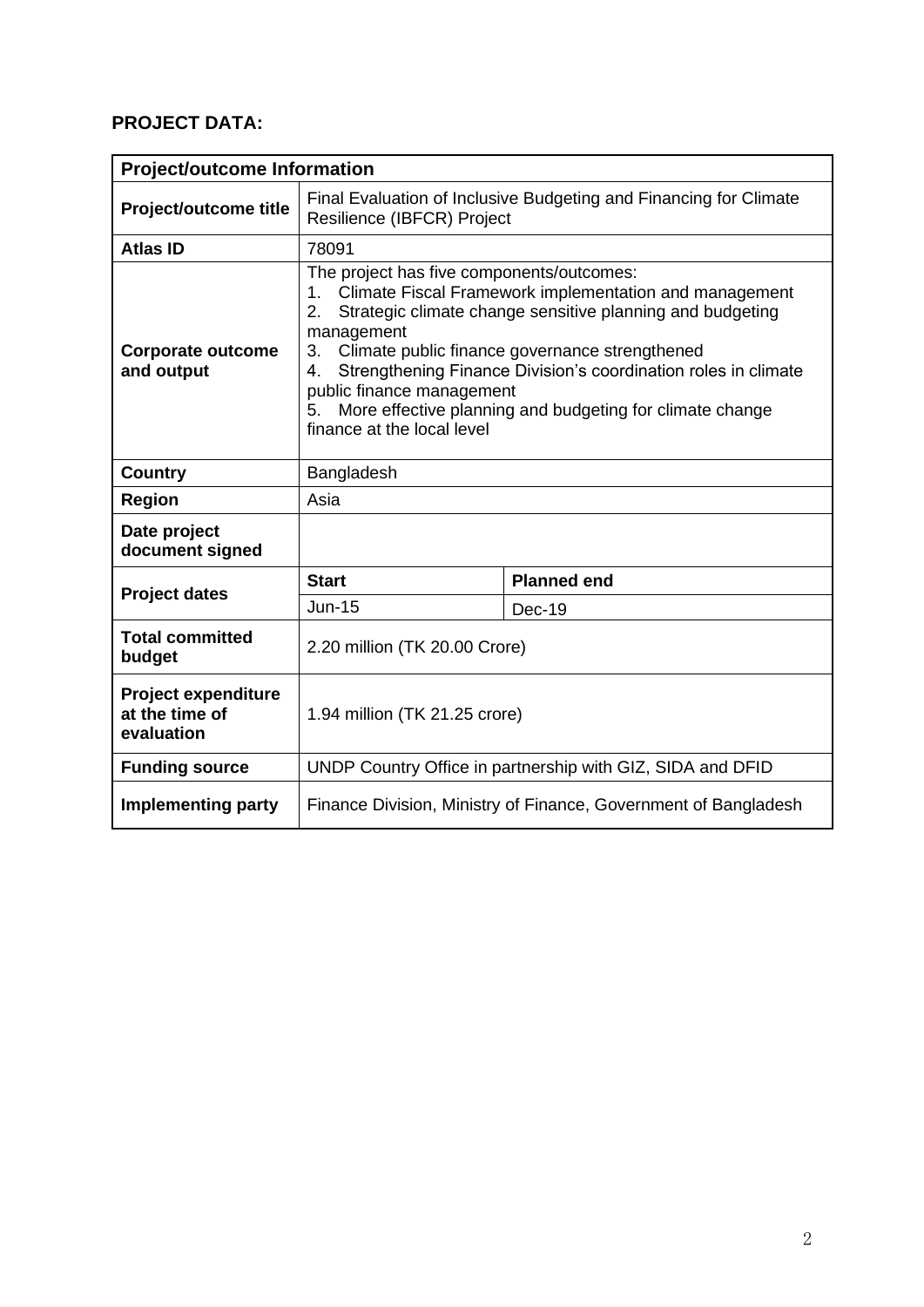## **CONTENTS**

| 1.1 |
|-----|
| 1.2 |
|     |
|     |
|     |
|     |
|     |
|     |
|     |
|     |
|     |
|     |
|     |
|     |
|     |
|     |
|     |
|     |
|     |
|     |
|     |
|     |
|     |
|     |
|     |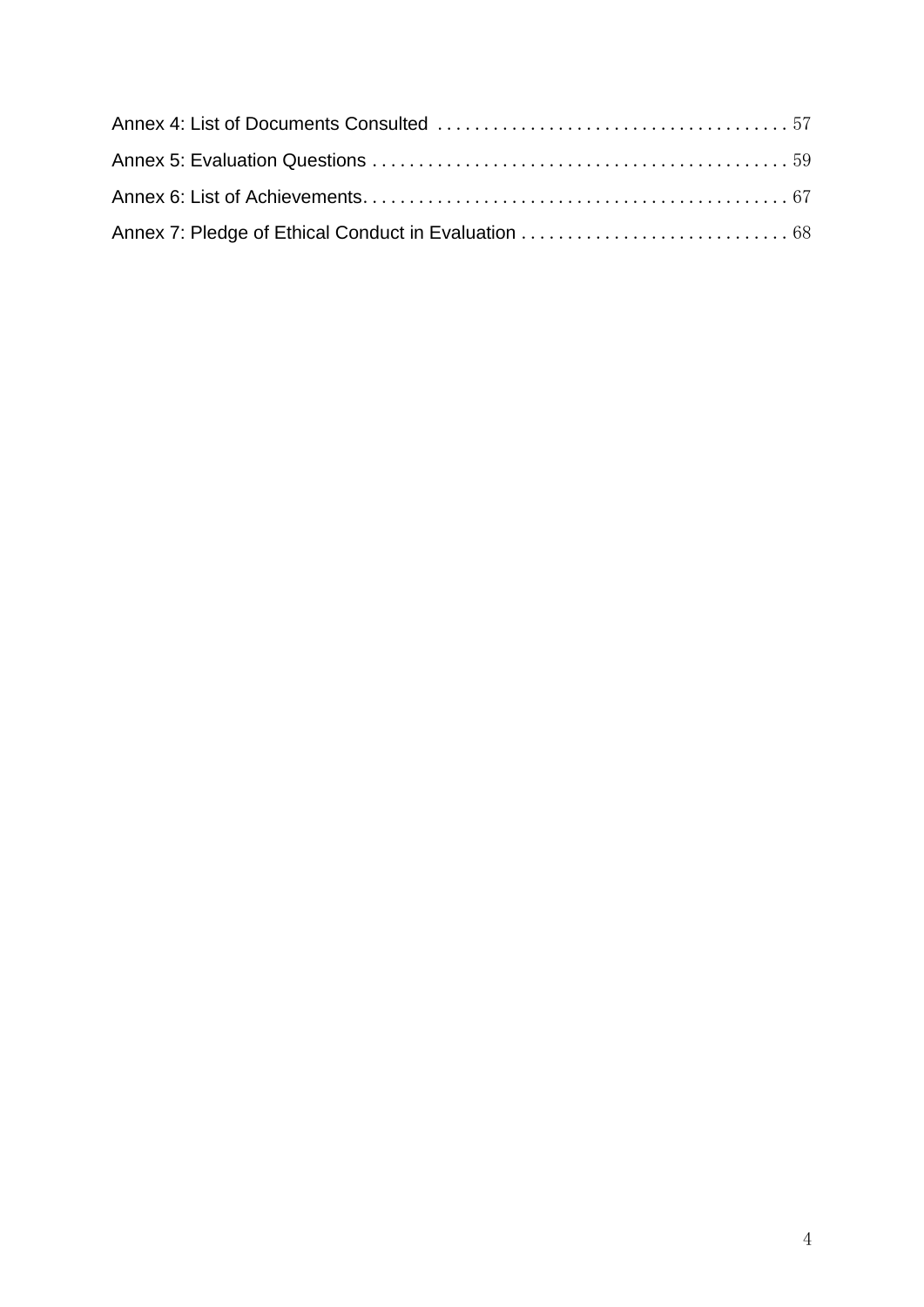#### **ACKNOWLEDGEMENTS**

The Final Evaluation (FE) team gratefully acknowledges the support of people, without whom the evaluation would not have been possible. The team would like to express sincere gratitude to Mr. Ranjit Kumar Chakraborty, Project Manager and Mr. Mamunur Rashid, UNDP CO, for their invaluable guidance. The team would also like to thank M&E officers in UNDP CO for their comments and suggestions on the evaluation report.

Special thanks are due to Ms. Nila Loreta Blake, Mr. Rezwana Hoque Chaity, and Mr. Farhana Gaffar, UNDP CO, for their outstanding support during the evaluation process, sharing all the necessary documents, organizing meetings with partners and stakeholders, and answering multiple evaluator's questions.

Sincere appreciation goes to the current and former UNDP Project managers and staff who found time in their schedules to share their views about the contribution of the project to public climate finance.

The FE team greatly benefitted from advice of UNDP partners and stakeholders who provided valuable insights into the past, current and potential UNDP interventions.

The team hopes that this FE evaluation and its recommendations will further strengthen the UNDP contribution to Climate Public Finance.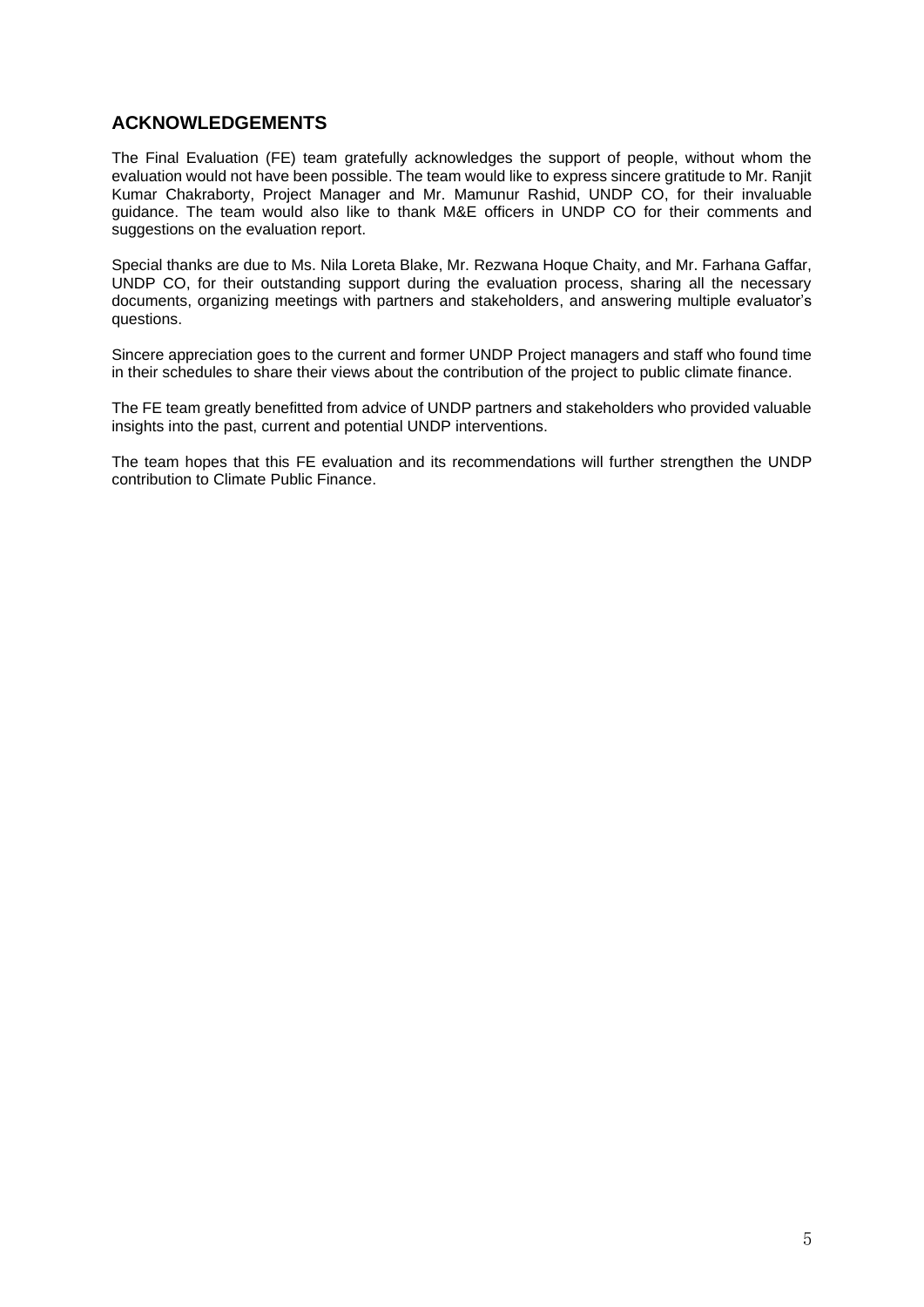## **LIST OF ACRONYMS**

| <b>ADB</b>     | Asian Development Bank                                           |
|----------------|------------------------------------------------------------------|
| <b>ADP</b>     | Annual Development Programme                                     |
| <b>BB</b>      | Bangladesh Bank                                                  |
| <b>BCCRF</b>   | Bangladesh Climate Change Resilience Fund                        |
| <b>BCCSAP</b>  | Bangladesh Climate Change Strategy and Action Plan               |
| <b>BCCTF</b>   | Bangladesh Climate Change Trust Fund                             |
| <b>BMC</b>     | <b>Budget Management Committee</b>                               |
| <b>CFF</b>     | <b>Climate Fiscal Framework</b>                                  |
| <b>CGA</b>     | <b>Controller General of Accounts</b>                            |
| <b>CPEIR</b>   | Climate Public Expenditure and Institutional Review              |
| <b>ERD</b>     | <b>Economic Relations Division</b>                               |
| FD             | <b>Finance Division</b>                                          |
| <b>FYP</b>     | Five Year Plan                                                   |
| <b>GCF</b>     | <b>Green Climate Fund</b>                                        |
| <b>GDP</b>     | <b>Gross Domestic Products</b>                                   |
| <b>GED</b>     | <b>General Economics Division</b>                                |
| GoB            | Government of Bangladesh                                         |
| <b>IBAS</b>    | Integrated Budget and Accounting System                          |
| <b>IBFCR</b>   | Inclusive Budgeting and Financing for Climate Resilience         |
| <b>IMED</b>    | Implementation Monitoring and Evaluation Division                |
| <b>IRD</b>     | <b>Internal Resources Division</b>                               |
| KPI            | Key Performance Indicators                                       |
| <b>LGD</b>     | <b>Local Government Division</b>                                 |
| <b>LGIs</b>    | <b>Local Government Institutions</b>                             |
| <b>MBF</b>     | <b>Ministry Budget Framework</b>                                 |
| <b>MoDMR</b>   | Ministry of Disaster Management and Relief                       |
| <b>MoEF</b>    | Ministry of Environment and Forests                              |
| <b>MoF</b>     | Ministry of Finance                                              |
| <b>MoLGRDC</b> | Ministry of Local Government, Rural Development and Cooperatives |
| <b>MTBF</b>    | Medium Term Budget Framework                                     |
| <b>MTBS</b>    | Medium Term Budget Strategy                                      |
| <b>MTSBP</b>   | Medium Term Strategy and Business Plan                           |
| <b>NAP</b>     | National Adaptation Plan                                         |
| <b>NDC</b>     | <b>Nationally Determined Contributions</b>                       |
| <b>NP</b>      | National Plan                                                    |
| <b>NPD</b>     | National Project Director                                        |
| <b>OCAG</b>    | Office of Comptroller and Auditor General                        |
| PD             | <b>Project Document</b>                                          |
| <b>PFM</b>     | <b>Public Finance Management</b>                                 |
| <b>PSC</b>     | <b>Project Steering Committee</b>                                |
| <b>SDGs</b>    | Sustainable Development Goals                                    |
| <b>SIDA</b>    | Swiss International Development Agency                           |
| <b>SP</b>      | Strategic Plan                                                   |
| <b>SPEMP</b>   | Strengthening Public Expenditure Management Programme            |
| <b>TAG</b>     | <b>Technical Advisory Group</b>                                  |
| <b>UNDAF</b>   | United Nations Development Assistance Framework                  |
| <b>UNDP</b>    | United Nations Development Programme                             |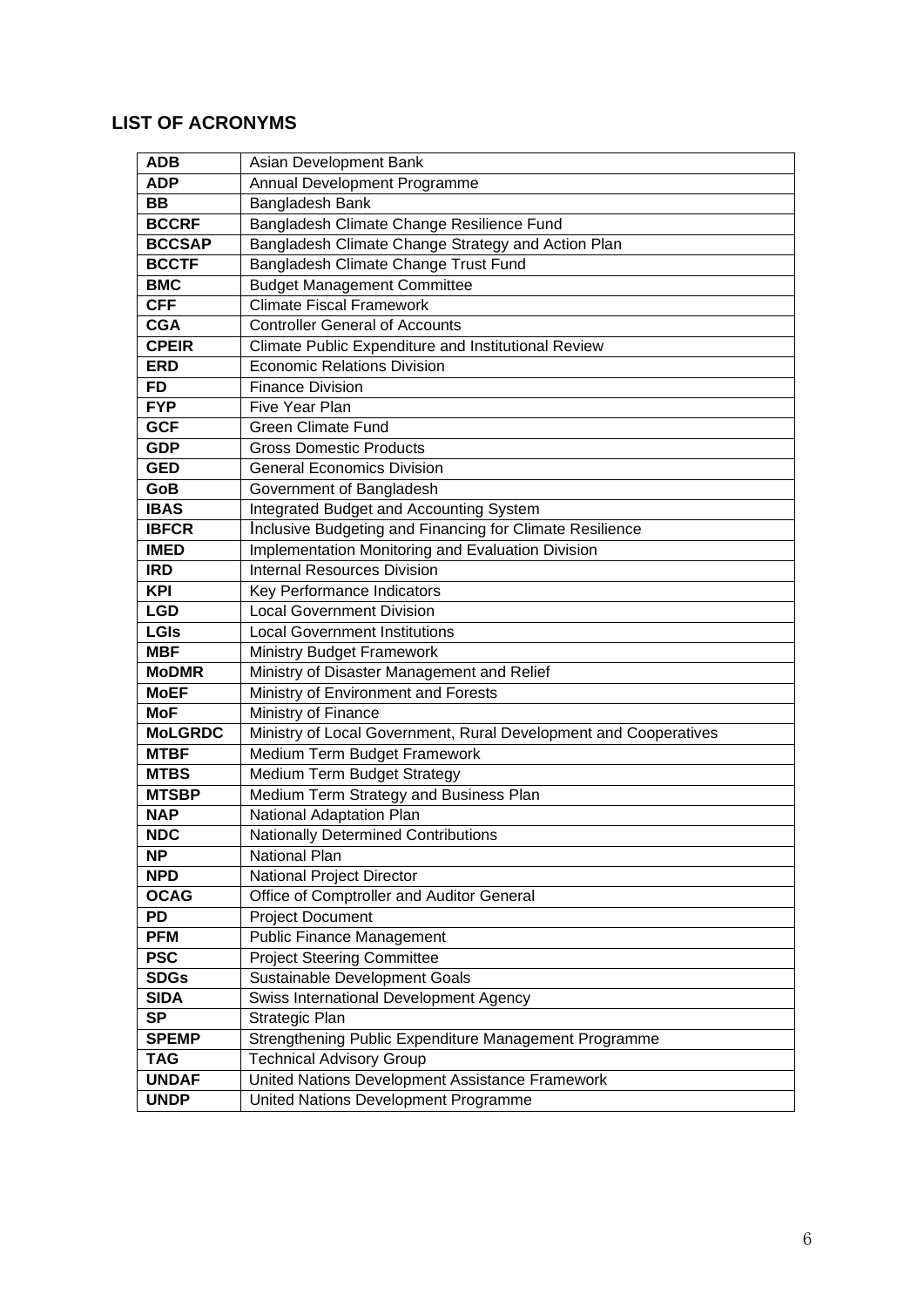### **EXECUTIVE SUMMARY**

In response to the challenges to mainstream climate resilience faced by the GoB and in support of Finance Division, under joint financial resources from the UNDP, GIZ, SIDA and DFID, the Inclusive Budgeting and Financing for Climate Resilience (IBFCR) Project (the Project) was developed and approved by UNDP in June 2015. The overall objectives of the Project were to rationalize the Public Financial Management (PFM) of climate finance and introduce a climate policy-based focus to planning, budgeting, and performance management of climate finance by implementing the GoB's Climate Fiscal Framework. Based on the UNDP project monitoring and evaluation (M&E) policies and procedures, the Project is required to undergo a Final Evaluation (FE) at the end of project implementation.

The FE team followed the objectives and scope of FE as indicated in the Terms of Reference (see Annex 1). The overall objective of the assignment was to conduct the final evaluation of "Inclusive Budgeting and Financing for Climate Resilience (IBFCR) Project".

The FE team adopted the following approaches: theory-based approach, documentation review, stakeholder analysis, key informant interviews and triangulation.

The travel restrictions posed by the COVID-19 pandemic limited the capacity of the FE team to conduct in-person interviews and interact with different stakeholder groups and beneficiaries. To mitigate these challenges, the evaluation team broadened the range of documents consulted, extended the range of stakeholders and key informants, and conducted extensive context analysis, as well as in-person meetings where necessary.

| <b>Project Element</b>    | Rating                                     | <b>Justifications</b>                                                                                                                                                                                                                                                                                                                                                                                                                                                                                    |  |  |  |
|---------------------------|--------------------------------------------|----------------------------------------------------------------------------------------------------------------------------------------------------------------------------------------------------------------------------------------------------------------------------------------------------------------------------------------------------------------------------------------------------------------------------------------------------------------------------------------------------------|--|--|--|
| <b>Project Design</b>     | <b>Highly</b><br><b>Unsatisfactory</b>     | The goals/objectives, outcomes, outputs, activities; indicators and<br>targets in the RRF were not well designed. The types of risk were not<br>well identified, and gender issues were not addressed in the project<br>design. The stakeholders were not identified and consulted in project<br>design. The updated M&E plan was not consistent with original RRF.                                                                                                                                      |  |  |  |
| Project<br>Implementation | <b>Moderately</b><br><b>Satisfactory</b>   | The NIM and PSC, Project Board and project implementation team<br>worked well. The Project stakeholders exhibited a strong capacity for<br>adaptive management in response to changing circumstances.<br>However, most staff in the project implementation team were<br>government officials. The project outputs were not delivered in<br>accordance with AWPs in some cases. In addition, there was an<br>unacceptable 24-month delay to the end of the project, the planned<br>end date was May 2019. |  |  |  |
| <b>Relevance</b>          | <b>Highly Relevant</b>                     | The Project was relevant to (or consistent with) national development<br>goals, intended outcome/output in the strategic plan, UNDAF, and UN<br>SDGs.                                                                                                                                                                                                                                                                                                                                                    |  |  |  |
| <b>Effectiveness</b>      | <b>Moderately</b><br><b>Satisfactory</b>   | The Project was able to achieve what it had intended to achieve for<br>Outcome 1 and 3, but not for Outcome 2, 4 and 5, and thus was<br>effective only for some outcomes as % of target completion ranged<br>from 0% to 100%, depending on the outputs.                                                                                                                                                                                                                                                  |  |  |  |
| <b>Efficiency</b>         | <b>Moderately</b><br><b>Unsatisfactory</b> | The Project was not efficient. There was a delay in the timely delivery<br>of project outputs in some cases as reported in the project documents<br>and consultations. The Project had been delayed by around 2 years.                                                                                                                                                                                                                                                                                   |  |  |  |
| <b>Impact</b>             | Significantly                              | The Project contributed to the achievements of intended results and<br>had significant impacts on the rationalization of the Public Financial<br>Management (PFM) of climate finance and introduction of a climate<br>policy-based focus to planning, budgeting, and performance<br>management of climate finance by implementing the GoB's Climate<br>Fiscal Framework. Bangladesh is now better equipped to deal with its<br>climate public finance policy and capacity because of the Project.        |  |  |  |

The key findings and evaluation results against criteria with justifications are summarized below.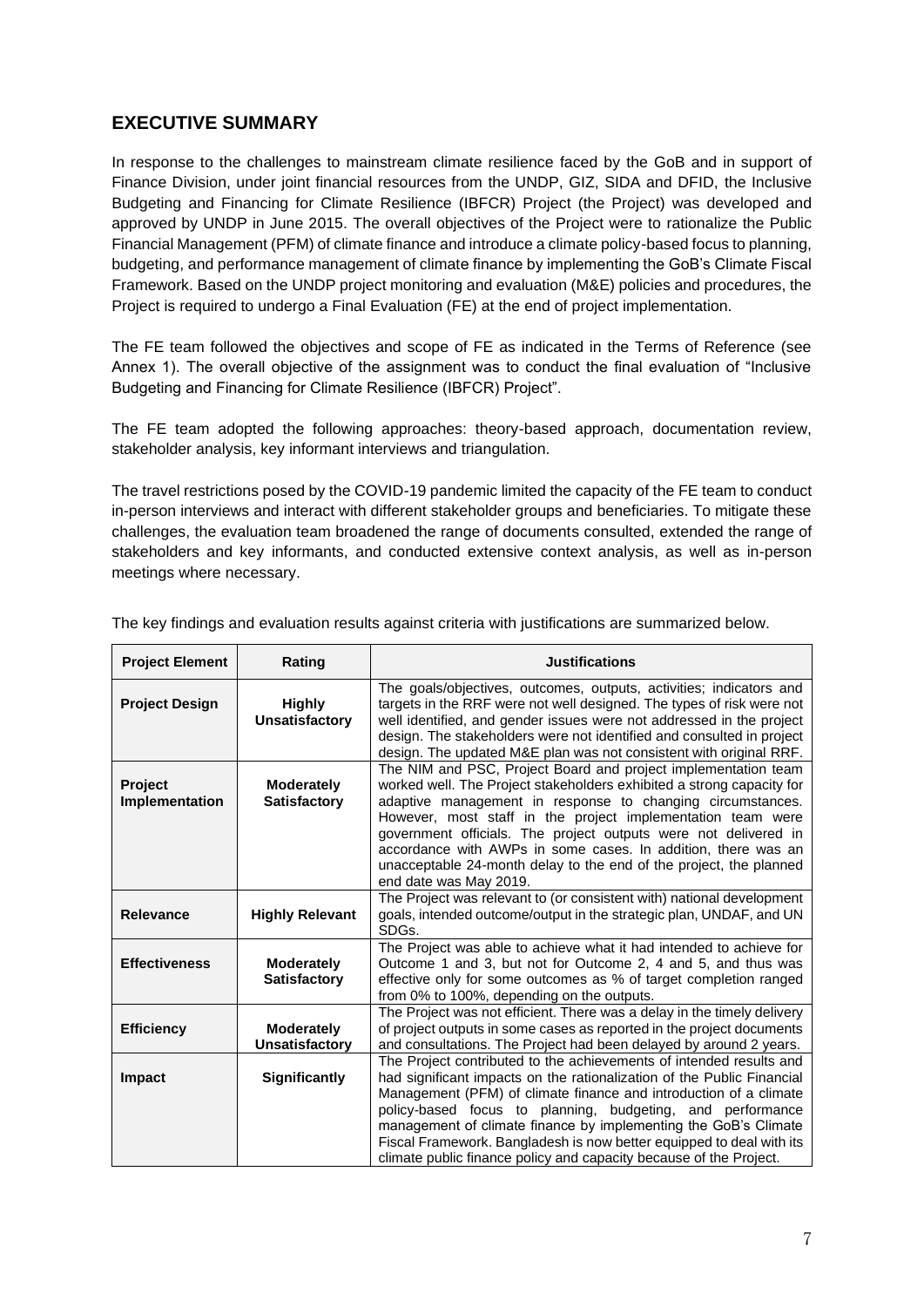| <b>Sustainability</b> | Likely                            | The Project contributed significantly to Bangladesh's long-term<br>sustainable climate finance policy and capacity development. As<br>suggested in the monthly progress reports and annual reports, the<br>Project produced a wide range of high-quality knowledge outputs<br>across most outcomes. These outputs, particularly the updated<br>Climate Fiscal Framework (CFF), formulated and implemented by the<br>Project will quide the national climate finance development agenda<br>beyond the Project period. |
|-----------------------|-----------------------------------|----------------------------------------------------------------------------------------------------------------------------------------------------------------------------------------------------------------------------------------------------------------------------------------------------------------------------------------------------------------------------------------------------------------------------------------------------------------------------------------------------------------------|
| <b>Overall Rating</b> | Moderately<br><b>Satisfactory</b> |                                                                                                                                                                                                                                                                                                                                                                                                                                                                                                                      |

The analysis of the findings above lead to the following major conclusions:

- 1. The project goals/objectives were not well designed although they were fully consistent with the national development goals and strategic plan, UNDAF for Bangladesh, UN SDGs and other donors' objectives. (Project Design)
- 2. The Project addressed some of the critical policy and capacity gaps associated with public financial management and planning, budgeting and performance management of climate finance and priorities that were initially identified for Bangladesh. (Project Design)
- 3. The original M&E plan was not well equipped with a clear logical chain from outputs to indicators and to targets; that would be sufficient or adequate to measure the progress or verify the achievements for some outputs/outcomes. More importantly, the updated M&E plan in the Inception Report was not consistent with the RRF. (Project Design)
- 4. UNDP and Finance Division were adaptive to the environmental and internal changes during the implementation of the Project. UNDP's long-term physical presence and partnership with the GoB, strong technical capacity and accountability for results were recognized as the crucial elements for successful implementation of the Project. The NIM with UNDP support worked well for the Project (Project Implementation)
- 5. The Project ensured the alignment between its goals/objectives with the national development goals, strategic plans and the priorities in the areas of climate public finance policy and related capacity development in Bangladesh. The Project assisted the Finance Division by addressing the most urgent needs in formulating and implementing climate public finance policies and capacity for long-term development. (Relevance)
- 6. The Project was not implemented as effectively as expected in delivering planned results in some areas as it did not contribute to policies and capacity changes beyond planned benefits. (Effectiveness)
- 7. The Project was inefficient, and the support from UNDP country office was not adequate in some cases. The delay in delivery of project outputs in some cases lead to the unsatisfactory performance of Project implementation. (Efficiency)
- 8. The Project contributed to the achievement of intended results and had significant impacts on the rationalization of the Public Financial Management (PFM) of climate finance. It was successful in the introduction of a climate policy-based focus to planning, budgeting, and performance management of climate finance by implementing the GoB's Climate Fiscal Framework. Nevertheless, the real impacts of the Project would depend on the extent to which the CFF and policies developed by the Project are implemented and realized. (Impact)
- 9. The Project was sustainable as it made contributions to a wide range of high-quality knowledge products across most outcomes and long-term capacity development of the Finance Division. These products, particularly the CFF, formulated and implemented by the Project can guide the national climate finance development agenda after the Project ends. However, many of the important outputs that have been produced by the Project need to be finalized and fully implemented by Finance Division. Additional resources need to be provided for a post-Project. (Sustainability)
- 10. The Project was able to facilitate awareness of the complexities of gender equality during its implementation. In particular, the Project developed a Gender Action Plan for 2020,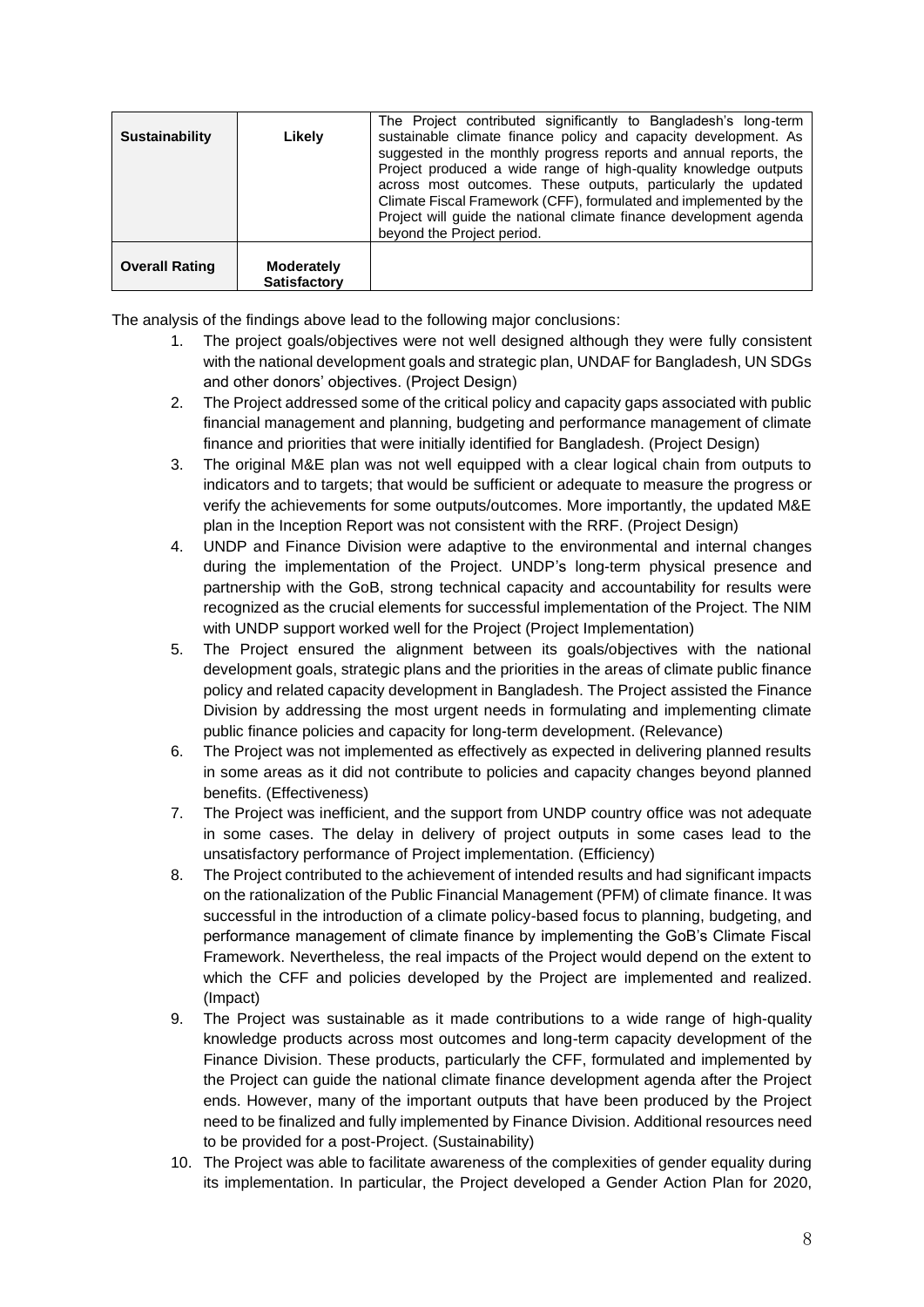which provided support for mainstreaming gender issues through its activities. Nevertheless, there was still a demand for designing inclusive gender specific logical chain targeting the empowerment of women during the Project design. (Cross-cutting Issue)

Through the above analysis, the following core lessons learned were derived.

- There is more chance of success for a project with a well-designed RRF and M&E plan. In particular, a good design of activity, output, and outcome in the RRF and a good design of results, indicators, and targets in the M&E plan, are the preconditions for successful implementation of the Project. (Project Design)
- 2. More importantly, the results, indicators and targets in the M&E plan should be consistent with activity, output, and outcome in the RRF, which was not the case in the Project. Any updates on the results, indicators and targets should consider the updates on activities, outputs, outcomes, and vice versa. (Project Design)
- 3. Possessing strong partnership with the regular involvement and oversight of UNDP and professional staffs in the PMU/project implementation team (which was not the case in the Project) contributed to good results during the implementation of the Project and proved to be an excellent operational model. (Project Implementation)
- 4. Adaptive management is an important management instrument for ODAs projects. It provides the necessary flexibility to assess and change the approach to implement the Project as needed and guarantee the project outcomes while sticking to the original project plan. (Project Implementation)
- 5. A project that acknowledges and meets the clear needs and priorities of a national partner is generally highly relevant. Being able to promptly respond to and being in line with the development needs and priorities of the national partner is among the most essential elements that have successfully contributed to the realised results. (Relevance)
- 6. A national project requires a more coherent and systematic E&M system against outcomes, outputs, indicators and target that helps ensure its effectiveness. (Effectiveness)
- 7. A well-functioning PSC/Board as an executive agency and a professional Project Management Unit (PMU) as an implementing agency will ensure project efficiency. The PSC/board supervises the project through providing a strategic direction and guidance while PMU manages the project through undertaking the routine daily activities. (Efficiency)
- 8. Formulation of the Climate Fiscal Frameworks at national and local levels and integration into national strategic plan was neither a simple or a linear process due to varying political agendas. A project timeframe is too short to fully implement and to achieve the intended results before the Project ends. It does not give enough time contingency for the risks associated with changing environments. (Sustainability)
- 9. To achieve the real impact of the Project, the Project should regularly assess its indicators so that the Project can clearly identify its contributions to the achievement of intended results. (Impact)
- 10. It is essential that cross-cutting results be part of the project activities, outputs and outcomes with clear indicators in the RRF as well as part of reporting requirements so as to guarantee the mainstreaming of cross-cutting issues in a project. (Cross-cutting Issue)

Based on the analysis of the findings above, the major recommendations are presented below.

- 1. The Project could more effectively consider the logical chain between activities, outputs and outcomes. (Project Design/Project implementation)
- 2. The Project could further consider the logical chain between the results, indicators, and targets as this chain offers a powerful instrument for monitoring and evaluating the project performance for future project design. More importantly, updates on the results, indicators and targets should consider the logical chain above. (Project Design)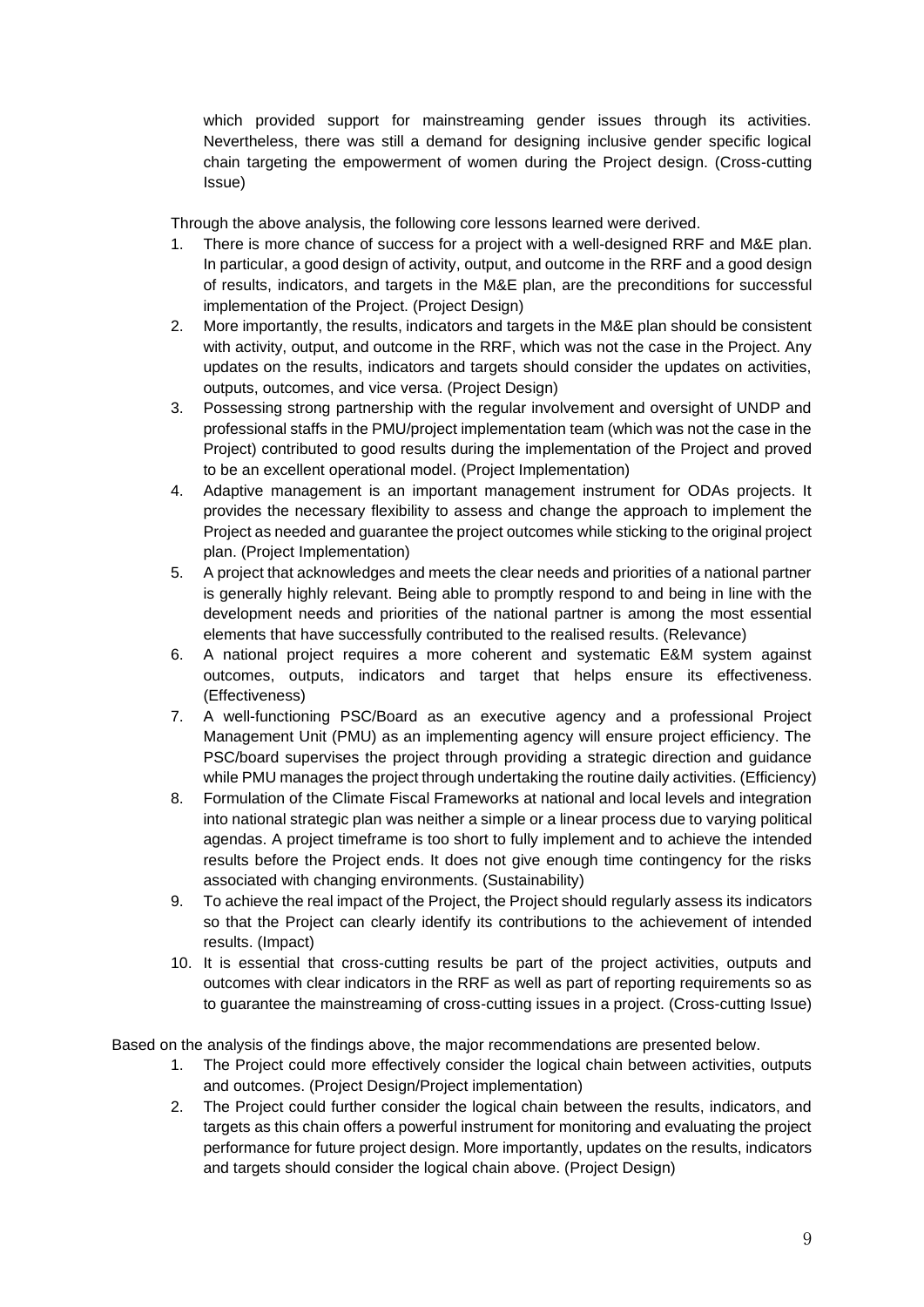- 3. A professional PMU, which should include at least one staff in project/programme management for would have been more effective for project implementation. Recruitment of further external consultants could be ensured for the effective implementation of activities. A professional PMU can resolve the delay and other implementation issues. (Project Implementation)
- 4. The Project should have focused on the components/outcomes that are highly relevant to the objectives of the Project and UNDP. More importantly, the Project should have concentrated on the CFF related policy formulation and implementation. (Relevance)
- 5. The Project should have completed the activities in other components/outcomes particularly Outcome 2, 4 and 5. As shown above, for each output, there is % of targets that have not been achieved. As such, the Project should close the gap before the end of the Project so as to enhance the effectiveness of the Project. (Effectiveness)
- 6. The Project should have been implemented following the AWP so as to ensure that the limited resources and timeframe was better aligned with the objectives and scope of the Project for future project implementation. (Efficiency)
- 7. To scale up the impact of the Project, the Project should have provided high priority to fully implement all key outputs which were released but not fully implemented, particularly the implementation of CFF and other important knowledge products. (Impact)
- 8. The Project could consider the measures below while implementing the exit strategy for. (i) The staff in Finance Division and other divisions under Ministry of Finance, who were highly involved in the project activities, should have had a full understanding of the major project knowledge outputs. (ii) The priorities in the frameworks and policies should have been mainstreamed into Finance Division and other divisions in the Ministry of Finance and other Ministries' Annual Work Plans. (sustainability)
- 9. Many important outputs that were produced by the Project remain to be finalized and fully implemented by Finance Division. To ensure that the Project activities to date have the intended beneficial impact, additional resources can be provided for a post-Project to enable the much-needed operationalization and realization. (Sustainability and Impact)
- 10. There is high demand to ensure effective gender equality within the Ministry of Finance and other ministries in Bangladesh. The Project should have more effectively designed the activities to foster women's empowerment and gender mainstreaming within Ministry of Finance, such as capacity building for female employees to increase their participation in decision-making and in policy formulation associated with climate finance. More importantly, the Project could have included more elaborate gender-specific indicators and targets in the logical framework, M&E Plan, and in the preparation of progress and annual reports. (Cross-cutting Issue)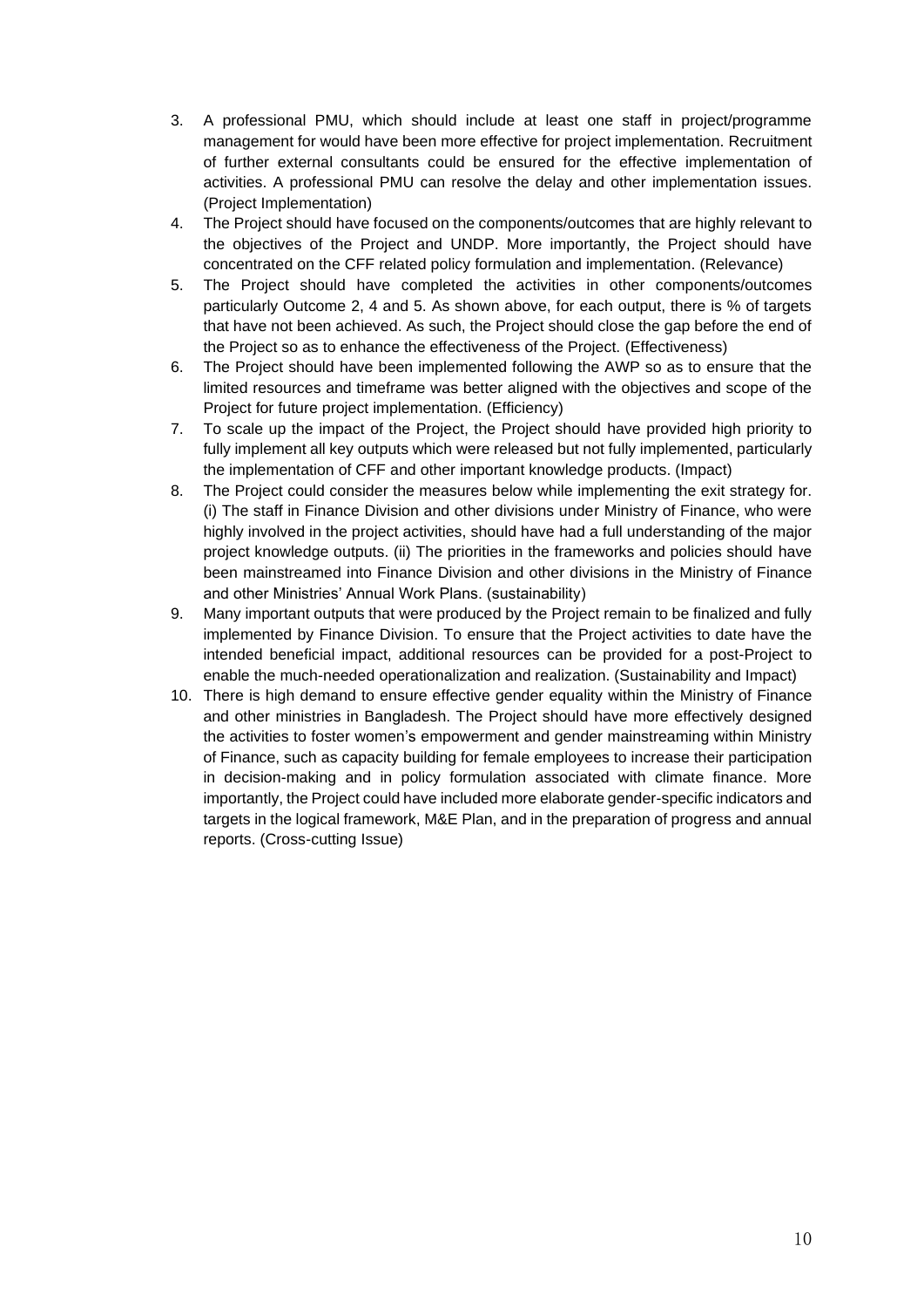## **1. INTRODUCTION**

#### **1.1 Background**

The People's Republic of Bangladesh is in South Asia. It is one of the most populous countries in the world, with a population of around 163 million people and an area of 148,560 square kilometres in 2020. Bangladesh shares land borders with India on it's west, north, and east, Myanmar to the southeast, and the Bay of Bengal to the south. The Bengalis account for 98% of the total population of Bangladesh. The large Muslim population of Bangladesh makes it one of the three largest Muslim-majority countries in the world.

The Gross Domestic Product (GDP) per capita in Bangladesh was US\$ 1968.79 in 2020, higher than US\$1900.71 in India and US\$ 1193.73 in Pakistan. Although Bangladesh has recorded high economic growth (above 5 percent for the last 10 years except for 2020) due to the development of microcredit and garments industry, it is considered a developing economy with almost 20.5% of Bangladesh's people living in poverty.<sup>1</sup> Bangladesh was ranked 157th out of 199 countries for the GDP per capita in  $2019<sup>2</sup>$  and 133 out of 189 countries for the Human Development Index (i.e. medium human development) in 2020<sup>3</sup>.

Similar to other developing countries, Bangladesh faces challenges in terms of attaining sustainable development. Three-fifths of Bangladeshis are employed in the agriculture sector and three-quarters of exports revenues are from the garment sector. The major barriers to sustainable development in Bangladesh are overpopulation, poor infrastructure, political instability, and slow implementation of economic reforms.

Climate vulnerability is becoming increasingly challenging for sustainable development in Bangladesh, as the country has suffered from extreme climate shocks for the last few decades. Located in the delta ecosystem on the confluence of three river systems, Bangladesh has become one of the most climatevulnerable countries in the world. The poor households are affected by climatic hazards and the impact will grow significantly due to climate change, resulting in greater rural and urban poverty, faster urban migration and growing exposure of Dhaka and other cities to climate change along with other challenges mentioned above.

To respond to the impacts of the change, the Government of Bangladesh (GoB) developed the Bangladesh Climate Change Strategic Action Plan in 2008 and updated it in 2009. The GoB also established the climate fiscal framework (CFF) that considered climate finance as the flow of funds toward activities aiming at reducing GHG emissions or helping societies in developing resilience to adapt to the effects of climate change.

The Finance Division under the Ministry of Finance is the government agency that is responsible for formulating the CFF through an inter-ministerial committee with representatives from the Local Government Division, Ministries of Agriculture, Fisheries and Livestock, Food Division, Water Resources, Environment and Forests, Disaster Management and Relief, Bangladesh Bank, Bank and Financial Institution Division, Auditor General Office, Climate Change Trust Fund and the Planning Commission.

<sup>&</sup>lt;sup>1</sup> Poverty Data: Bangladesh, ADB, https://www.adb.org/countries/bangladesh/poverty

<sup>2</sup> databank.worldbank.org

<sup>3</sup> Human Development Index (HDI), UNDP, http://hdr.undp.org/en/content/human-development-index-hdi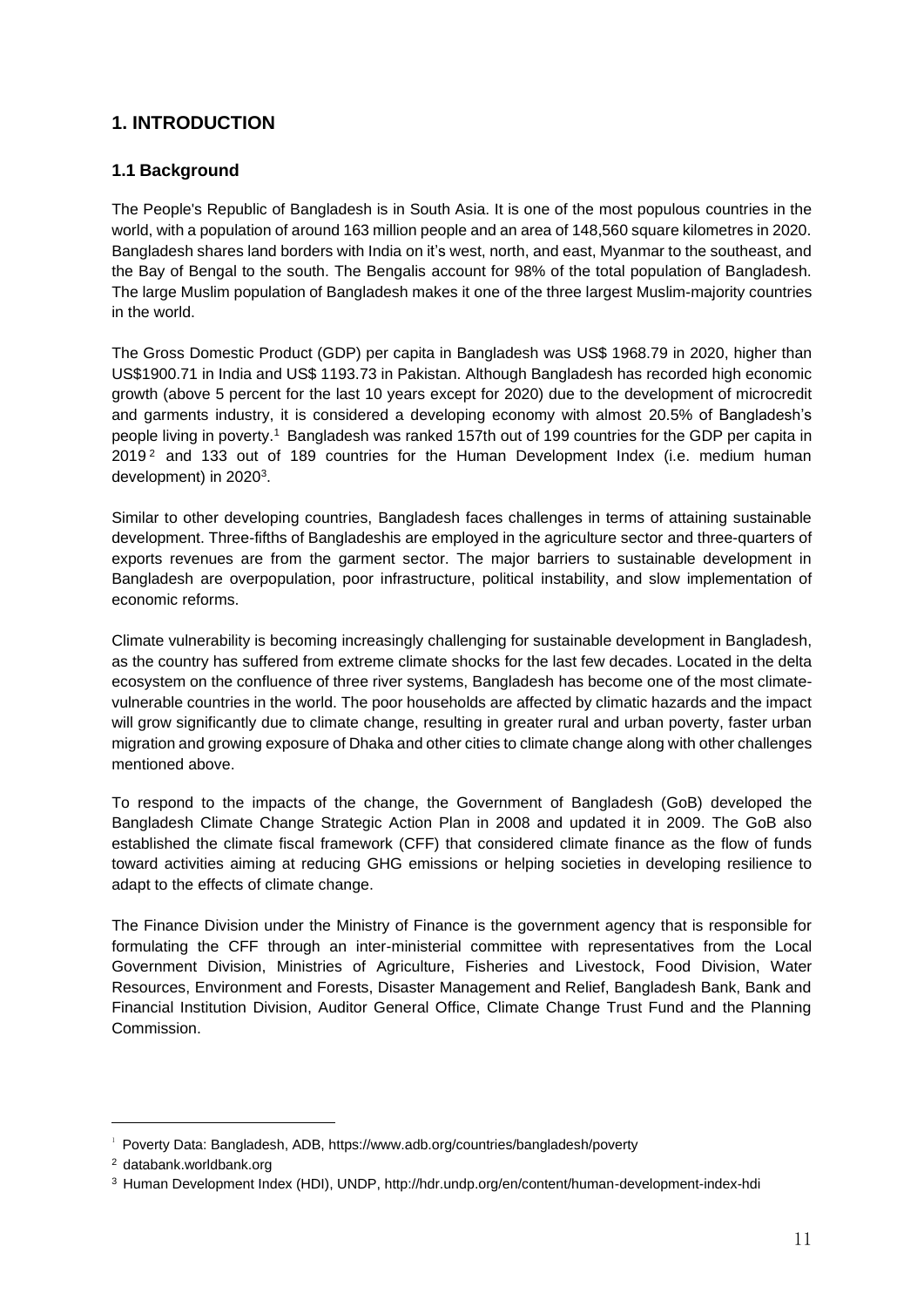In response to these challenges and support of the Finance Division, under joint financial resources from the UNDP, GIZ, SIDA and DFID, the Inclusive Budgeting and Financing for Climate Resilience (IBFCR) Project (the Project) was developed and approved by UNDP in June 2015.

#### **1.2 Project Descriptions**

The overall objective of the Project was to rationalise the Public Financial Management (PFM) of climate finance and introduce a climate policy-based focus to planning, budgeting, and performance management of climate finance by implementing the GoB's Climate Fiscal Framework. The Project intended to foster a sustainable basis for identifying, maximizing and managing sources and application of funds for financing climate-resilient actions. The project also intended to develop a climate-related capacity and expertise within Finance Division and develop stronger relationships and collaborative partnerships with other major climate stakeholders.

The project components/outcomes as per the project document were as follows:

- 1. Climate Fiscal Framework implementation and management
- 2. Strategic climate change sensitive planning and budgeting management
- 3. Climate public finance governance strengthened
- 4. Strengthening Finance Division's coordination roles in climate public finance management
- 5. More effective planning and budgeting for climate change finance at the local level

Based on the UNDP project monitoring and evaluation (M&E) policies and procedures, the Project is required to undergo a Final Evaluation (FE) at the end of project implementation.

This evaluation report is organized as follows. Section one provides a description of the country and the project context. Section 2 provides an overview of the evaluation objectives, scope and methodology. Section 3 presents the main findings in project design; project implementation, and project results against the standard dimensions of relevance, effectiveness, efficiency, impact, sustainability, and cross-cutting issues. Section 4 summarizes the major conclusions and key lessons learned drawn from the experience of the project. Section 5 provides a set of recommendations for the consideration of project stakeholders.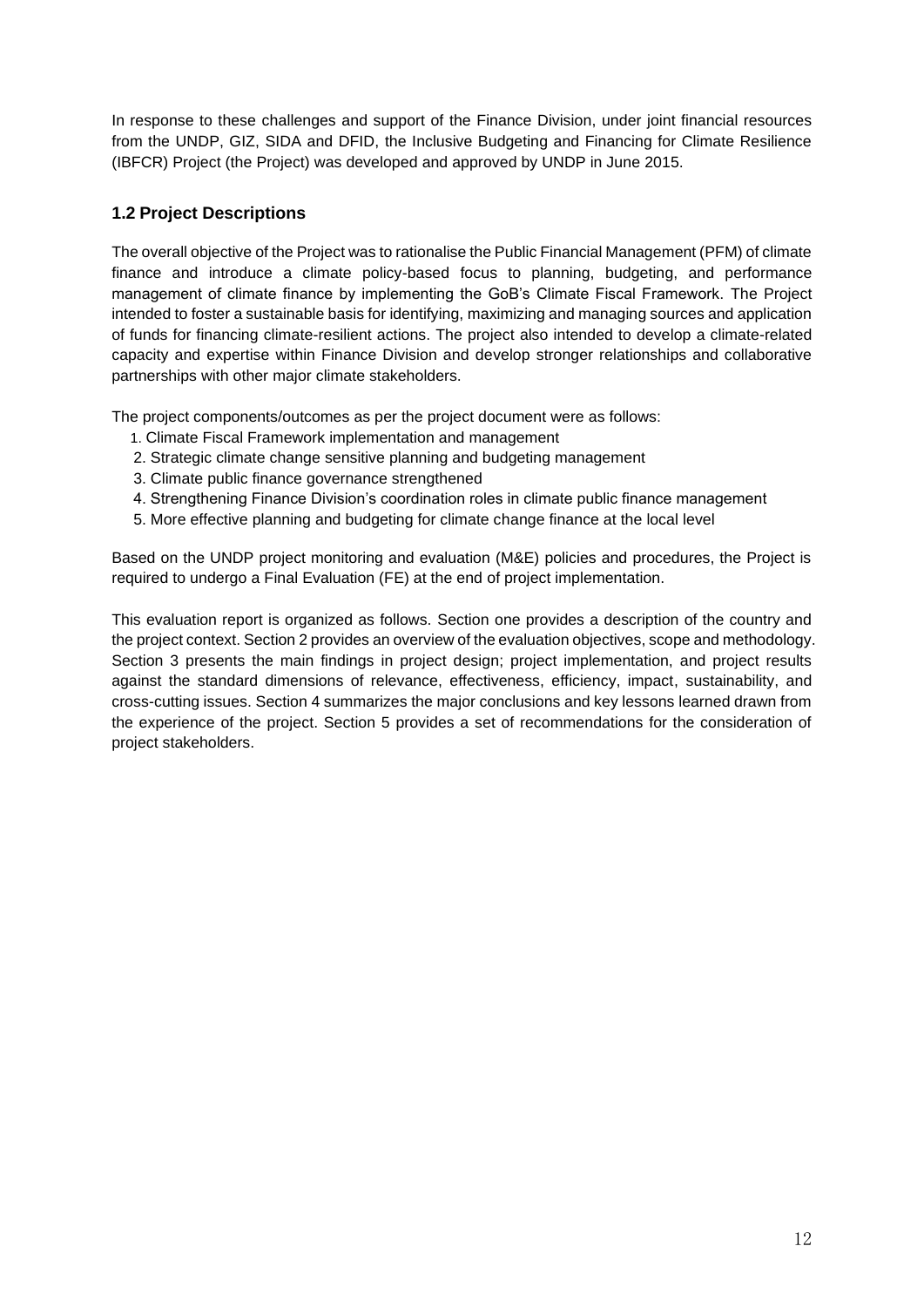## **2. EVALUATION OBJECTIVES AND SCOPE**

#### **2.1 Evaluation Objectives**

The FE team followed the objectives of FE as indicated in the Terms of Reference (see Annex 1). The overall objective of the assignment is to conduct the final evaluation of the "Inclusive Budgeting and Financing for Climate Resilience (IBFCR) Project". The specific objectives of FE are but not limited to the following:

- To assess overall progress, achievements and detailed results of the project during the whole project period based on the results framework, including the needs and problems identified during project design, in terms of anticipated impacts;
- To assess the extent the IBFCR project has contributed to influencing relevant national and sectoral level policies in Bangladesh in becoming climate-informed;
- To assess the effectiveness of institutional strengthening support provided to the Finance Division (capacities, perceived effectiveness of role)
- Achievements and effectiveness of public finance reforms (e.g., as regards budget circulars, climate budget tracking; integration of specific modules etc.);
- To examine the efficacy of the hypothesis/assumptions embedded in the Theory of Change of the IBFCR project; and
- To assess the extent to which the project was able to adapt to changing circumstances/environment, to draw lessons learned and identify good practices for replication and/or up-scaling and provide forward-looking recommendations for the next programming phase.

In particular, the final evaluation assessed the following aspects of the IBFCR project:

**Relevance:** Are the project outcomes consistent with the national priorities, UNDP corporate priorities, and have they remained relevant over time?

**Efficiency:** To what extent was it able to achieve value for money (results delivered vs resources expended)?

**Effectiveness:** To what extent were the objectives achieved based on approved results framework? What were the major factors influencing the achievement or non-achievement of the objectives?

**Results/ Outcomes/ Impact:** What are the positive and negative, foreseen and unforeseen, changes and effects driven by interventions supported by the projects? Results include direct project outputs, short to medium-term outcomes, and longer-term potential impacts including national benefits, replication effects and other, local effects.

**Sustainability:** National ownership of the results and the likely ability of interventions supported by the projects to continue to deliver benefits for an extended period after completion. Assess the project's role in influencing wider policy at the national and international level and to what extent benefits of project intervention will continue or are likely to continue.

The FE covers a whole project period, i.e. from the beginning to the end of the project. The scope of evaluation was agreed upon in consultation with the UNDP country office and the project team. Additional considerations were added at the discretion of UNDP.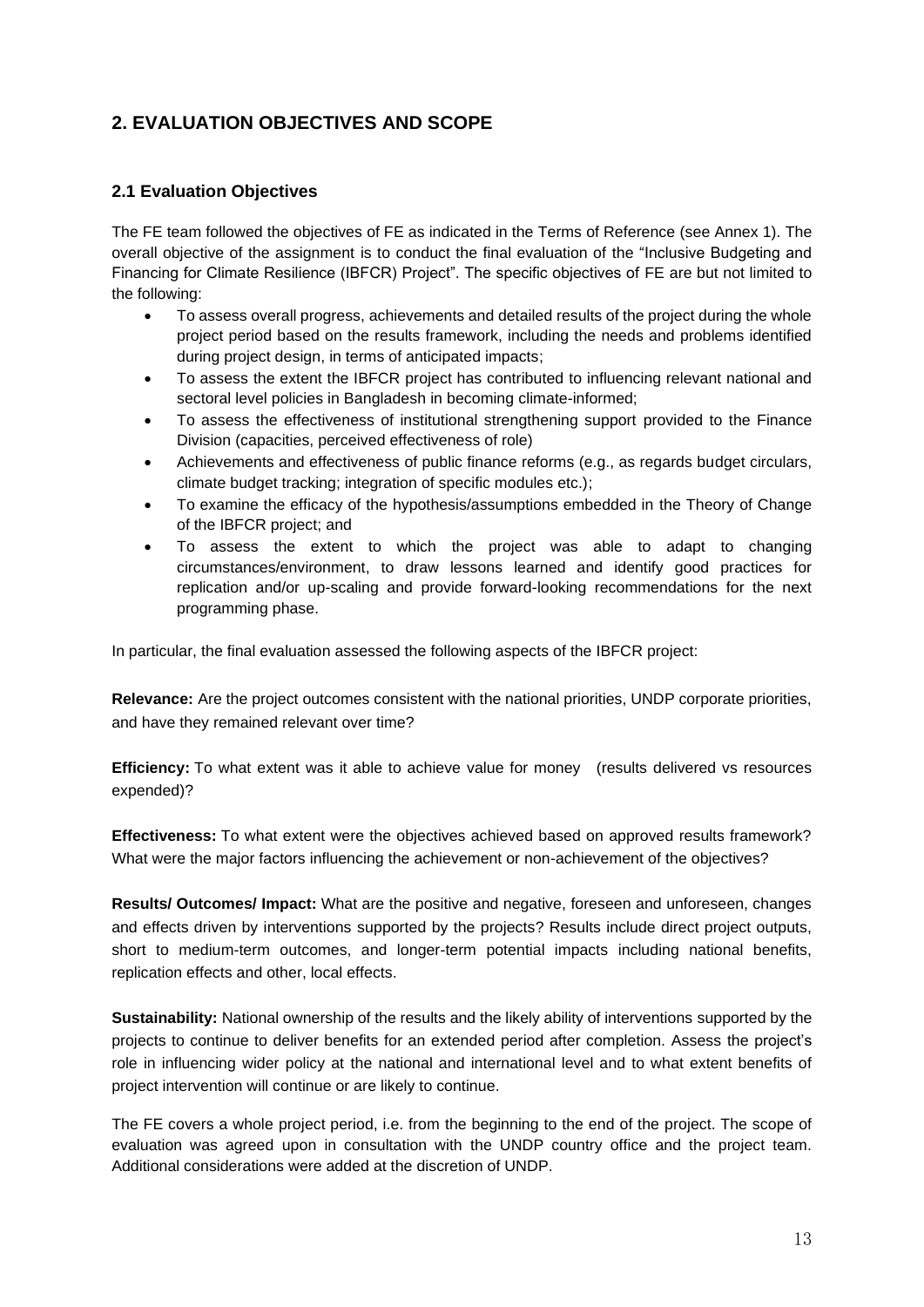#### **2.2 Evaluation Scope**

The FE team also followed the scope as indicated in the Terms of Reference (see Annex 1). The FE team was responsible for conducting the final evaluation of the "Inclusive Budgeting and Financing for Climate Resilience (IBFCR) Project". The team was expected to provide an independent review of the performance of the project in relation to the following key aspects:

Strategic direction

1. Assess the effectiveness of implementation strategies for different project outcome areas

2. Evaluate the relevance of the IBFCR project in the context of GoB's climate change policies, plans and priorities including ongoing PFM reforms agenda.

3. Examine the level of integration of climate change policies and priorities with the overall climate finance governance

Implementation performance

1. Assess progress against specified outputs, identifying the project's contribution from other unrelated factors

2. Assess the perception of key stakeholders on the direct and indirect benefits derived from the project

3. Assess the outcome-wise allocation of funds and their efficient utilisation for project activities with a focus on value for money for the results generated

4. Assess the financial management and procurement procedures of the project and how they are used to achieve value for money

5. Analyze the organizational and institutional factors that influenced the project's performance 6. Internally and externally assess the available technical support, in support of the project's implementation. Analyze the project's steam composition (whether it is optimal or not) as well as its effectiveness in carrying out project activities collectively as a comprehensive team.

7. Assess the extent to which project deliverables are being embedded into overall PFM systems and processes of the government with a view to the eventual handover of the project

8. Assess whether UNDP's partnership strategy has been appropriate and effective

9. Assess what factors have contributed to effectiveness or ineffectiveness

Lessons learned

1. Identify innovative approaches and their potential for replication

2. Identify approaches that failed to achieve the desired results and document the reasons for this failure

3. Identify best practices and their potential for replicability for other Ministries

#### **Sustainability**

1. Assess the sustainability of results considering the current policy and programmatic thrust of the Government of Bangladesh

2. Review ongoing activities and the likelihood to sustain after the project has concluded

3. Assess the degree of ownership of the government

Knowledge Management and Communication

1. Assess how far knowledge management and networking aspects have been pursued

2. Review the effectiveness of the communication and visibility strategy

3. Assess to what extent awareness levels of project stakeholders on climate public finance governance have increased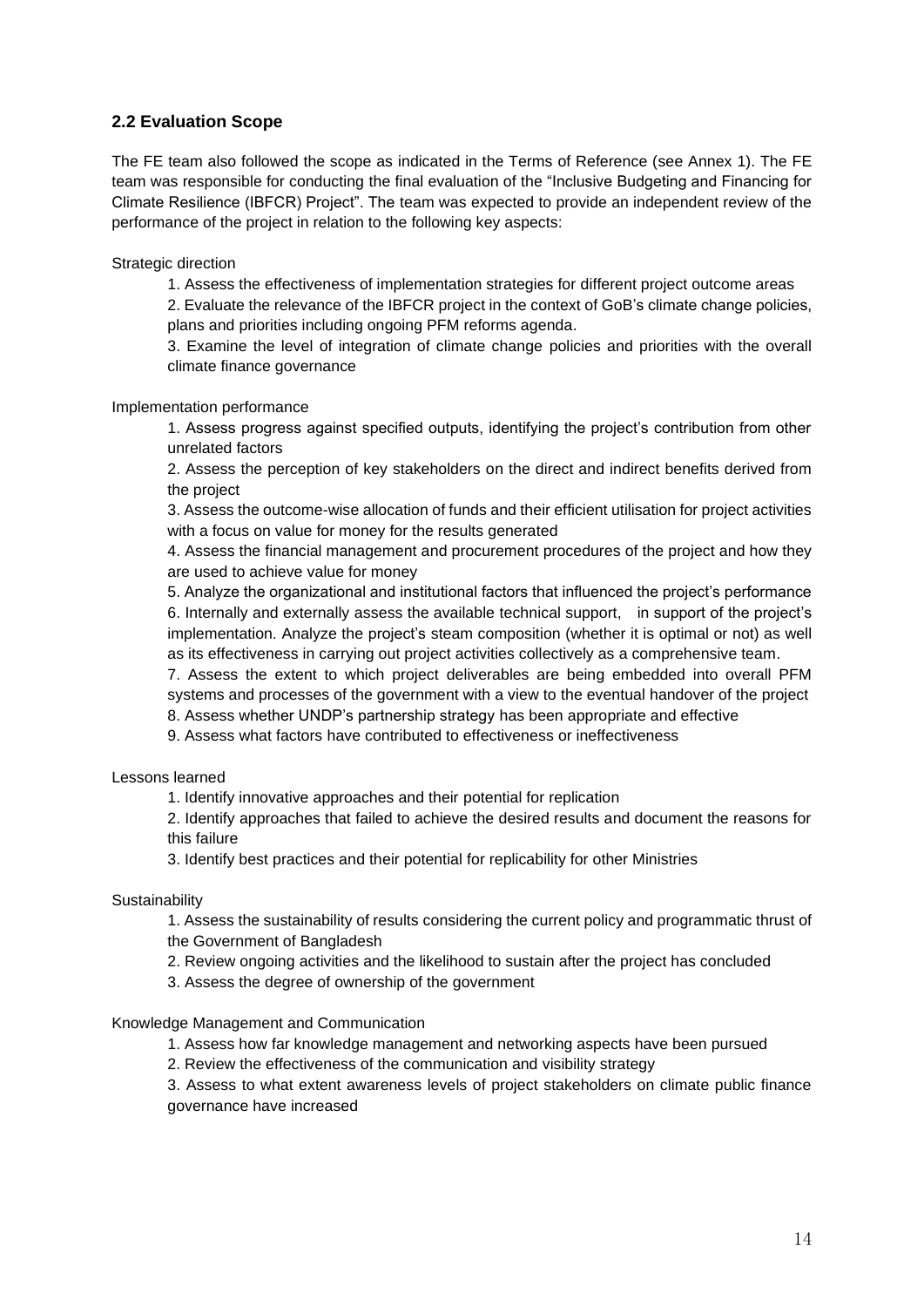## **3 Evaluation Approach and Methodology**

#### **3.1 Evaluation Approach**

The evaluation approach is based on a Theory of Change (ToC). A reconstructed and abridged ToC was developed during the inception phase, based on desk review to explain causality and change while including underlying assumptions. The starting point for developing the ToC was the country office's existing ToC for the programme and outcomes. During the interviews, the validity of the reconstructed abridged ToC was further discussed and validated. The ToC was further updated as the evaluation progressed, based on the discussions with the stakeholders. The choices of evaluation methods and the proposed strategy for undertaking the evaluation were based on the ToC and its assumptions. An evaluation matrix was developed to identify the sub-questions, sources of information and evaluative evidence for each of the evaluation questions. The ToC, including its underlying assumptions and risks, guided the assessment of outcome-level results.

#### **3.2 Data Collection Methods**

**Documentation review.** The FE team undertook an extensive review of the relevant documents, which included, among others, background documents on the regional, subregional and national contexts, other evaluation reports and studies from international organisations such as the World Bank, Asian Development Bank, and other United Nations agencies; project/programme documents such as work plans, progress reports; monitoring and self-assessment reports, strategy notes, quality assurance and audit reports, and programme evaluation reports.

**Stakeholder analysis.** A desk review was used to undertake a stakeholder analysis to identify all relevant programme stakeholders. This analysis was used to identify key informants for interviews during the data collection phase, and to examine any potential partnerships that could improve the programme's contribution to the country. Efforts were also made to interview stakeholders who had not worked with the programme but played a crucial role in the outcomes to which the programme contributed.

**key informant interviews**. Given the COVID-19 pandemic, the FE team conducted the evaluation remotely with virtual stakeholder interviews instead of in-country field work with close consultation with the country office. As a result, most of the primary data for the evaluation was collected remotely, using phone and video communication tools, and only a few interviews were conducted in person (through a national consultant). A list of evaluation questions was developed (Annex 5) based on the FE Terms of Reference and sent to some stakeholders prior to the interview through email to allow them to prepare. All responses were treated with strict confidentiality. The evaluation questions were employed as a general guide and the actual interviews were semi-structured and flexible depending on their positions and role in the project. Only parts of the questions were asked for each interview. The team followed up with further questions when necessary.

**Triangulation**. The triangulation method was employed to cross-check the sources of information and to help overcome the possibility of bias that may have emerged from a single source of information. In particular, the preliminary findings of the desk review were validated during stakeholder interviews and used to identify gaps in data and any important issues requiring subsequent follow-up.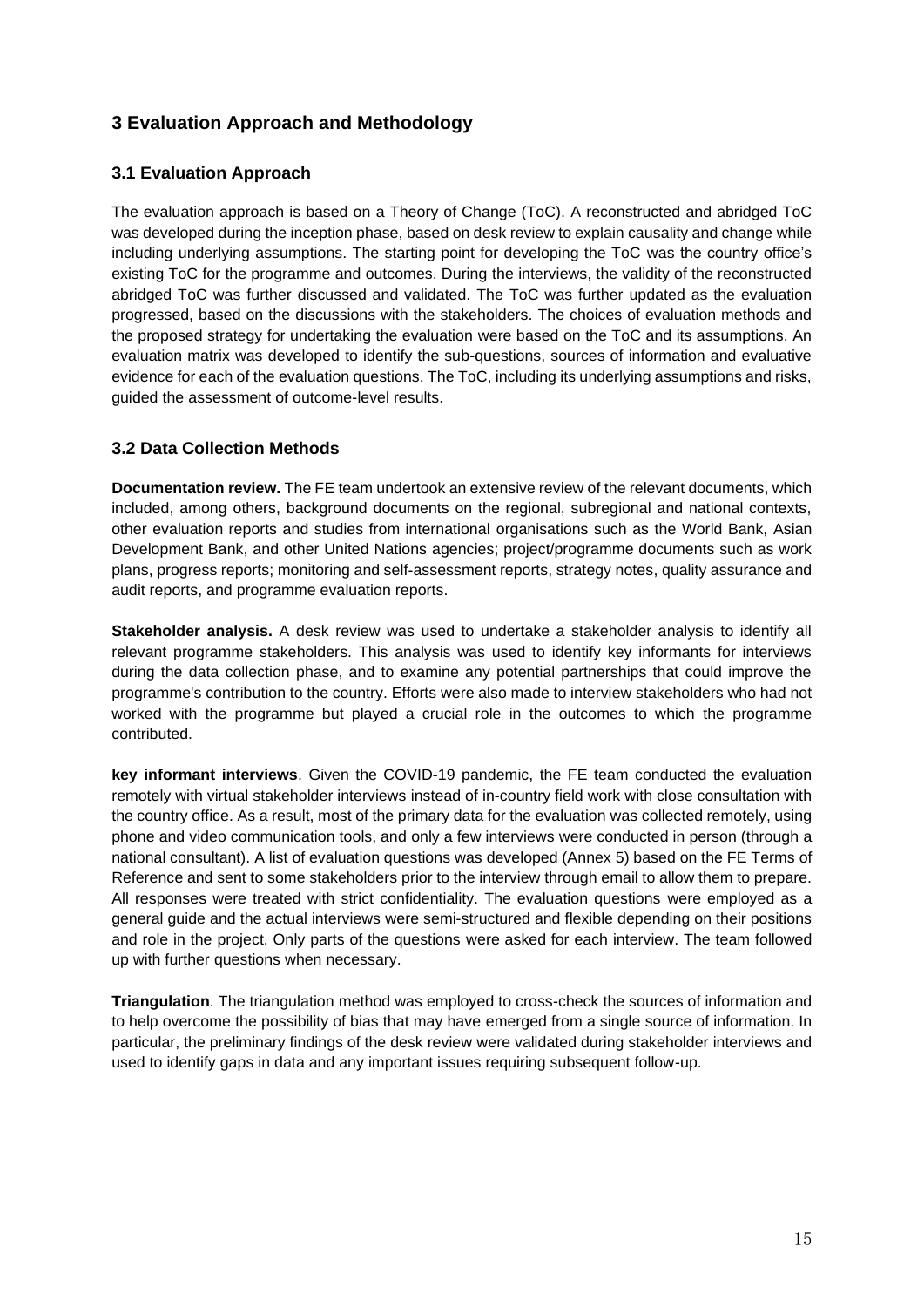#### **3.3 Assessment of Project Achievements**

The assessment of project achievements and performances was based on the parameters in the Project Results & Resources Framework (RRF), which included project objectives, targets and indicators with corresponding means of verification.

The FE team employed a rating system for the project's results based on the framework in Table 1 and the rating scales shown in Table 2.

| <b>Project Element</b>                      | <b>Evaluation Rating</b> | <b>Reasons for Rating</b>       |
|---------------------------------------------|--------------------------|---------------------------------|
|                                             | (From Table 2)           | (Each rating must be justified) |
| <b>Project Design:</b>                      |                          |                                 |
| <b>Project Implementation</b><br>Relevance: |                          |                                 |
| <b>Effectiveness:</b>                       |                          |                                 |
| <b>Efficiency:</b>                          |                          |                                 |
| Impact:                                     |                          |                                 |
| Sustainability:                             |                          |                                 |
| <b>Overall Rating:</b>                      |                          |                                 |

#### **Table 1: Rating Framework**

#### **Table 2: Rating Scales**

| <b>Criteria of Rating</b>                                                                                                                                                                                                                                                                     |                                                                                                                                                  |                                                                                                   |                                                                                                          |
|-----------------------------------------------------------------------------------------------------------------------------------------------------------------------------------------------------------------------------------------------------------------------------------------------|--------------------------------------------------------------------------------------------------------------------------------------------------|---------------------------------------------------------------------------------------------------|----------------------------------------------------------------------------------------------------------|
| <b>Project Design,</b><br>Implementation,<br><b>Effectiveness, Efficiency, and</b><br><b>Overall</b>                                                                                                                                                                                          | <b>Sustainability</b>                                                                                                                            | <b>Relevance</b>                                                                                  | <i><b>Impact</b></i>                                                                                     |
| • Highly Satisfactory: No<br>shortcomings.<br>• Satisfactory: Minor<br>shortcomings.<br>• Moderately Satisfactory:<br>Some shortcomings.<br>• Moderately Unsatisfactory:<br>Significant shortcomings.<br>• Unsatisfactory: Major<br>problems.<br>• Highly Unsatisfactory:<br>Severe problems. | <b>Highly Likely: Negligible</b><br>risks.<br>Likely: low risks.<br><b>Moderately likely: Moderate</b><br>risks.<br>Unlikely: significant risks. | <b>Highly Relevant</b><br><b>Relevant</b><br><b>Moderately</b><br><b>Relevant</b><br>Not relevant | <b>Highly significant</b><br><b>Significant</b><br>Moderately<br><b>Significant</b><br><b>Negligible</b> |

#### **3.4 Evaluation Performance Standards**

The FE was in line with the criteria of performance standards that was provided to the team as part of the terms of reference. The evaluation included criteria that are most commonly employed at UNDP and are based on the OECD-DAC criteria of relevance, efficiency, effectiveness, impact and sustainability.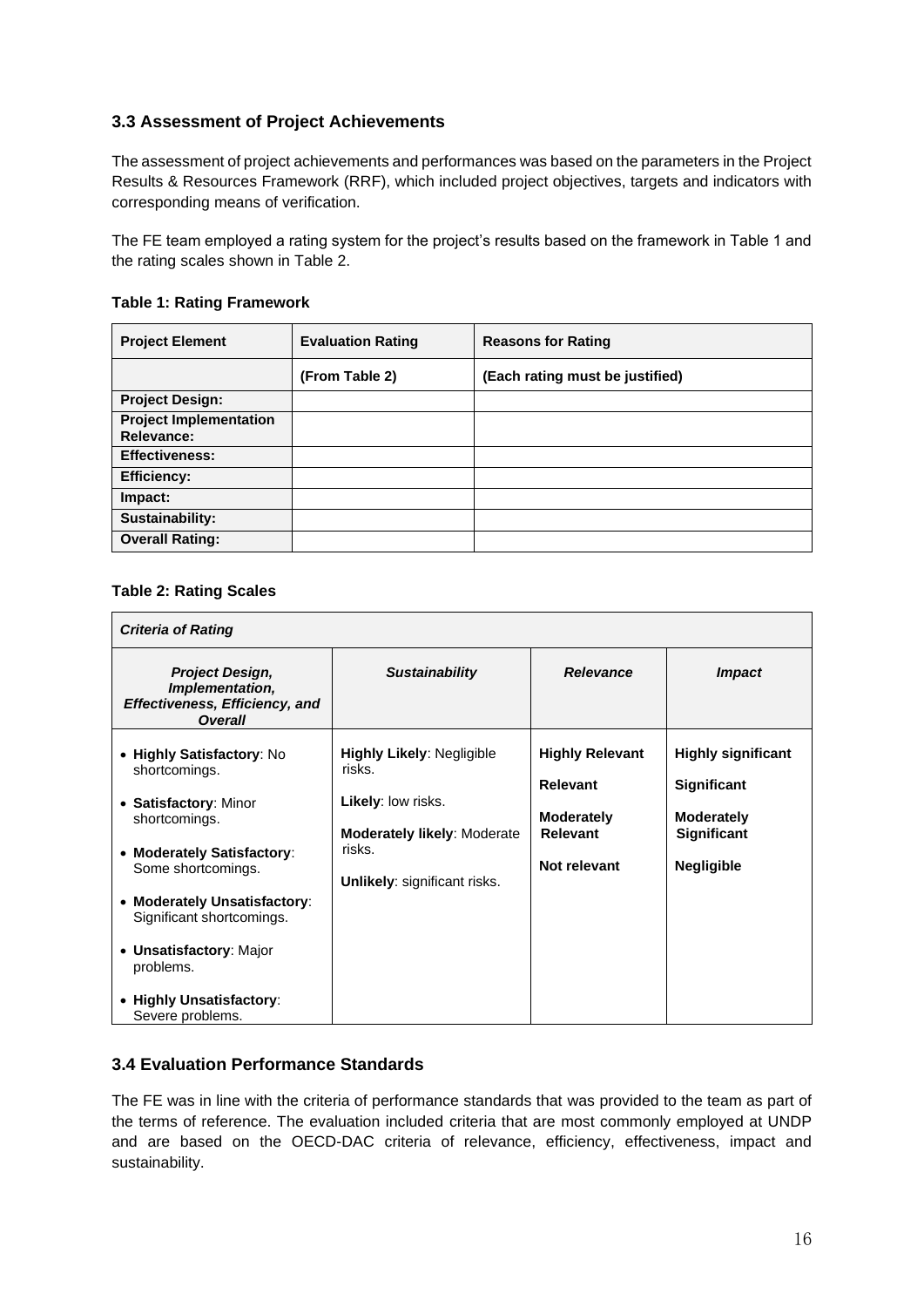As the IBFCR project was policy-oriented, the FE also assessed the project's impact on relevant policies of the government and broader policy-level impacts which could be attributed to the project's interventions.

#### **3.4 Evaluation Questions**

A list of evaluation questions was developed based on the Terms of Reference and was sent to some stakeholders prior to the interviews through email to allow them to prepare. All responses were treated with strict confidentiality.

The evaluation questions were employed as a general guide and the actual interviews were semistructured and flexible depending on their positions and role in the project. Only parts of the questions were asked for each interview. The consultant followed up with further questions where necessary. The list of evaluation questions is presented in Annex 5.

#### **3.5 Evaluation Limitations**

The travel restrictions posed by the COVID-19 pandemic limited the capacity of the FE team to conduct in-person interviews and interact with different stakeholder groups and beneficiaries. To mitigate these challenges, the evaluation team broadened the range of documentation included in the desk review, including data and reports from the Government, United Nations agencies, donors, and others. The team extended the horizon of its stakeholders and key informants to ensure coverage and diversity of views and triangulation of evidence from multiple sources. In addition, the FE team conducted extensive context analysis, as well as in-person meetings where necessary. The FE team also conducted a virtual debriefing meeting with the country office to discuss some of the emerging findings, check the accuracy of evidence and filled any data gaps due to the limitations.

#### **3.6 Guidelines and Ethics**

The FE team conducted the evaluation by following the United Nations Evaluation Group (UNEG) Ethical Guidelines for Evaluators in 2008 and the United Nations Universal Declaration of Human Rights, being sensitive to and addressing issues of discrimination and gender equality (see Annex 7).

In addition, the team ensured the anonymity and confidentiality of individuals who were interviewed and surveyed.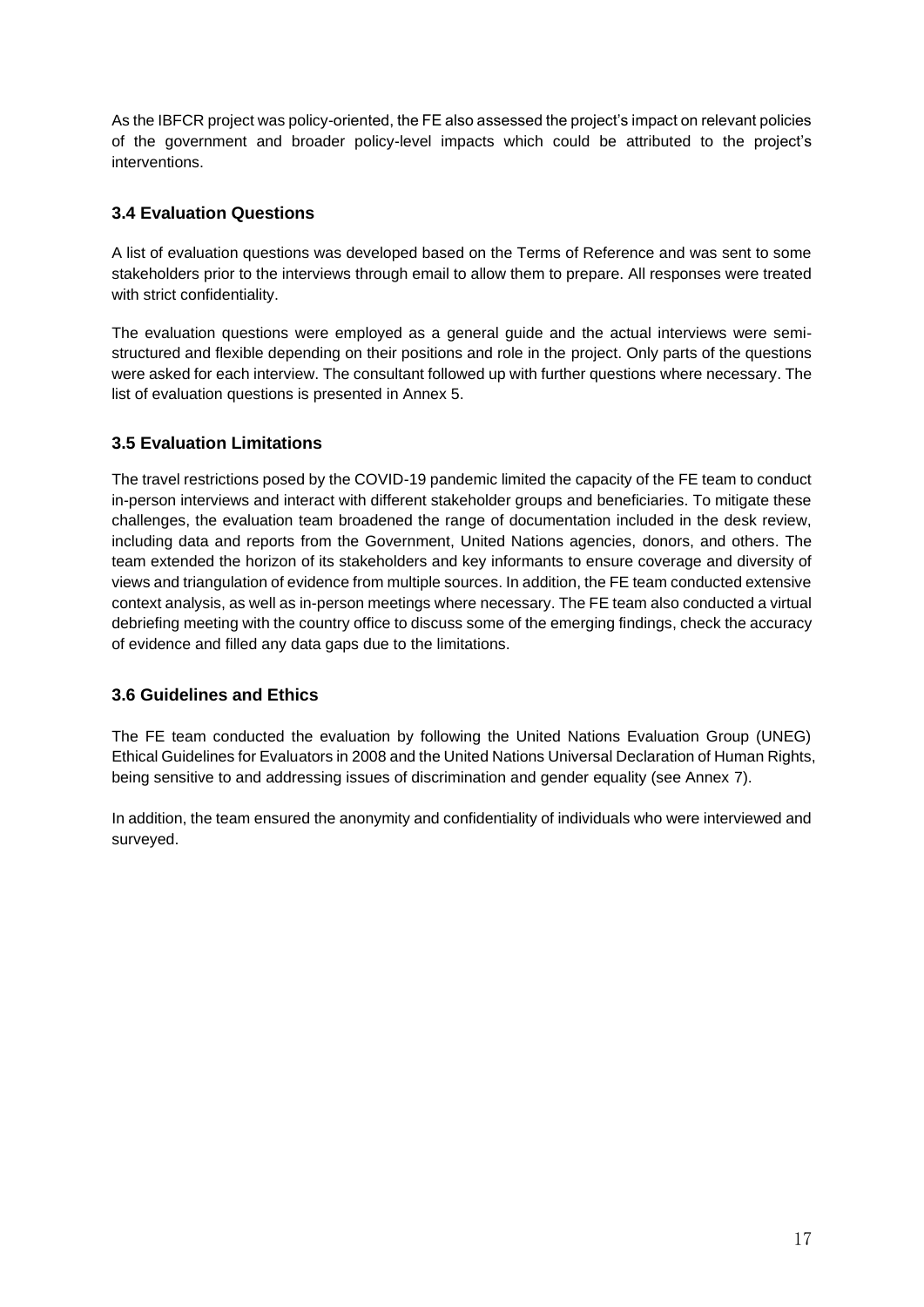### **4. FINDINGS**

#### **4.1 Project Design**

#### **4.1.1 Project Results & Resources Framework**

The Project Results & Resources Framework (RRF) from the Project Document (PD) indicated a detailed set of goals/objectives, outcomes, outputs, and indicative activities and output targets (see Annex 2). The Project Logical Framework (PLF) provides a useful tool to facilitate the successful management, monitoring and reporting of project implementation. The RRF for this project does not seem well designed. Firstly, the project did not set its own goals/objectives (with indicators). However, the project's intended outcomes have been well aligned with the following goals/objectives of UNDAF Action Plan (AP) for Bangladesh :

- *5.1: By 2016, population vulnerable to climate change and natural disasters have become more resilient to adapt with the risk;*
- *5.2: By 2016, vulnerable populations benefit from natural resource management (NRM) environmental governance and low emission green development.*

Project goals/objectives (intended outcome) were consistent with the above UNDAF AP, but the lack of project-specific goals/objectives resulted in some challenges during the implementation phase.

Secondly, this FE tracks that the components/outcomes of the project outlined in section 3 of the Project Document are not well defined. Well crafted definitions, drawn from the best practices in the relevant focus areas could be more helpful to provide the Ministry of Finance with the essential guidelines, frameworks, strategic climate change sensitive planning and budget management and capacity. This could further support the Government of Bangladesh towards being a key player in inclusive budgeting and financing for climate resilience and sustainable development in the South Asian region.

In particular, the RRF did not provide a structured logical chain, i.e. from activities to outputs, outcomes, and goals/objectives. In theory, the Project resources were utilised to implement the planned activities to produce a set of expected outputs, which lead to achieving a set of expected outcomes, which in turn resulted in realizing the overall goals/objectives of the Project. The Project intended to fill the framework/policy and capacity gaps and meet the initially identified priorities. The situation analysis during the design phase identified several crucial constraints, which consisted of poor management, weak coordination between the divisions under the Ministry of Finance and sectoral ministries, and lack of strategic focus. The design of the logical chain is generally responsive to this specific strategy and capacity priority. The absence of a well-designed logical flow in the RRF are demonstrated below:

*(i) The planned activities were not directly related to achieving a set of expected outputs.* For Output 1.1, as an example, 4 types of activities in Column Activities were not directly linked to the output. Fiscal policies (Pricing, taxation and subsidy) were reviewed for coherence with BCCSAP objectives and recommendations made on an annual basis. It was a part of the development of the Medium-Term Budget Strategy (MTBS) within the MTBF processes (Table 3).

*(ii) The expected outputs did not contribute directly to expected outcomes.* For Outcome 1 as an example, fiscal policies (Pricing, taxation and subsidy) reviewed for coherence with BCCSAP objectives and recommendations made on an annual basis as part of the development of Medium-Term Budget Strategy (MTBS) within the MTBF processes did not directly contribute to Outcome 1 (Climate Fiscal Framework Implementation and Management). Output was in the review phase while the outcome was in the implementation and management phase. CFF review would not lead to CFF implementation and management. The same problem could be found in almost all other outcomes.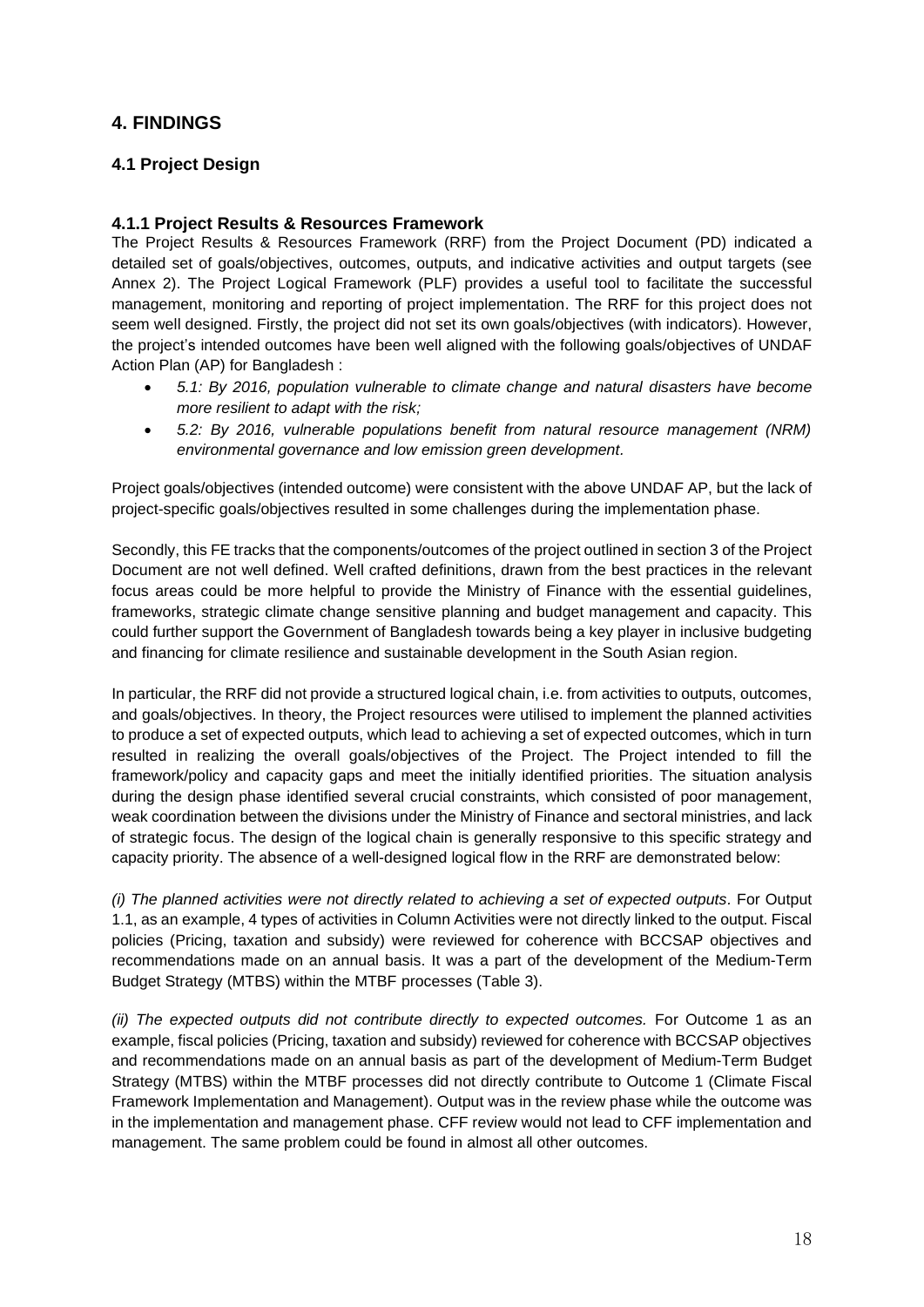| <b>Outcome/Component 1</b>                                                                      | <b>Output</b>                                                                                                                                                                                                                                                                                                | <b>Output Targets</b>                                                                                                                                                                                                                                                                                                                                                                                                                                                                                                                                      | <b>Activities</b>                                                                                                                                                                                                                                                                                                                                                                                                                                                                                         |
|-------------------------------------------------------------------------------------------------|--------------------------------------------------------------------------------------------------------------------------------------------------------------------------------------------------------------------------------------------------------------------------------------------------------------|------------------------------------------------------------------------------------------------------------------------------------------------------------------------------------------------------------------------------------------------------------------------------------------------------------------------------------------------------------------------------------------------------------------------------------------------------------------------------------------------------------------------------------------------------------|-----------------------------------------------------------------------------------------------------------------------------------------------------------------------------------------------------------------------------------------------------------------------------------------------------------------------------------------------------------------------------------------------------------------------------------------------------------------------------------------------------------|
| Project<br>Outcome/Component 1.<br>Climate Fiscal Framework<br>Implementation and<br>Management | Output 1.1:<br><b>Fiscal policies</b><br>(Pricing, taxation and<br>subsidy) reviewed for<br>coherence with<br><b>BCCSAP</b> objectives<br>and<br>recommendations<br>made on an annual<br>basis as part of<br>development of<br>Medium Term<br><b>Budget Strategy</b><br>(MTBS) within the<br>MTBF processes. | 1. Annual Review of<br>strategy and policy in<br>climate-related adaptation<br>incentives, subsidies and<br>tax revenues.<br>2. Gap analyses of 1<br>above completed<br>3. Coherent climate-<br>sensitive fiscal strategy<br>that promotes pro-poor<br>growth in place.<br>4. Recognition of the full<br>range of climate issues<br>(adaptation and mitigation)<br>in MTBS implemented.                                                                                                                                                                    | 1. Support to<br>institutionalize climate<br>dimension of MTBS.<br>2. Review and revision of<br>fiscal measures,<br>incentives and subsidies.<br>3. Assess Finance<br>Divisions' internal<br>information systems to<br>recognize on-budget<br>external resources.<br>4. Develop economic<br>models for monitoring<br>effectiveness of CFF<br>fiscal initiatives.<br>5. Integration of Climate<br><b>Fiscal Framework with</b><br>MTMF component of<br>National Budget Strategy.                           |
|                                                                                                 | Output 1.2:<br>CFF Implemented<br>and Reviewed                                                                                                                                                                                                                                                               | 1. Revision of existing<br><b>Climate Fiscal Framework</b><br>based on broader<br>stakeholder review at the<br>national and local level.<br>2. Review of Climate Fiscal<br>Policy documents of CFF<br>and Presentation of<br><b>Climate Fiscal Policy</b><br>documents by Finance<br>Division for approval by<br>Government.<br>3. Medium Term Budget<br>Strategy recognizes<br>Climate Fiscal Framework.<br>4. Climate financial<br>management mechanisms<br>established.<br>5. Ongoing maximization of<br>on-budget climate funds<br>(see Output 1.3.2). | 1. Consultation<br>Workshops with internal<br>and external stakeholders<br>2. Options developed and<br>refined for the financial<br>management of internal<br>climate funds<br>3. Support to establish<br>climate financial<br>management<br>mechanisms at National<br>and Local level in<br><b>Finance Division</b><br>4. Establish information<br>flows between IRD, ERD<br>and Finance Division to<br>accumulate and share<br>data to monitor external<br>and internal sources for<br>climate finance. |

**Table 3: Logical Chain from Activities, to Outputs and to Outcomes**

*(iii) The activities were not logically structured for achieving one output.* For example, 5 types of activities to achieve Output 1.1 and 7 types of activities were undertaken to realise Output 3.2.

*(iv) The outcomes and outputs were not well defined in the RRF.* the outcomes and outputs were not defined as products. For example, Output 1.1 was described as "Fiscal policies (Pricing, taxation and subsidy) reviewed for coherence with BCCSAP objectives and recommendations make on an annual basis as part of the development of Medium Term Budget Strategy (MTBS) within the MTBF processes," which was not a product. In addition, fiscal policies were not an appropriate term for pricing, taxation and subsidy. A similar problem exists for almost all outputs and outcomes.

Consequently, the RRF was updated by providing concrete activities, output and output targets in the Inception Report. However, the problems of not logical connections above remain.

In summary, the RRF was assessed to be not well-conceived and designed. It did not reflect on the best practices in the international development programme.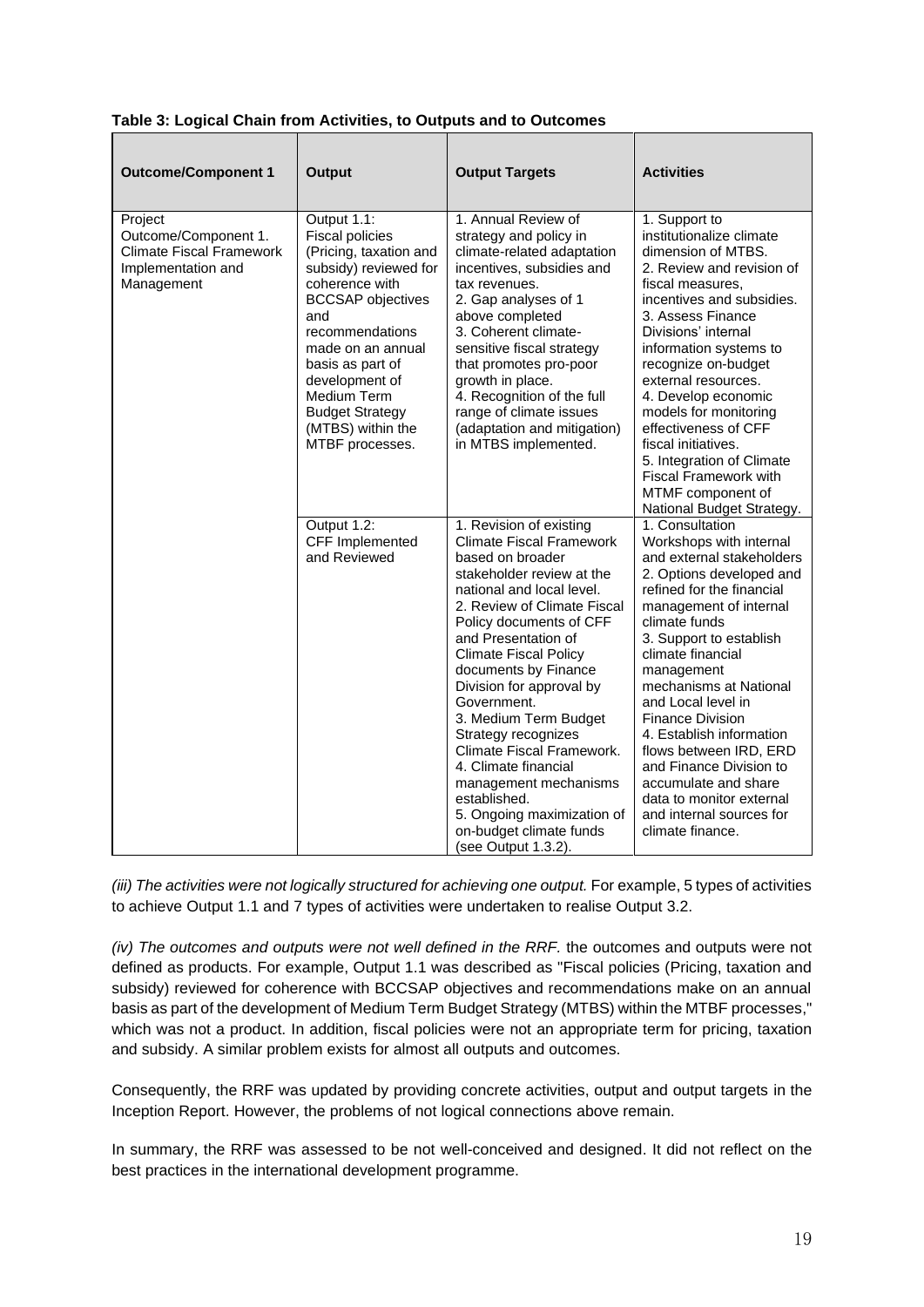#### **4.1.2 M&E Design**

The assessment indicates the M&E design of this project is not well-designed. A well-designed RRF should comprise a set of indicators with baseline and target values to be realised by the end of the Project for each output/outcome and the overall goal/objective. These indicators and targets were utilised to monitor and evaluate the Project's performance. The intended outcome and output from UNDAF in the RRF. However, the RRF of this project (Annex 2), lacks indicators and targets for the overall goal/purpose of the Project. In addition, there were only output targets without indicators with baseline and target values to be achieved.

Although the RRF was updated by providing concrete activities, output and output targets in the Inception Report, the problems for the logical chain from output/outcome, indicators, targets remain unchanged.

The Project document did contain an M&E plan. However, the M&E Plan was not well connected to the RRF as it did not use the RRF indicators and targets as a basis for M&E. The planned M&E activities included:

- Quarterly quality assessment: assess the progress towards the completion of results;
- Annual review report: assess the performance of the project and AWP for the coming year; and
- Mid-term evaluation at the end of year two.

However, the FE team was unsure whether a mid-term evaluation was conducted during the Project period. Given the Project's highly ambitious and complex nature, a mid-term review would have helped bring an external perspective to assist the Project. Thus, the project had limited scope to identify room for improvement.

As part of the inception report, a new M&E plan was developed. However, the output targets in the RRF and the new M&E Plan in the Inception Report were not consistent. As shown in Table 4, almost all output indicators did not represent the outputs properly. The output targets in the original RRF, although the updated output indicators were excellent outputs and the updated output targets. Similar observations were identified in Outcomes 3, 4, and 5.

| Outcome/<br><b>Component 1</b>                                                                             | <b>Output</b>                                                                                                                                                                                                         | <b>Output Indicators</b>                                               | <b>Output Targets</b>                                                                                                                                                                                                                                                                                                                                                                             | <b>Baseline</b><br>(Year) | <b>Target (Year)</b>                                                                                            |
|------------------------------------------------------------------------------------------------------------|-----------------------------------------------------------------------------------------------------------------------------------------------------------------------------------------------------------------------|------------------------------------------------------------------------|---------------------------------------------------------------------------------------------------------------------------------------------------------------------------------------------------------------------------------------------------------------------------------------------------------------------------------------------------------------------------------------------------|---------------------------|-----------------------------------------------------------------------------------------------------------------|
| Project<br>Outcome/Com<br>ponent 1.<br>Climate Fiscal<br>Framework<br>implementatio<br>n and<br>management | Output 1.1:<br><b>Fiscal policies</b><br>(Pricing, taxation<br>and subsidy)<br>reviewed for<br>coherence with<br><b>BCCSAP</b> objectives<br>and<br>recommendations<br>make on an annual<br>basis as part of<br>MTBS. | Degree of<br>alignment of<br>climate policies with<br>fiscal policies. | 1. Annual review of<br>strategy and policy in<br>climate-related<br>adaptation incentives,<br>subsidies and tax<br>revenues<br>2. Gap analyses of 1<br>above completed<br>3. Coherent climate-<br>sensitive fiscal strategy<br>that promotes pro-poor<br>growth<br>in place<br>4. Recognition of the full<br>range of<br>climate issues<br>(adaptation and<br>mitigation) in MTBF6<br>implemented | 0(2017)                   | 2018: Moderate<br>alignment;<br>2019: High<br>alignment;<br>2020: High<br>alignment;<br>2021: Full<br>alignment |
|                                                                                                            | Output 1.2:<br><b>CFF Reviewed and</b><br>implemented.                                                                                                                                                                | 1. Degree of<br>Integration of<br>Climate Fiscal                       | 1. Revision of existing<br>CFF based on broader                                                                                                                                                                                                                                                                                                                                                   | 0(2017)                   | 2018: Moderate<br>integration;                                                                                  |

**Table 4: Comparison of Indicators and Targets for Outcomes 1 and 2**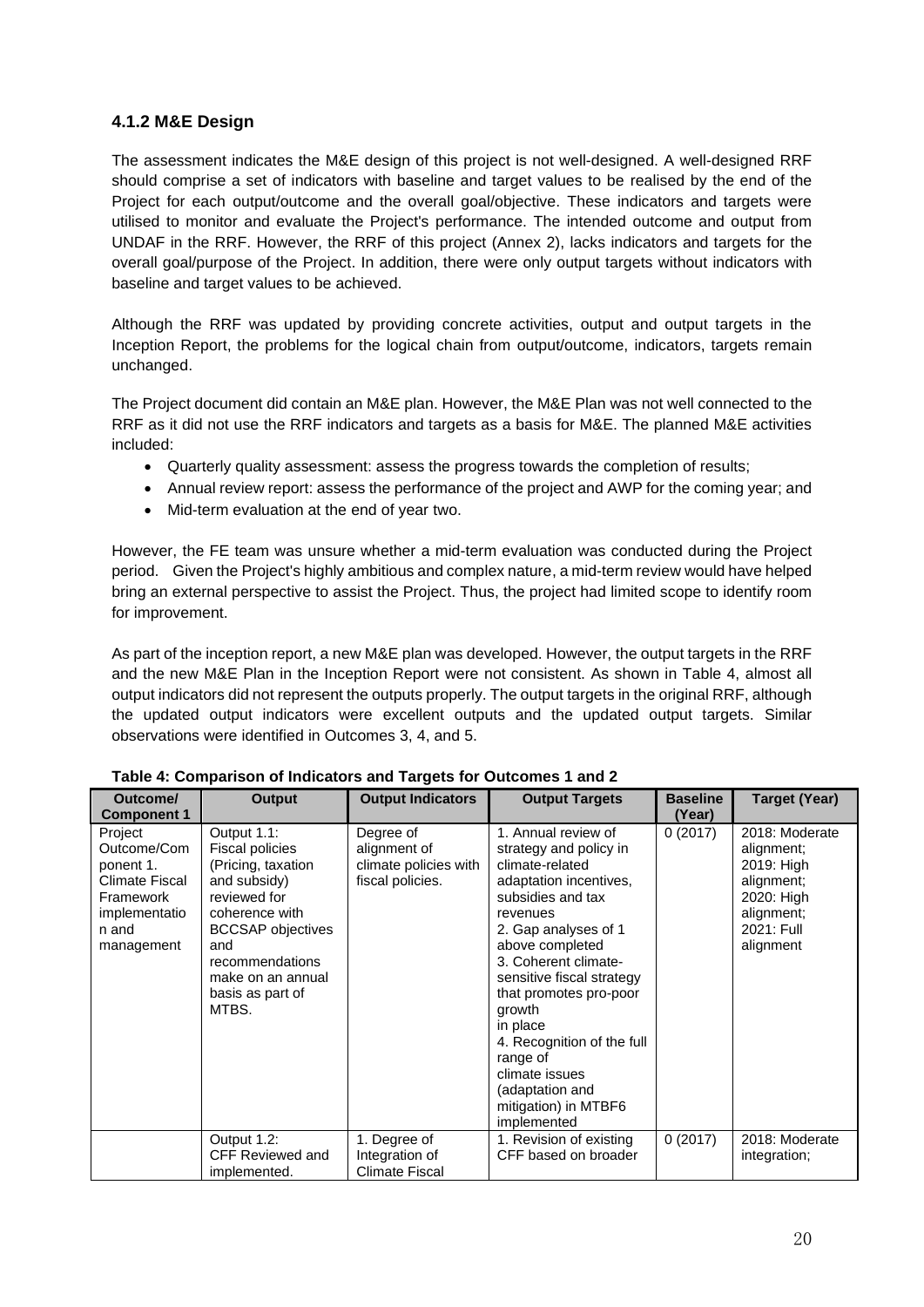| Outcome/<br><b>Component 1</b>                                                                                             | <b>Output</b>                                                                                                                                                             | <b>Output Indicators</b>                                                                                                                                                                                                                                          | <b>Output Targets</b>                                                                                                                                                                                                                                                                                          | <b>Baseline</b><br>(Year) | <b>Target (Year)</b>                                                                                                                               |
|----------------------------------------------------------------------------------------------------------------------------|---------------------------------------------------------------------------------------------------------------------------------------------------------------------------|-------------------------------------------------------------------------------------------------------------------------------------------------------------------------------------------------------------------------------------------------------------------|----------------------------------------------------------------------------------------------------------------------------------------------------------------------------------------------------------------------------------------------------------------------------------------------------------------|---------------------------|----------------------------------------------------------------------------------------------------------------------------------------------------|
|                                                                                                                            |                                                                                                                                                                           | Framework (CFF)<br>with Medium Term<br>Macro-Economic<br><b>Policy Statement</b><br>(MTMPS)<br>component of<br>national Budget<br>Strategy                                                                                                                        | stakeholder review at<br>national and local level<br>2. Review of Climate<br><b>Fiscal Policy documents</b><br>of CFF and approval<br>thereof by Government<br>3. Recognition of CFF in<br><b>MTBF</b><br>4. Maximisation of on-<br>budget climate<br>funds                                                    |                           | 2019: High<br>integration;<br>2020: High<br>integration;<br>2021: Full<br>integration                                                              |
|                                                                                                                            |                                                                                                                                                                           | 2. Degree of<br>recognition of the<br>full range of climate<br>issues (adaptation<br>and mitigation) in<br>Medium Term<br><b>Budget Framework</b><br>(MTBF) and<br>Medium-Term<br>Macro Economic<br><b>Policy Statement</b><br>(MTMPS).                           | 1. Revision of existing<br>CFF based on broader<br>stakeholder review at<br>national and local level<br>2. Review of Climate<br><b>Fiscal Policy documents</b><br>of CFF and approval<br>thereof by Government<br>3. Recognition of CFF in<br><b>MTBF</b><br>4. Maximisation of on-<br>budget climate<br>funds | 0(2017)                   | 2018: Moderate<br>recognition;<br>2019: High<br>recognition;<br>2020: High<br>recognition;<br>2021: Full<br>recognition                            |
| Project<br>Outcome/Com<br>ponent 2:<br>Strategic<br>climate<br>change<br>sensitive<br>planning and<br>budget<br>management | Output 2.1:<br>Climate dimension<br>recognised explicitly<br>in Ministry Budget<br>Frameworks of main<br>spending<br>ministries/divisions.                                | 1. % of ministries<br>identified long term<br>costs of climate<br>actions (and<br>prioritised oy<br>sector) for inclusion<br>on an annualised<br>basis in Annual<br>Development<br>Programme (ADP)<br>and Medium Term<br><b>Budgetary</b><br>Framework<br>(MTBF). | 1. Key Ministry Budget<br>Documents (MBF,<br>MTSBP) identify climate<br>related planned<br>expenditure<br>2. Climate related<br>indicators set by key<br>Ministries are linked to<br>BCCSAP themes, NDC,<br>CIP and SDG<br>3. Strengthened<br>recognition of climate<br>policy drivers in key<br>institutions  | 0(2017)                   | 2018: 65%;<br>2019: 81%;<br>2020: 100%;<br>2021: 100%                                                                                              |
|                                                                                                                            |                                                                                                                                                                           | 2. % of Ministry<br><b>Budget identify</b><br>climate related<br>planned<br>expenditure.                                                                                                                                                                          | 1. Revised Chart of<br>Accounts includes<br>Climate Change<br>consistent with<br><b>BCCSAP</b> themes [in<br>collaboration with Public<br>Expenditure<br>Management<br>Strengthening<br>Programme (PEMSP) of<br>Finance Division]<br>2. Climate mapping<br>tools integrated with<br>iBAS                       | 7.5%<br>(2017)            | 2018: 7.9%;<br>2019: 8.0%:<br>2020:8.5%;<br>2021: 8.5%                                                                                             |
|                                                                                                                            | Output 2.2:<br>Long term costs of<br>climate resilience<br>works identified (and<br>prioritized by sector)<br>for inclusion on an<br>annualised basis in<br>ADP and MTBF. | Macroeconomic<br>Framework<br>operationalised                                                                                                                                                                                                                     | 1. Revised and detailed<br>breakdown of costings<br>of BCCSAP, NDC, and<br>NAP developed in<br>consultation with MoEF,<br><b>Planning Commission</b><br>and Finance Division<br>2. Capacity to monitor<br>costed themes in<br>BCCSAP enhanced in<br><b>Finance Division</b>                                    | 0(2017)                   | 2018:<br>Framework<br>approved by<br>GoB; 2019:<br>Framework<br>operationalised;<br>2020: Results of<br>operation<br>reviewed; 2021:<br>Results of |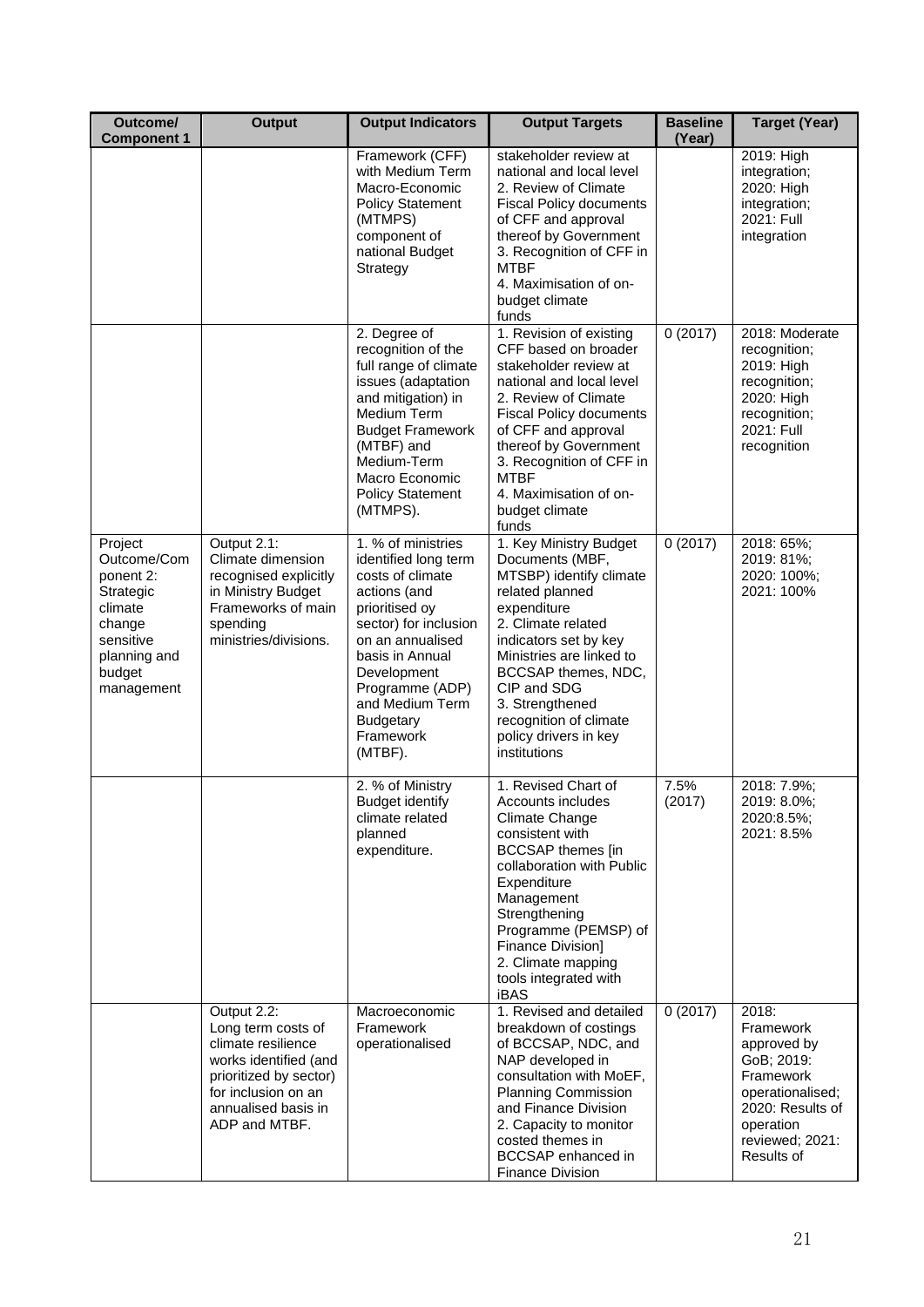| Outcome/<br><b>Component 1</b> | Output | <b>Output Indicators</b> | <b>Output Targets</b>                                                                                                                                                                                                                                                                            | <b>Baseline</b><br>(Year) | <b>Target (Year)</b>   |
|--------------------------------|--------|--------------------------|--------------------------------------------------------------------------------------------------------------------------------------------------------------------------------------------------------------------------------------------------------------------------------------------------|---------------------------|------------------------|
|                                |        |                          | 3. Monitoring of<br>composition and<br>distribution of climate<br>related Public<br>Expenditure established<br>to ensure consistency<br>with BCCSAP themes<br>incorporated in MTBF<br>4. Prioritized and costed<br>long term National<br>Climate Change Plans<br>(NAP, BCCSAP, FYP,<br>NDC, CIP) |                           | operations<br>reviewed |

In summary, the updated M&E was not well designed based on the best practices in the international development programme as it was not consistent with RRF in the original project document and the Inception Report.

#### **4.1.3 Stakeholder Participation**

The project stakeholders were not analysed during the design phase but were identified and consulted during the inception phase. The primary target stakeholders were government ministries and their subsidiary agencies and departments/divisions responsible for climate change and the government budget. The primary target stakeholders included:

- Office of the Comptroller and Auditor General (OCAG);
- Economic Relations Division (ERD);
- Policy Research Institute (PRI);
- General Economics Division (FED);
- National Board of Revenue (NBR);
- Implementation Monitoring and Evaluation Division (IMED);
- Socio-economic Infrastructure Division, and Programming Division, Planning Commission;
- Macroeconomic Wing, Finance Division;
- Ministry of Environment and forests (MoEF); and
- Bangladesh Ban (BB).

The stakeholder consultations took place during the inception phase of the Project funded by the UNDP, GIZ, SIDA and DFID. These stakeholders participated in the design of the Project within the country's sustainable development framework. They also participated in discussing recommendations for the Public Financial Management (PFM) of climate finance and the focus on planning, budgeting and performance management of climate finance by implementing the Climate Fiscal Framework; and climate-related capacity and expertise development within the Finance Division and its partnerships with other climate stakeholders.

The consultations were not conducted until the inception phase. Further, the roles and responsibilities of various stakeholders, including the UNDP, GIZ, SIDA and DFID were not clearly defined in the project document and the Inception Report.

#### **4.1.4 Cross-cutting Issues**

The gender dimension was not considered during the design stage. It was not even mentioned in the project design document and Inception Report. In particular, the original activities, output, output targets, and outcomes; and updated indicators and targets under all outputs and outcomes did not even indicate the participation of women in the programme. There was a need to design an in-depth gender-specific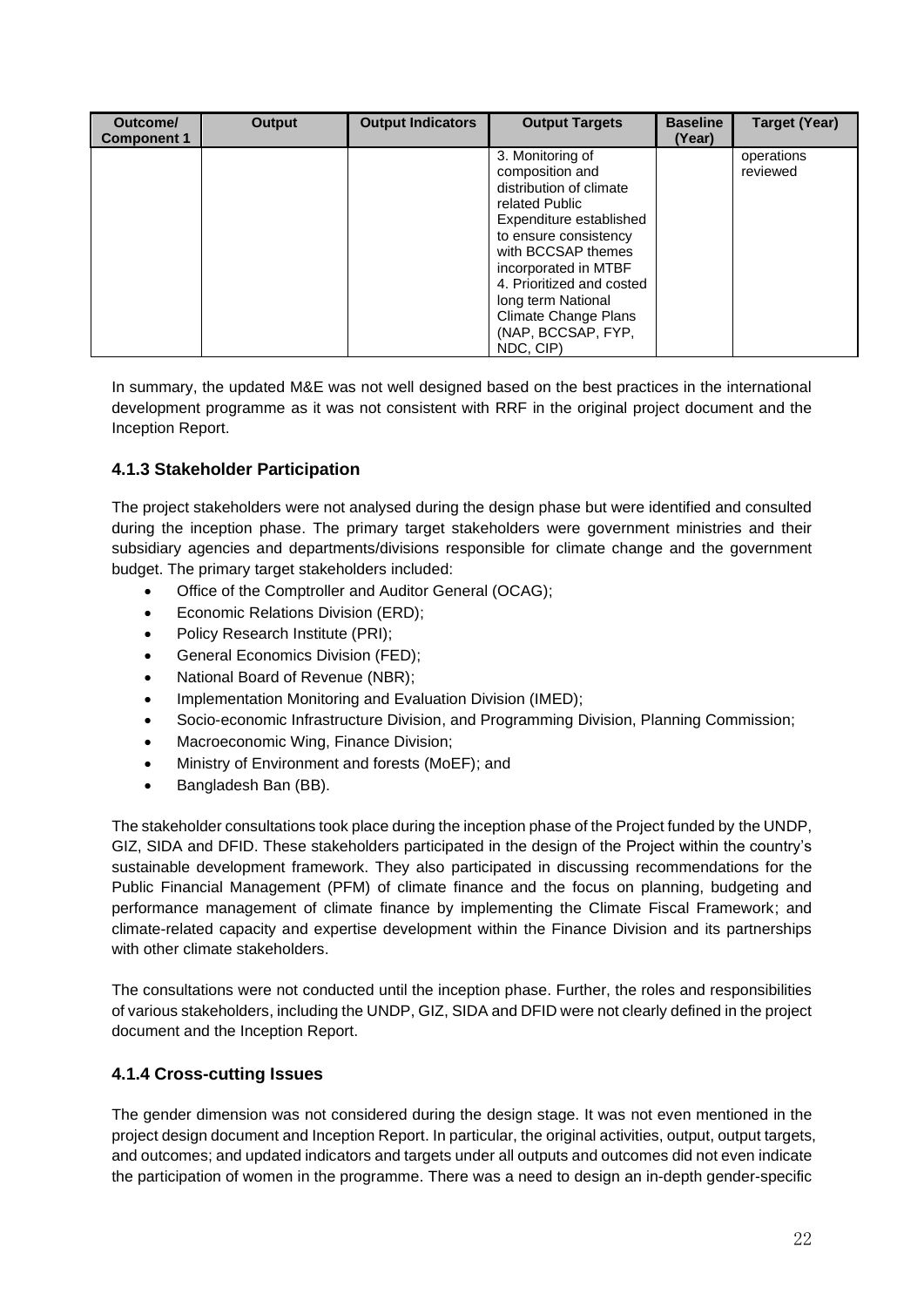logical chain (from activities to outputs and to outcomes with indicators and targets) targeting women's empowerment.

The overall design of the Project was graded as "highly unsatisfactory".

#### **4.2 Project Implementation**

#### **4.2.1 Implementation Modality**

UNDP employs two primary implementation modalities for national-level development projects.

- Direct Implementation Modalities (DIM): UNDP maintains direct control of project implementation, including the PMU arrangements, procurement, disbursements and M&E.
- National Implementation Modalities (NIM): UNDP has an agreement with a relevant national government agency that assumes all project implementation functions, including PMU arrangement, procurement, disbursements and M&E.

The Project was implemented under a NIM modality where the project activities were implemented and managed by the Finance Division (FD) of the Ministry of Finance while UNDP provided support in the following areas:

- (i) technical assistance in national climate fiscal frameworks, best policy and practice on climate finance;
- (ii) (capacity development across all levels on public finance management of climate finance;
- (iii) monitoring and quality assurance services; and
- (iv) human resource management, procurement, and fiduciary services. NIM had the advantage of promoting national ownership, accountability, capacity development, and sustainability of the results.

The document review and consultation with stakeholders confirm that the NIM modality worked well for this project. Although, there were mirror issues such as adequate financial auditing of project expenditure.

## **4.2.2 Project Board and PMU**

To ensure project partners contribute to the project management and implementation, a Project Board was established. Senior officials of the Government of Bangladesh (FD, IRD, ERD, PC, MoEF, AGO, IMED, LGD), UNDP, UNEP and Development Partners were the members of this board. The FD chaired Project Board acted as the Project Secretariat. The functions and responsibilities of the Board were:

- Oversight of the project, including consensus management decisions for the project and approval of project plans and revisions;
- Ensure accountability, transparency, effective project management and best value for money; and
- Review and approve the work plans and budgets.

Through the review of board meeting minutes and other documents, and consultation with stakeholders, it appeared that the Project Board was an effective component of the management arrangements for the Project as it:

- enabled a high level of involvement by the Ministry of Finance and other line ministries over project implementation,
- ensured close relationships between all stakeholders at a senior level; and
- empowered the Board with discretion to steer the Project by adapting to any changes associated with circumstances, needs and priorities.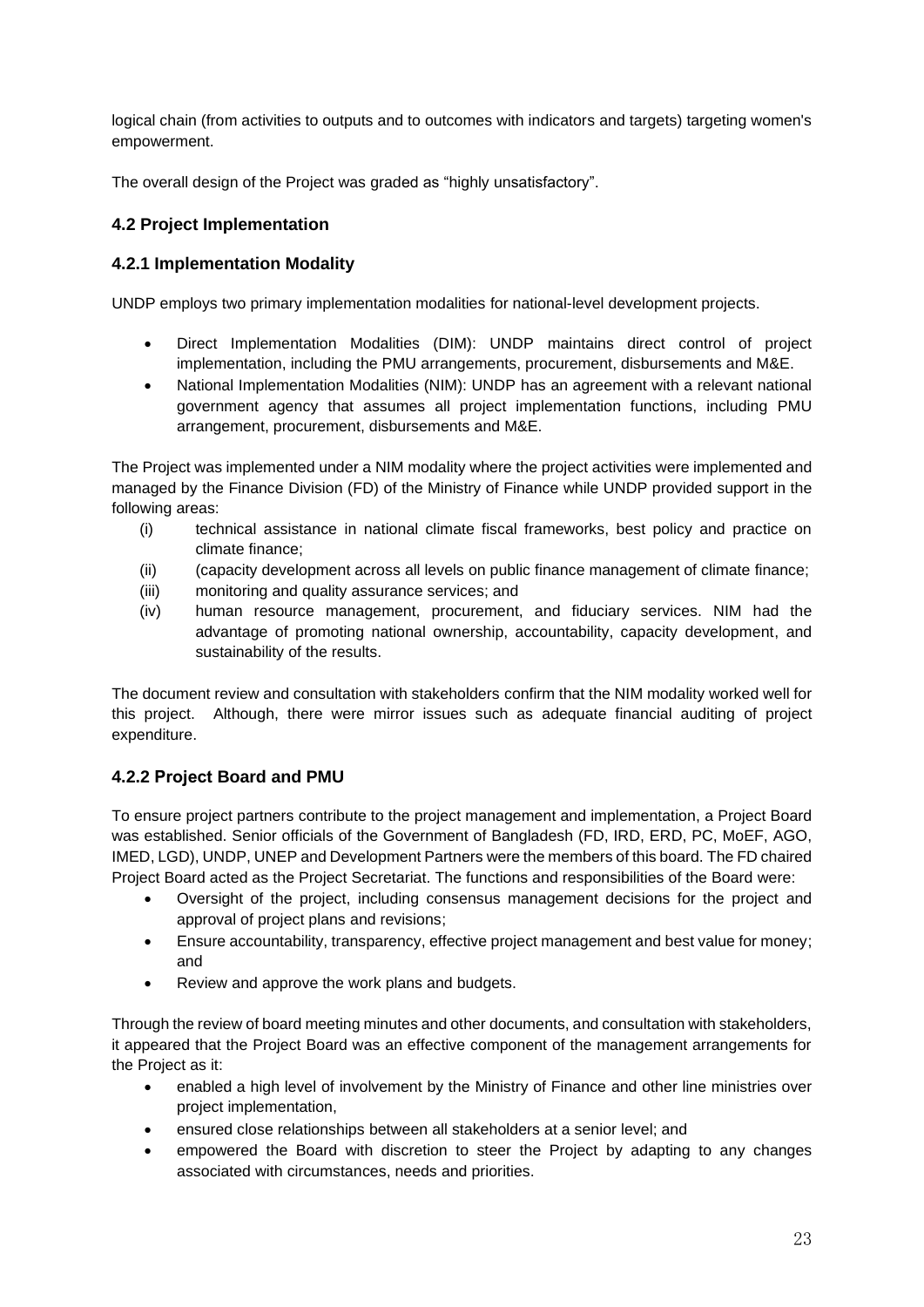To manage the daily implementation of the Project, FD established a small Project implementation team. The team consisted of a National Project Director (NPD), in the rank of Additional Secretary, deputed from GoB and a Project Counterpart Officer, in the rank of Senior Assistant Secretary and other team members. The Project Manager provided strategic and managerial support. The functions and responsibilities of the Project Implementation team are:

- Prepared quarterly reports under the guidance of the NPD and submitted to UNDP, who would share narrative and financial reports with co-funding development partners;
- Prepared work plans and budgets; and
- Other routine office activities.

The organizational structure of the Project Board, PSC, and project implementation team is given in Figure 1. The only deficiency of the Project implementation team was its relatively small size compared to the strategic and highly ambitious and complex nature of the Project.

Nevertheless, The project outputs were not delivered following AWPs in some cases. In addition, there was an unacceptable more than 24-month delay as the planned end date was May 2019.



Figure 1: Project Management and Implementation Structure

#### **4.2.3 Adaptive Management**

The FE team assessed that the Project stakeholders exhibited a strong capacity for adaptive management in response to changing circumstances, which was critical to project success. Below is a few examples: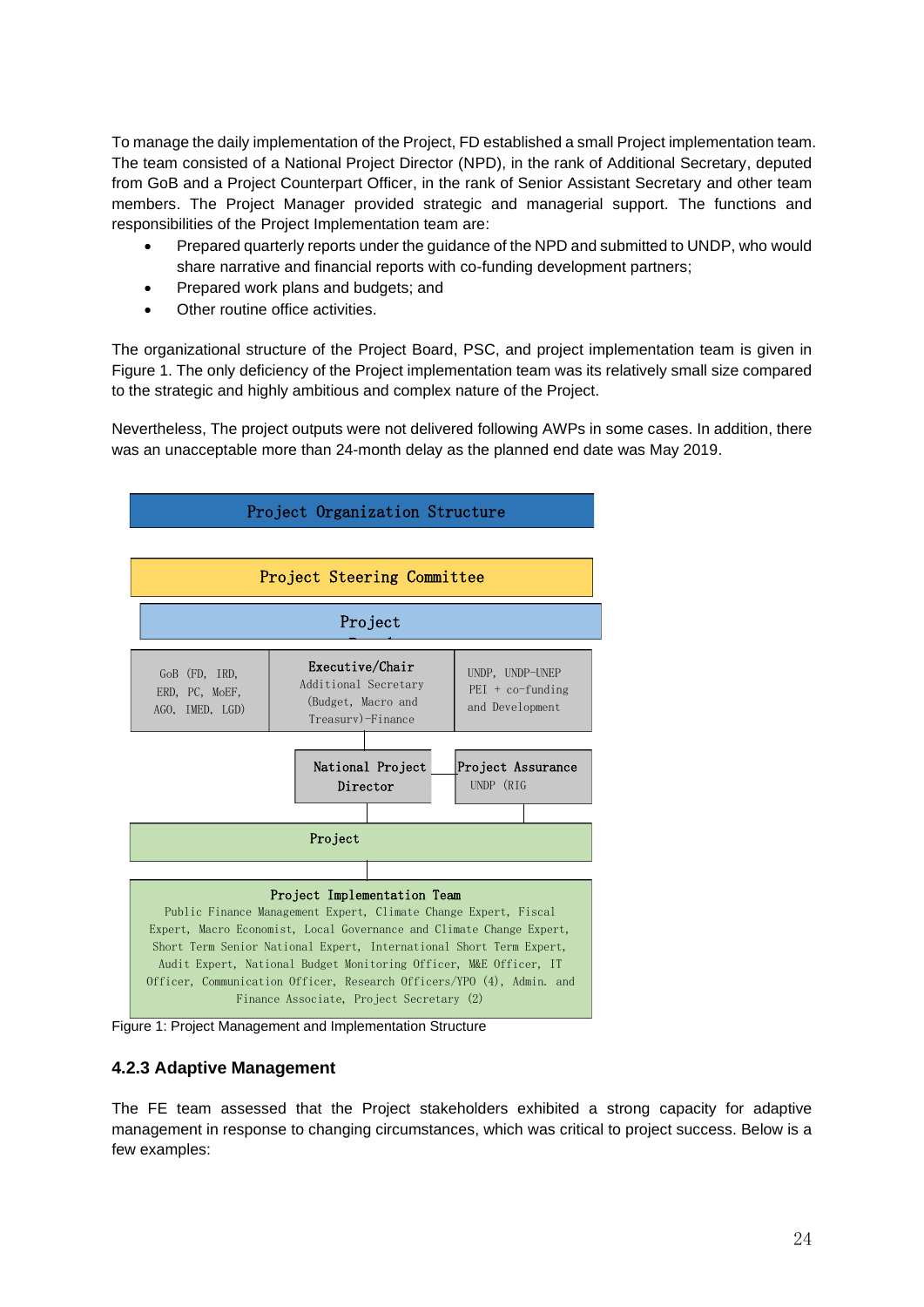- Empowerment of the Project Board to steer the Project in response to changing circumstances, needs and priorities. For example, after the outbreak of the COVID-19 pandemic in 2000, the Project organized a steering committee meeting and technical advisory group meetings to take the key stakeholders on board about the project activities and have both strategic and technical guidance. Most of the meetings were held by using the virtual platform
- The RRF was discussed during the Inception Workshop and a few changes were made, namely:
	- Updated output targets and indicative activities;
	- Updated the key activity timeline; and
	- Update/develop monitoring and evaluation plan.

A very rapid response by UNDP to an identified need for funds allocation pattern to allow more substantive Project completion with rapid approval.

#### **4.2.4 UNDP Comparative Advantage**

The implementation of the Project with the support of UNDP obviously benefitted from UNDP's comparative advantage as a development agency, which relied on its long-standing physical presence of the UNDP Country Office in Bangladesh, with a long period of UN support to the GoB on a wide range of development issues in the areas such as political, governance, social, economic and sustainable development. As a UN agency, UNDP was trusted in Bangladesh as a neutral, impartial, objective, a-political development partner, with an enormous global body of technical expertise and experience in international development.

The UNDP CO had well-established and effective partnerships with relevant central and local government agencies and in-depth knowledge of Bangladesh's laws, policies and procedures. In general, UNDP had extensive experience in capacity development programs and a strong ability to access international expertise in various areas, both from within and outside the UN system.

The overall implementation of the Project was graded as "moderately satisfactory"

#### **4.3 Project Results Toward Outcomes**

The FE team assessed the project results toward outcomes by answering the following five questions.

- 1. Was the Project relevant to the relevant goals of the Government of Bangladesh, UNDP and other donors' objectives?
- 2. How effective was the Project to deliver its expected results?
- 3. How efficient was the Project to achieve its expected result?
- 4. Did the Project make a contribution to the purpose level of results?
- 5. How sustainable these achievements will be over the long term.

#### **4.3.1 Relevance**

The Project was relevant and appropriate to national goals and challenges asit responded directly to the National Strategic Plan as already formulated and initiated by GoB. The Project was well aligned with the Strategic Plan. The outputs/outcomes produced by the Project, such as CFF, etc., were all priorities in the Strategic Plan:

Strategic Plan Outcome/Output:

• (SP Outcome 2): Accelerate structural transformations for sustainable development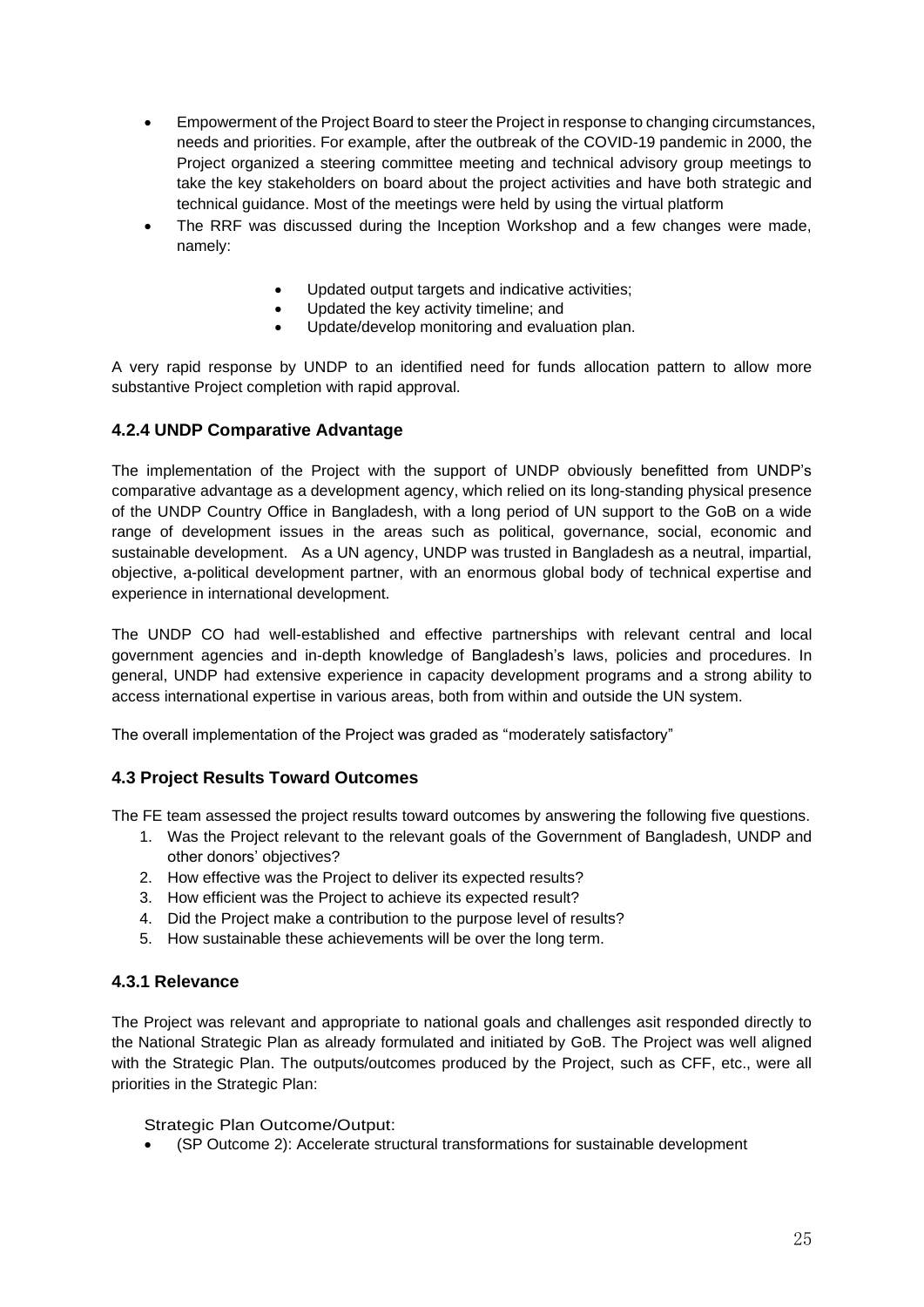• (SP Output 2.1.1: Poverty): Low emission and climate-resilient objectives addressed in national, sub-national, and sectoral development plans and policies to promote economic diversification and green growth

The Project provided GoB with additional resources to foster a sustainable basis for identifying, maximising and managing sources and application of funds for financing resilient climate actions. The project also intended to develop climate-related capacity and expertise within Finance Division and create stronger relationships and collaborative partnerships with other major climate stakeholders. The project concept emerged from national priorities to strengthen these areas. The Project was formulated based on a detailed analysis of barriers, issues, capacity gaps and priorities.

The Project was driven by the development needs and priorities of the Government of Bangladesh. The project outputs were not aligned with the development priorities set by the development partners. Thus, it was a demand-driven project. The Project also fitted well with UNDAF for Bangladesh:

- (UNDAF Outcome 2) Enhance effective management of the natural and man-made environment focusing on improved sustainability and increased resilience of vulnerable individuals and groups.
- (UNDAF Output 2.3): Policies adopted to support green initiatives and reflected in the national development plan
- (UNDAF Output 2.5): National and subnational capacity strengthened for generating, collecting and analyzing disaggregated, quality data to monitor SDGs & 7FYP and for informed decision making

The Project supported the development of the PFM of climate finance and a climate policy. The prime focus was given to planning, budgeting, and performance management of climate finance—the project aimed to contribute to economic growth and poverty reduction. The project aims to align with the UN SDGs, UNDP's objectives, and other donors' development objectives.

SDG Goal/Target:

- (SDG Goal 13) Take urgent action to combat climate change and its impacts
- (SDG Target 13.2) integrate climate change measures into national policies, strategies and planning

As one of the country's projects, UNDP supported GoB to meet its obligations for climate policy formulation by providing technical support and capital assistance. It also offered assistance to the government in developing national programmes and in national fund-raising efforts. Finally, the Project's intervention is compatible with other country's, sector's, or institution's interventions.

The overall project was graded as "highly relevant".

#### **4.3.2 Effectiveness/Overall Result**

The Project had been implemented through 5 components/outcomes. The effectiveness and overall results were assessed against the project's indicators and targets. Table 5 to 9 lists key results achieved by the Project against each expected outcome, using the corresponding targets to measure the effectiveness/progress made. A rating system was utilized to show the extent of progress achieved by outcome (component).

The FE team evaluated the effectiveness/overall results by utilizing both the M&E and actual activities implemented/results achieved to support the rating.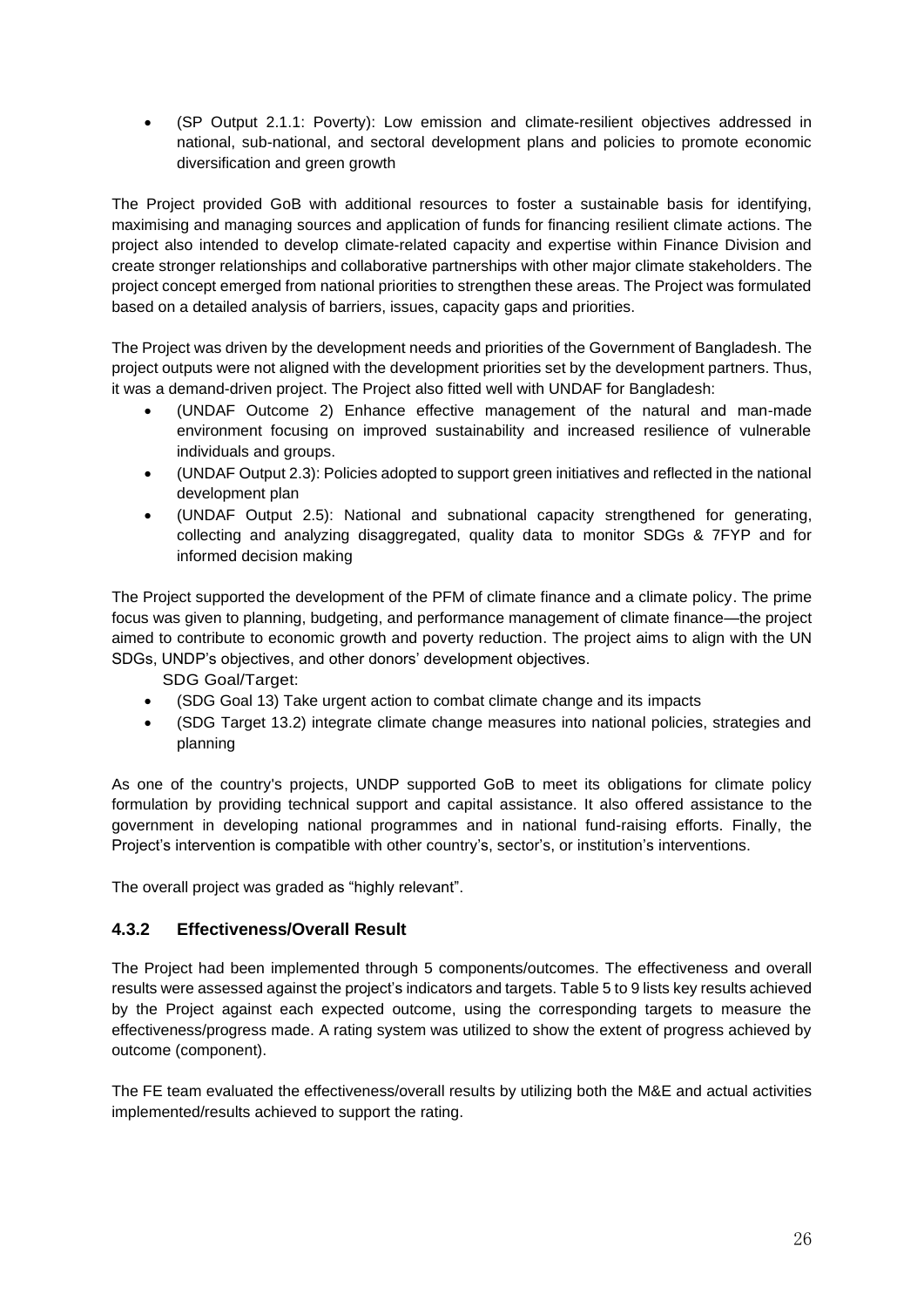**Outcome/Component 1**: Climate Fiscal Framework implementation and management

The evaluation results of Outcome 1 are summarized in Table 5. Column Output Indicators and Targets were from M&E. Column % of completion/Rationale was verified based on the completion of target and results achieved. Column Rating was a comprehensive assessment of % of completion/rationale for all outputs under each outcome.

As shown in Table 5, 100% of the targets had been reached for Output 1.1, but only 75% for Output 1.2. The overall results of Outcome 1 were graded as "satisfactory".

| <b>Outcom</b><br>e/Comp<br>onent 1 | Output                                          | <b>Output Indicators</b> | <b>Basel</b><br>ine<br>(Year | Target (Year)            | % of Completion/Rationale                                 | Rating     |
|------------------------------------|-------------------------------------------------|--------------------------|------------------------------|--------------------------|-----------------------------------------------------------|------------|
| Climate                            | Output 1.1:                                     | Degree of alignment of   | 0                            | 2018:                    | 100% (Full integration); fiscal                           | Satisfacto |
| Fiscal                             | Fiscal policies (Pricing,                       | climate policies with    | (2017)                       | Moderate                 | policies reviewed to make tax,                            | ry         |
| Framew<br>ork                      | taxation and subsidy)<br>reviewed for coherence | fiscal policies.         |                              | alignment;<br>2019: High | VAT, subsidies and pricing<br>policics climate inclusive. |            |
|                                    | impleme with BCCSAP objectives                  |                          |                              | alignment;               |                                                           |            |
| ntation                            | and recommendations                             |                          |                              | 2020: High               |                                                           |            |
| and                                | make on an annual basis                         |                          |                              | alignment;               |                                                           |            |
| manage                             | as part of MTBS.                                |                          |                              | 2021: Full               |                                                           |            |
| ment                               |                                                 |                          |                              | alignment                |                                                           |            |
|                                    | Output 1.2:                                     | 1. Degree of Integration | $\overline{0}$               | 2018:                    | 75% (moderately integration);                             |            |
|                                    | CFF Reviewed and                                | of Climate Fiscal        | (2017)                       | Moderate                 | Climate Fiscal Framework                                  |            |
|                                    | implemented.                                    | Framework (CFF) with     |                              | integraation;            | 2020 has been published.                                  |            |
|                                    |                                                 | Medium Term Macro        |                              | 2019: High               |                                                           |            |
|                                    |                                                 | <b>Economic Policy</b>   |                              | integration;             |                                                           |            |
|                                    |                                                 | Statement (MTMPS)        |                              | 2020: High               |                                                           |            |
|                                    |                                                 | component of national    |                              | integration;             |                                                           |            |
|                                    |                                                 | <b>Budget Strategy</b>   |                              | 2021: Full               |                                                           |            |
|                                    |                                                 |                          |                              | integration              |                                                           |            |
|                                    |                                                 | 2. Degree of recognition | $\overline{0}$               | 2018:                    | 75% (moderately integration;                              |            |
|                                    |                                                 | of the full range of     | (2017)                       | Moderate                 | the scoping study on Climate                              |            |
|                                    |                                                 | climate issues           |                              | recognition;             | Inclusive Insurance Policy has                            |            |
|                                    |                                                 | (adaptation and          |                              | 2019: High               | been reviewed by the Technical                            |            |
|                                    |                                                 | mitigation) in Medium    |                              | recognition;             | Advisory Group (TAG) and                                  |            |
|                                    |                                                 | Term Budget              |                              | 2020: High               | recommended for acceptance;                               |            |
|                                    |                                                 | Framework (MTBF) and     |                              | recognition;             | Climate inclusive Medium                                  |            |
|                                    |                                                 | Medium-Term Macro        |                              | 2021: Full               | Term Macro-economi                                        |            |
|                                    |                                                 | Economi Policy           |                              | recognition              | Framework has been validated.                             |            |
|                                    |                                                 | Statement (MTMPS).       |                              |                          |                                                           |            |

**Table 5: Results of Outcome 1**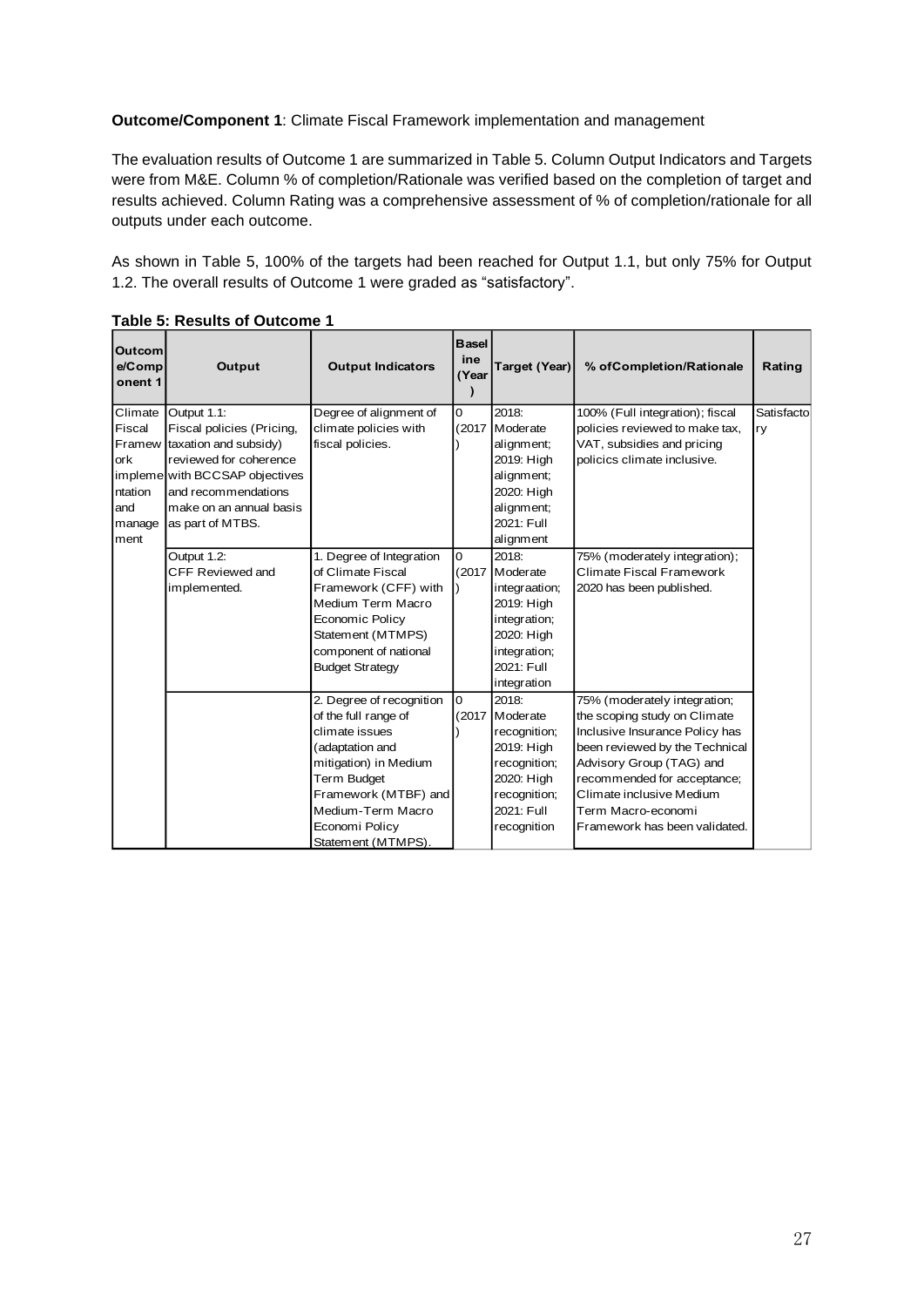**Outcome/Component 2**: Strategic climate change sensitive planning and budgeting management

The evaluation results of Outcome 2 were summarized in Table 6. Similar to the procedures of Outcome 1, the overall results of Outcome 2 was graded as "moderately satisfactory".

| <b>Outcom</b><br>e/Comp<br>onent <sub>2</sub> | <b>Output</b>                                              | <b>Output Indicators</b>         | <b>Basel</b><br>ine<br>(Year | <b>Target (Year)</b>    | % of Completion/Rationale                                    | Rating     |
|-----------------------------------------------|------------------------------------------------------------|----------------------------------|------------------------------|-------------------------|--------------------------------------------------------------|------------|
|                                               | Strategic Output 2.1:                                      | 1. % of ministries               | 0                            | 2018: 65%;              | 80% (81%); the MBFs of 25                                    | Moderate   |
| climate                                       | Climate dimension                                          | identified long term costs (2017 |                              | 2019: 81%;              | Ministries/Divisions having                                  | ly         |
| change                                        | recognised explicitly in                                   | of climate actions (and          |                              | 2020: 100%;             | climate relevance have been                                  | Satisfacto |
|                                               | sensitive Ministry Budget                                  | prioritised oy sector) for       |                              | 2021: 100%              | turned climate inclusive this                                | ry         |
|                                               | planning Frameworks of main                                | inclusion on an                  |                              |                         | year                                                         |            |
| and                                           | spending                                                   | annualised basis in              |                              |                         |                                                              |            |
| budget                                        | ministries/divisions.                                      | Annual Development               |                              |                         |                                                              |            |
| manage                                        |                                                            | Programme (ADP) and              |                              |                         |                                                              |            |
| ment                                          |                                                            | Medium Term Budgetary            |                              |                         |                                                              |            |
|                                               |                                                            | Framework (MTBF).                |                              |                         |                                                              |            |
|                                               |                                                            | 2. % of Ministry Budget          | 7.5%                         | 2018: 7.9%;             | 10% (7.52%); Climate Public                                  |            |
|                                               |                                                            | identify climate related         | (2017)                       | 2019: 8.0%;             | Finance Tracking in                                          |            |
|                                               |                                                            | planned expenditure.             |                              | 2020:8.5%:              | Bangladesh: Approach and                                     |            |
|                                               |                                                            |                                  |                              | 2021: 8.5%              | Methodology have been                                        |            |
|                                               |                                                            |                                  |                              |                         | disseminated among the wider                                 |            |
|                                               |                                                            |                                  |                              |                         | audience.                                                    |            |
|                                               | Output 2.2:                                                | Macroeconomic                    | 0                            | 2018:                   | 25% (Frmework validated by                                   |            |
|                                               | Long term costs of                                         | Framework                        | (2017)                       | Framework               | the stakeholders and submitted                               |            |
|                                               | climate resilience works                                   | operationalised                  |                              | approved by             | for approval); Moreover,                                     |            |
|                                               | identified (and prioritized<br>by sector) for inclusion on |                                  |                              | GoB; 2019:<br>Framework | climate change has been<br>reflected in the Strategic Policy |            |
|                                               | an annualised basis in                                     |                                  |                              | operationalise          | documents - Medium Term                                      |            |
|                                               | ADP and MTBF.                                              |                                  |                              | d; 2020:                | Macroeconomic Policy                                         |            |
|                                               |                                                            |                                  |                              | Results of              | Statement (MTMPS) and                                        |            |
|                                               |                                                            |                                  |                              | operation               | Bangladesh Economic Review                                   |            |
|                                               |                                                            |                                  |                              | reviewed;               | (BER) of Finance Division.                                   |            |
|                                               |                                                            |                                  |                              | 2021: Results           |                                                              |            |
|                                               |                                                            |                                  |                              | of operations           |                                                              |            |
|                                               |                                                            |                                  |                              | reviewed                |                                                              |            |
|                                               |                                                            |                                  |                              |                         |                                                              |            |

#### **Table 6: Results of Outcome 2**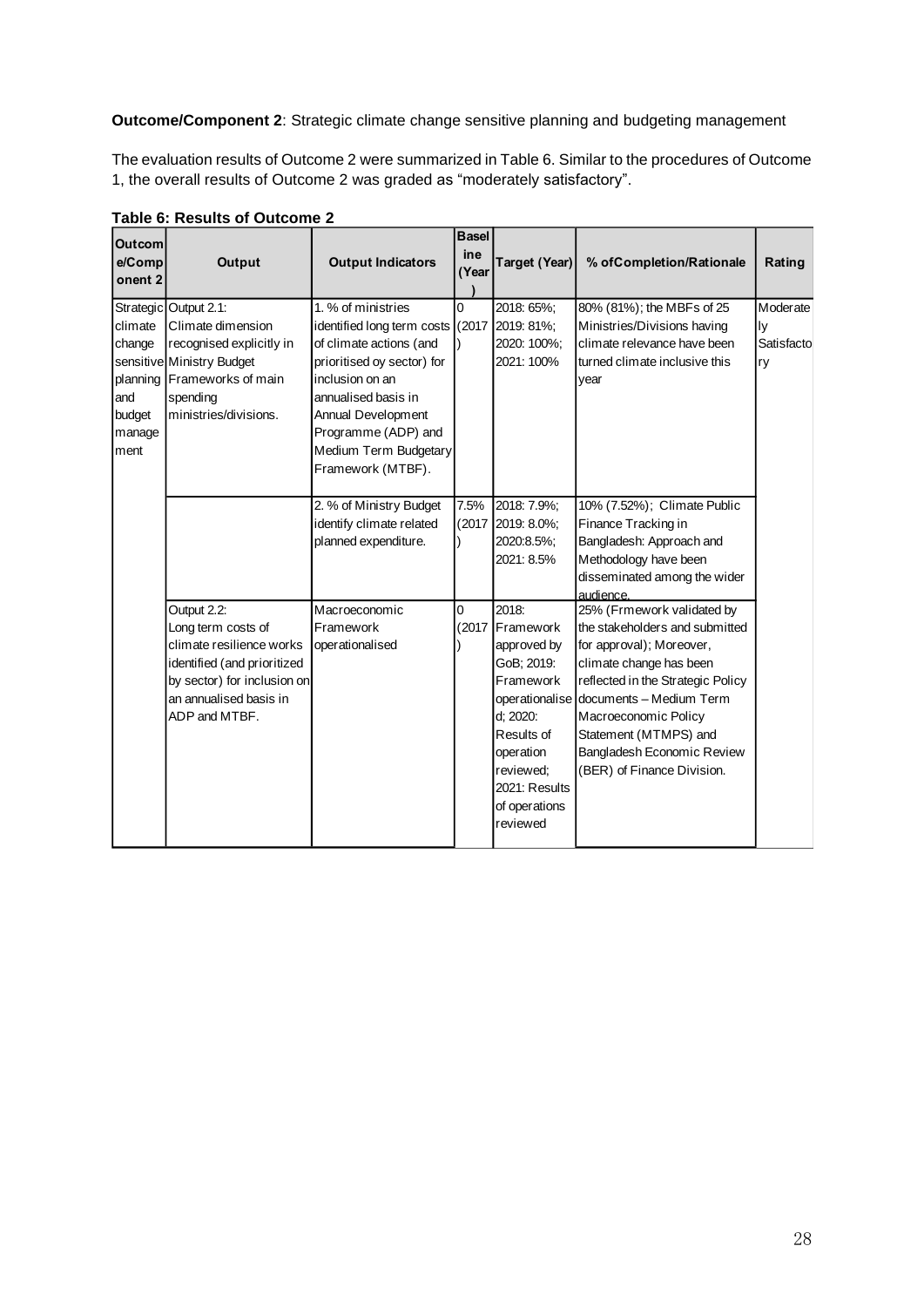### **Outcome/Component 3:** Climate public finance governance strengthened

The evaluation results of Outcome 3 are summarized in Table 7. Similar to the procedures of Outcome 1 and 2, Outcome 3 was graded as "satisfactory".

| <b>Outcom</b><br>e/Comp<br>onent 3                                    | Output                                                                                                                                                                                                                                                                                                                                                                                  | <b>Output Indicators</b>                                                                                                                                                                                    | <b>Basel</b><br>ine<br>(Year | <b>Target (Year)</b>                                                                             | % of Completion/Rationale                                                                                                                                                                                                                                                                                                                                                                                                                                                                                                                                                                                                                                                                   | Rating            |
|-----------------------------------------------------------------------|-----------------------------------------------------------------------------------------------------------------------------------------------------------------------------------------------------------------------------------------------------------------------------------------------------------------------------------------------------------------------------------------|-------------------------------------------------------------------------------------------------------------------------------------------------------------------------------------------------------------|------------------------------|--------------------------------------------------------------------------------------------------|---------------------------------------------------------------------------------------------------------------------------------------------------------------------------------------------------------------------------------------------------------------------------------------------------------------------------------------------------------------------------------------------------------------------------------------------------------------------------------------------------------------------------------------------------------------------------------------------------------------------------------------------------------------------------------------------|-------------------|
| Climate<br>public<br>finance<br>governa<br>nce is<br>strength<br>ened | Output 3.1<br>Strengthened climate<br>monitoring by Budget<br>Management<br>Committees (BMC) in<br>key relevant<br>Ministries/Divisions.<br>Output 3.2<br>Monitoring mechanism of place to deliver, monitor,<br>composition and<br>distribution of climate<br>budget is established by<br>Finance Division to<br>ensure consistency with<br>BCCSAP themes and<br>pro-poor distribution. | Climate dimension<br>embedded in the ToR of<br><b>BMC</b><br>Strengthened system in<br>report on and verify<br>climate finance.                                                                             | 0<br>(2017)<br>1<br>(2017)   | 2018: 0; 2019:<br>embedded;<br>2020:<br>embedded;<br>2021:<br>embedded<br>3: 2020: 4:<br>2021: 4 | 90% (ToR approved by TAG<br>and submitted to FD for<br>circulation); climate<br>performance audit conducted<br>for two projects for FY2018-<br>19 and two guidelines<br>prepared for conduc ng<br>2018: 2; 2019: 50% (3); the fourth annual<br>climate budget report was<br>published this year and it was<br>followed by another publication<br>called Bangladesh's Citizens<br>Climate Budget Report with<br>infographics to make sure that<br>the wider audience understand<br>how the government as part of<br>its commitment is responding to<br>the risks and challenges arising<br>from the adversities of climate<br>change by allocating resources<br>through the national budget. | Satisfactol<br>ry |
|                                                                       | Output 3.3<br>Climate Finance linkages<br>to accounting and<br>performance Audit<br>system established at<br>Comptroller and Auditor<br>General (C&AG) office.<br>Output 3.4<br>Accountability of climate<br>finance strengthened at<br>Parliamentary level.                                                                                                                            | Number of completed<br>pilot climate<br>performance audit in<br>climte sensitive<br>investments/projects/pro<br>grammes<br>Number of climate<br>performance audit<br>reports presented before<br>parliament | 0<br>0                       | 2018: 0: 2019:<br>(2017 2; 2020: 4;<br>2021: 4                                                   | 2018: 2 audits; 60% (2 completed and 2 more<br>(2017 2019: 4 ausits; undertaken); Climate<br>2020: 6 audits; performance audit training has<br>2021: 6 audits been delivered to mid-level<br>cadre officers of OCAG<br>25% (1 approved by the auditor<br>General which is ready for<br>transmission to the Parliament)<br>The Climate Budget Report for<br>FY 2017-18 titled "Climate<br>Protection and Development"<br>was published and presented to<br>the parliament during the Budget<br>Session on 01 June 2017.                                                                                                                                                                      |                   |

**Table 7: Results of Outcome 3**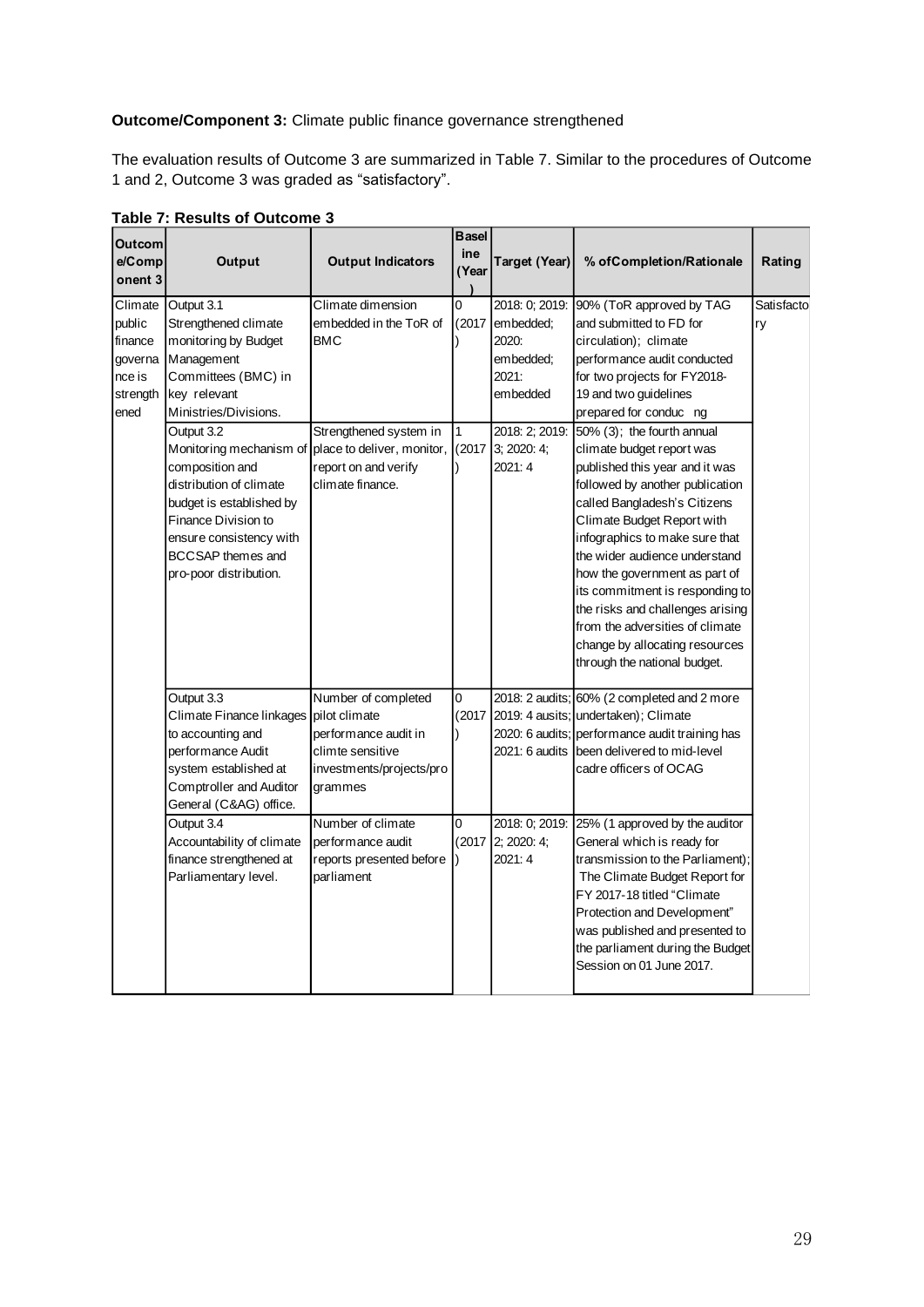**Outcome**/**Component 4**: Strengthening Finance Division's coordination roles in climate public finance management

The evaluation results of Outcome 4 were summarized in Table 8. Similar to the procedures of Outcome 1, 2 and 3, Outcome 4 was graded as "moderately satisfactory".

| <b>Outcom</b> |                                           |                            | <b>Basel</b>   |                      |                                   |            |
|---------------|-------------------------------------------|----------------------------|----------------|----------------------|-----------------------------------|------------|
| e/Comp        | Output                                    | <b>Output Indicators</b>   | ine            | <b>Target (Year)</b> | % of Completion/Rationale         | Rating     |
| onent 4       |                                           |                            | (Year          |                      |                                   |            |
|               | Strength Output 4.1                       | Climate finance            | 0              | 2018: 1; 2019:       | 33% (1); Provide support to       | Moderate   |
| ening         | Institutional mechanism                   | mainstreamed in PFM        | (2017)         | 2; 2020: 3;          | Committee meetings (BMRC & Iy     |            |
| FFinanc       | strengthened to steer                     | systems and proccesses )   |                | 2021: 3              | Coordination Council) in          | Satisfacto |
| e             | implementation of                         |                            |                |                      | relation to climate finance: the  | ry         |
|               | Division Mational Climate Fiscal          |                            |                |                      | project manager of IBFCR          |            |
|               | coordina Framework, Inter-                |                            |                |                      | project actively took part in the |            |
| tion and      | ministerial coordination,                 |                            |                |                      | international climate conference  |            |
| climate       | and co-ordination                         |                            |                |                      | COP 24 and shared Bangladesh      |            |
| public        | between National and                      |                            |                |                      | 's contribution to implementing   |            |
| finance       | Local Government led by                   |                            |                |                      | climate change agenda sat out     |            |
| manage        | <b>Finance Division</b>                   |                            |                |                      | in UNFCCC and SDGs.               |            |
| ment          |                                           |                            |                |                      |                                   |            |
| roles         |                                           |                            |                |                      |                                   |            |
|               | Output 4.2:                               | scenarios developed for    | 0              | 2018: 0: 2019:       | 0% (no development); Assistant    |            |
|               | Supply side of the climate future revenue |                            | (2017          | 0; 2020:             | Project Director (APD) of         |            |
|               | finance                                   |                            |                | developed;           | IBFCR project took part in the    |            |
|               | is better predicted and                   |                            |                | 2021:                | international climate conference  |            |
|               | recognized transparently                  |                            |                | developed            | COP 25 held in Madrid in          |            |
|               | in MTBF and National                      |                            |                |                      | December 2019                     |            |
|               | Budget.                                   |                            |                |                      |                                   |            |
|               | Output 4.3                                | Degree of recognition of   | $\overline{0}$ | 2018:                | 50% (adequately recognised); a    |            |
|               | Bangladesh's leadership                   | Bangladesh's leadership    | (2017)         | Moderately           | Deputy Secretary from Finance     |            |
|               | on climate public finance                 | on climate public finance  |                | recognised;          | Division joined a webinar         |            |
|               | management recognized                     | management in national,    |                | 2019:                | organised by Bangkok Reginal      |            |
|               | in national, regional and                 | regional and international |                | Adquately            | Hub (BRH) on green budgeting      |            |
|               | international forum.                      | forum                      |                | recognised;          | and an official from OCAG,        |            |
|               |                                           |                            |                | 2020: Highly         | attended a virtual seminar        |            |
|               |                                           |                            |                | recognised;          | organised by Independent          |            |
|               |                                           |                            |                | 2021: Highly         | Evaluation Office (IEO) where     |            |
|               |                                           |                            |                | recognised           | he shared Bangladesh's            |            |

#### **Table 8: Results of Outcome 4**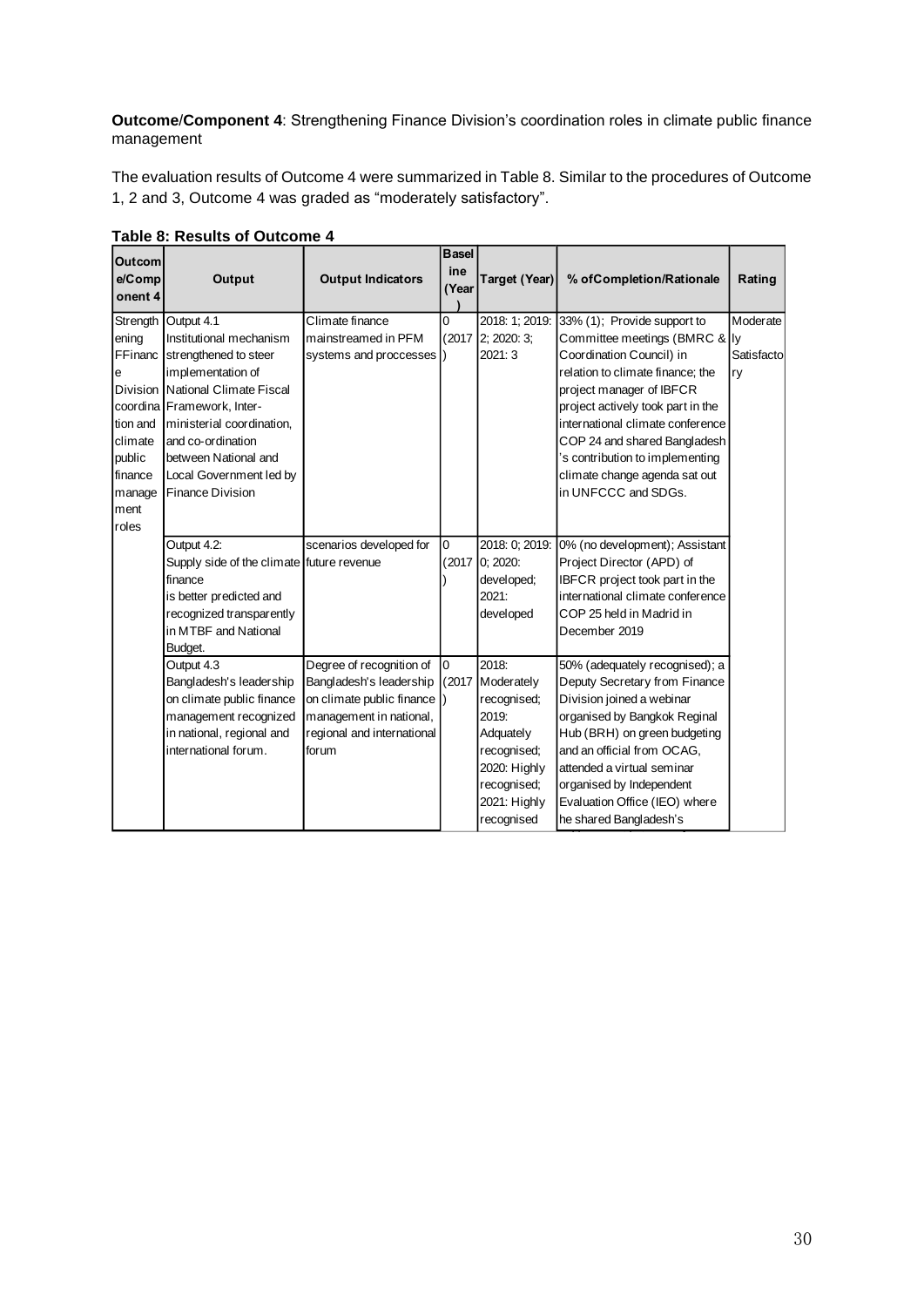**Outcome/Component 5:** More effective planning and budgeting for climate change finance at the local level

The evaluation results of Outcome 5 were summarized in Table 9. Similar to the procedures of Outcome 1, 2, 3 and 4, Outcome 5 was graded as "moderately satisfactory".

| <b>Outcom</b>                                           |                                                                                                                                                                                                                                                                         |                                                                                                                                                                                                                                                                       | <b>Basel</b> |                                               |                                                                                                                                                                                                                        |                                    |
|---------------------------------------------------------|-------------------------------------------------------------------------------------------------------------------------------------------------------------------------------------------------------------------------------------------------------------------------|-----------------------------------------------------------------------------------------------------------------------------------------------------------------------------------------------------------------------------------------------------------------------|--------------|-----------------------------------------------|------------------------------------------------------------------------------------------------------------------------------------------------------------------------------------------------------------------------|------------------------------------|
| e/Comp                                                  | Output                                                                                                                                                                                                                                                                  | <b>Output Indicators</b>                                                                                                                                                                                                                                              | ine<br>(Year | <b>Target (Year)</b>                          | % of Completion/Rationale                                                                                                                                                                                              | Rating                             |
| onent 5                                                 |                                                                                                                                                                                                                                                                         |                                                                                                                                                                                                                                                                       |              |                                               |                                                                                                                                                                                                                        |                                    |
| More<br>land<br>budgetin<br>g for<br>Iclimate<br>change | Output 5.1<br>effective Strengthened role of Local briefs prepared on<br>planning Government Division and financing local adaptation<br>Union/Upazillas in the<br>integration of climate<br>change finance in<br>planning and budgeting at<br>national and local levels | Number of technical<br>by LGD and FD                                                                                                                                                                                                                                  | 0            | 2018: 2; 2019:<br>(2017 2: 2020: 2:<br>2021:2 | 0% (0); a near-final draft on<br>local climate financing<br>framework (LCFF) was<br>prepared using inputs received<br>from various stakeholders.                                                                       | Moderate<br>ly<br>Satisfacto<br>ry |
| finance<br>at local<br>level.                           |                                                                                                                                                                                                                                                                         |                                                                                                                                                                                                                                                                       |              |                                               |                                                                                                                                                                                                                        |                                    |
|                                                         | Output 5.2<br>Climate sensitive<br>planning and budgeting<br>established/strengthened<br>at Union /Upazilla and<br>Pourashava level in 9<br>(nine) localities of<br>Bangladesh.                                                                                         | Availability of<br>comprehensive<br>information database<br>about all sources of<br>funding (budgetary and<br>extra-budgetary) for LGIs<br>realted to CC in relevant<br>Divisions in Ministry of<br>Local Govt. and Rural<br>Development<br>Cooperatives<br>(MLGRDC)> | 0<br>(2017   | 2018: 1; 2019:<br>2; 2020: 3;<br>2021: 3      | 0% (0); A partnership has been<br>built with local Government<br>Initiatives on Climate Change<br>(LoGIC) project to scale up the<br>IBFCR piloting results on local<br>CFF cross the local<br>government institution. |                                    |
|                                                         | Output 5.3<br><b>Climate Resilience</b><br>Grants<br>(CCTF/Others) are<br>linked for climate resilient<br>planning and budgeting at<br>local government level.                                                                                                          | Number of LGIs<br>practices to track their<br>budget for climate<br>expenditure                                                                                                                                                                                       | 0<br>(2017)  | 2018: 2: 2019:<br>5; 2020: 10;<br>2021: 10    | 0% (0); two pilots have been<br>spearheaded to localize the<br>CFF, partnership with LoGIC<br>project established and the<br>project's informa on<br>disseminated at the<br>Development Fair 2018.                     |                                    |

**Table 9: Results of Outcome 5**

The review of results above suggested that the Project was able to achieve what it intended to achieve for some outcomes, but not for other outcomes. Thus, it was effective for Outcomes 1 and 3, not so effective for Outcomes 2, 4 and 5.

The overall effectiveness of the Project was graded as "moderately satisfactory".

#### **4.3.3 Efficiency**

It was difficult to assess the efficiency of a complex project like this one, the assessment of all elements associated with the Project did not make sure that the Project was an efficient one that created good value for money. It has been found that, while having some very insightful output and positive changes has brought in the policy level of government, there are a few implementation gaps as well. For instance, it spent its funds on a much reduced number of outputs directly related to Outcomes 2, 4 and 5. All other outputs which would have meant working with partners, were left out, apart from some nominal works for a limited period.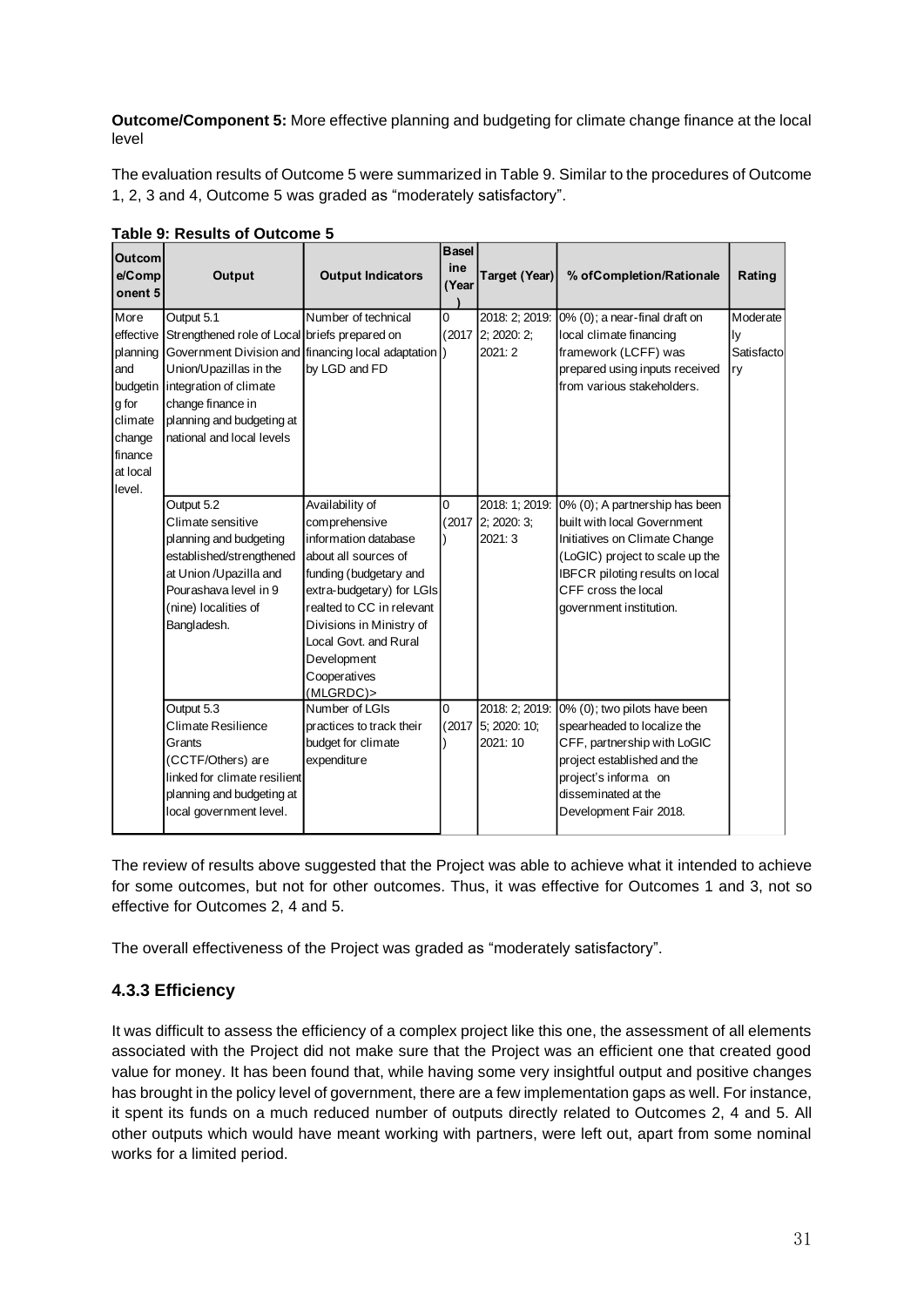Also, some of the staff of the Project implementation team were from government agencies, which shows that they might not be able to concentrate on the Project and their regular responsibilities. This arrangement did not provide a stronger link between the Project, UNDP and Finance Division. Thus, the efficiency was not ensured though strong utilization of commitment and support from the Project implementation team.

The review of the Annual Work Plan (AWP) for the last few years suggested that they were not in detail for Project implementation. As such, the utilisation of the resources was not generally guided by the approved AWP in line with desired project outputs and outcomes. In addition, FE team could not confirm whether the UNDP CO periodically participated in project-related meetings including the Board meetings and the Project Steering Committee (PSC) meetings. Lack of these mechanisms further leads to the inefficiency of the Project.

More importantly, the Project was delayed for at least one year. The FE team could not confirm whether the delay in the timely delivery of project outputs was caused by unsatisfactory procurement and disbursement or other issues as no evidence is reported in the project IMED, annual reports. Based on the UNDP evaluation guidelines, the FE should cover an overall assessment of the financial aspects of the Project. The Project financial data is from annual reports from 2017 to 2020.

Table 10 presents the overall Project expenditure against both the planned budget from the annual reports for the period 2107 through 2020. It shows overall expenditure rates of 37.2% in 2017, 24.8% in 2018, a reduction to 24.7% in 2019 and a further reduction to 13.3% in 2020. This represented a significant surge in implementation activity (or in a rush to conduct the Project activities) at the early phase of project life. For each year, except for 2017, the actual expenditure amount is greater than the budgeted amount by 113% in 2018, 106% in 2019 and 103% in 2020 respectively, suggesting the budgeted amount was conservatively estimated for the last three years. Consequently, the total amount of expenditure exceeded the total amount of budget by 105%. Monthly Progress Reports (IMEDs) and Annual reports provided little information about annual financial audits.

|                              |           | 2017             |               |          | 2018             |              |            | 2019             |         |         | 2020      |         |                                                                                                                                                                                           | Total      |      |
|------------------------------|-----------|------------------|---------------|----------|------------------|--------------|------------|------------------|---------|---------|-----------|---------|-------------------------------------------------------------------------------------------------------------------------------------------------------------------------------------------|------------|------|
| Activity                     |           |                  |               |          |                  |              |            |                  |         |         |           |         | Approved Expenses (U{Budget Approved Expenses (UBudget Approved B) Expenses (IBudget u Approved Expenses (Budget u Approved Budge Expenses (UBudget u Approved Budget Expenses (UBudget u |            |      |
| Atlas Activity #1: Climate   |           |                  |               |          |                  |              |            |                  |         |         |           |         |                                                                                                                                                                                           | 590,531.98 |      |
| Fiscal Framework             | 229,973   | 232.219.97 101%% |               | 132.346  | 147.777.00 112%% |              | 130.122.57 | 159,957.93       | 122.92% | 62416   | 50,577.08 | 81.03%  | 554,857.52                                                                                                                                                                                |            | 106% |
| Atlas Activity #2: Strategic |           |                  |               |          |                  |              |            |                  |         |         |           |         |                                                                                                                                                                                           |            |      |
| Climate Change Sensitive     | 157.443   |                  | 160.476 102%% | 75,043   |                  | 85.816 114%% | 67.152.82  | 66.502.55        | 99.03%  | 59850   | 41444.01  | 69.25%  | 359.488.82                                                                                                                                                                                | 354,238.18 | 99%  |
| Atlas Activity #3: Climate   |           |                  |               |          |                  |              |            |                  |         |         |           |         |                                                                                                                                                                                           |            |      |
| Public Finance Governance is | 121,824   |                  | 114.144 94%%  | 76,305   |                  | 74,894 98%%  | 65.137.36  | 57,471.50 88,23% |         | 31300   | 39168.8   | 125.14% | 294,566.36                                                                                                                                                                                | 285,678.76 | 97%  |
| Atlas Activity #4:           |           |                  |               |          |                  |              |            |                  |         |         |           |         |                                                                                                                                                                                           |            |      |
| Strengthening Finance        | 65,590.00 | 56.518.42 86%%   |               | 1.000.00 |                  | 621.00 92%%  | 9.466.00   | 7.669.26         | 81.01%  | 1000    | 112.51    | 11.25%  | 77,056.00                                                                                                                                                                                 | 64,921.19  | 84%  |
| Atlas Activity #5: More      |           |                  |               |          |                  |              |            |                  |         |         |           |         |                                                                                                                                                                                           |            |      |
| effective Planning and       |           |                  | 0.00%         | 897      |                  | 828 92%%     | 5.000      |                  |         | 14.000  | 5001      | 35.52%  | 19,897.00                                                                                                                                                                                 | 5,829.00   | 29%  |
| Atlas Activity #6: Technical |           |                  |               |          |                  |              |            |                  |         |         |           |         |                                                                                                                                                                                           |            |      |
| Assistance and Management    | 148.680   | 156,969.28       |               | 139.409  | 170.378.00 122%% |              | 173.122    | 185,788,31       | 107.31% | 81.134  | 121476.41 | 149.17% | 542.345.23                                                                                                                                                                                | 634.612.00 | 117% |
|                              |           |                  |               |          |                  |              |            |                  |         |         |           |         |                                                                                                                                                                                           |            |      |
| Total                        | 723.510   | 720.328          | 100%          | 425.000  | 480.314          | 113%         | 450.001    | 477.390          | 106%    | 250,000 | 257.780   | 103%    | 1.848.211                                                                                                                                                                                 | 1.935.811  | 105% |
|                              |           | 37.2             |               |          | 24.8             |              |            | 24.7             |         |         | 13.3      |         |                                                                                                                                                                                           | 100        |      |

**Table 10: Project Financial Statement**

Provided that a low rate of the expected outputs was achieved as planned in the project documents relative to staff, time and budget constraints, and there was a long period of delay, the Project's overall efficiency was graded as "moderately unsatisfactory".

#### **4.3.4 Impact/Attainment of Project Objective**

The Project has achieved its intended outcomes to some extent as discussed above. However, the Project life covering only 4 years might be too short to measure any lasting results from the Project: Inclusive Budgeting and Financing for Climate Resilience. If the CFF/other frameworks and policies were actually implemented and realized, it was likely to impact the country's climate finance and economy significantly, moving Bangladesh toward being a pioneer country in best practice climate finance policies, capacity and sustainable development in the region. Apparently, It should be noted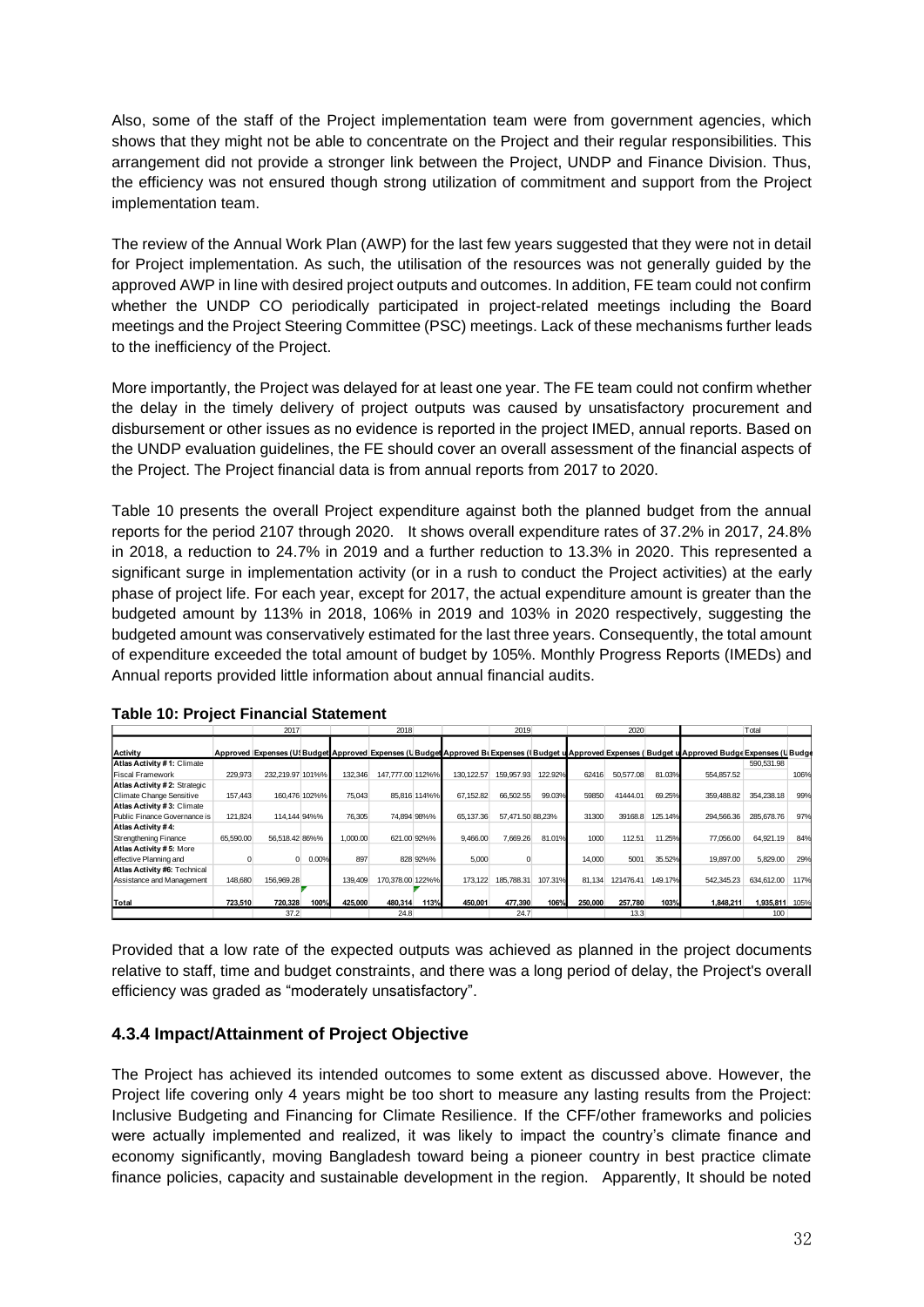that Climate Fiscal Framework has recently been updated in 2020, therefore, it is understandable that the project got very limited time for implementation purposes.

Table 11 illustrates the key impacts which are measured by a list of achievements against the expected goals/objectives. As the goals/objective indicators during the implementation were consistent with those in SDG, SP, UNDAF, the impacts were evaluated based on the quantity and quality of achievements against the objectives in SDG, SP and UNDAF. The results revealed that the Project was implemented successfully and had produced the significant impacts planned at the outset of the Project.

| Goal/Ob<br>jectives                                                                                                                                                                                            | Output                                                                                                                                                                                                       | <b>Output Indicators</b>                                                                                                                                                                                                       | <b>Basel</b><br>ine<br>(Year<br>$\mathbf{I}$ | Target (Year) | <b>Achievements</b>                                                                                                                                                                                                                                                                                                                                                                                                                                                                                                                                                        | Rating            |
|----------------------------------------------------------------------------------------------------------------------------------------------------------------------------------------------------------------|--------------------------------------------------------------------------------------------------------------------------------------------------------------------------------------------------------------|--------------------------------------------------------------------------------------------------------------------------------------------------------------------------------------------------------------------------------|----------------------------------------------|---------------|----------------------------------------------------------------------------------------------------------------------------------------------------------------------------------------------------------------------------------------------------------------------------------------------------------------------------------------------------------------------------------------------------------------------------------------------------------------------------------------------------------------------------------------------------------------------------|-------------------|
|                                                                                                                                                                                                                | SDG Goal 13: Take<br>action to combat climate<br>change and its impacts.                                                                                                                                     | SDG Target 13.2:<br>Integrate climate change<br>measures into national<br>policies, strategies and<br>planning.                                                                                                                |                                              |               | 100% (Full degree of alignment<br>of climate policies with fiscal<br>policies.); 1.Climate Fiscal<br>Framework (CFF), 2020;<br>2. The Climate Budget Report                                                                                                                                                                                                                                                                                                                                                                                                                | Significan<br>tly |
| rationali<br>se the<br>Public<br>ment<br>(PFM)<br>of<br>climate<br>finance<br>and<br>introduc<br>e a<br>climate<br>policy-<br>based<br>focus to<br>planning,<br>budgetin<br>g and<br>perform<br>ance<br>manage | SP outcome 1: Growth<br>and development are<br>inclusive and suatinable,<br>incoporating productive<br>capacity that creates<br>Financia employment and<br>livelihoods for the poor<br>Manage and exclusive. | SP output 1.4: scale up<br>action on climate change<br>adaptation and mitigation<br>across sectors, which is<br>funded and implemented.                                                                                        |                                              |               | 2017-18, 2018-19, 2019-20,<br>2020-21<br>3 Citizens Climate Budget<br>Report for FY 2019-20 and FY<br>2020-21<br>4. Bangladesh Climate Public<br>Expenditure and Institutional<br>Review (BCPEI);<br>5.Climate Public Finance<br>Tracking: Approach and<br>Methodology<br>6 Generic Criteria for Climate<br>Performance Audit<br>7 Guidelines for Planning<br>Climate Performance Audit<br>8. Training Manual on Climate<br>Performance Audit Planning<br>9. Local Climate Financing<br>Framework for Union<br>Parishads (LCFFUP);<br>10. Climate Change Glossary,<br>2021 |                   |
| ment of<br>climate<br>finance<br>by<br>impleme<br>nting the<br>GoB's<br>Climate<br>Fiscal                                                                                                                      | UNDAF outcome 2:<br>Enhence effective<br>management of natural<br>and made environment<br>focusing on improved<br>sustainability and<br>increased resilience of<br>vulerable individuals and<br>groups.      | UNDAF output 2.3:<br>Policies adopted to<br>support the green<br>initiatives and reflected in<br>the national development<br>plan.                                                                                             |                                              |               |                                                                                                                                                                                                                                                                                                                                                                                                                                                                                                                                                                            |                   |
| Framew<br>ork                                                                                                                                                                                                  |                                                                                                                                                                                                              | UNDAF output 2.5:<br>national and subnational<br>capacity strengthened for<br>generating, collecting and<br>analysing<br>disadvantageous, quality<br>data to monitor SDGs<br>and 7 YFP and for<br>informed decision<br>making. |                                              |               |                                                                                                                                                                                                                                                                                                                                                                                                                                                                                                                                                                            |                   |

**Table 11: Impacts of the Project**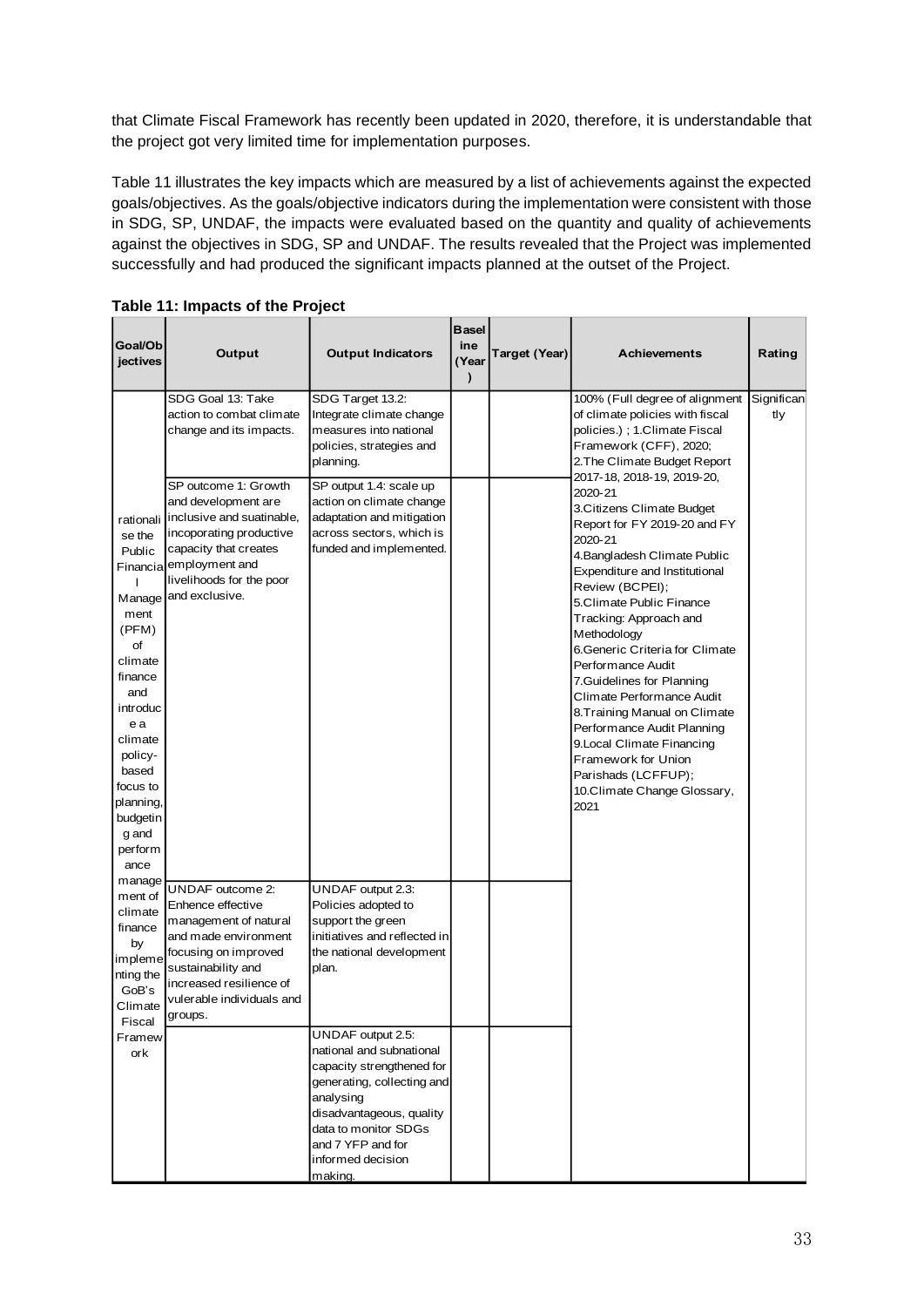The Project had a significantly positive impact on the rationalization of the Public Financial Management (PFM) of climate finance by implementing the GoB's Climate Fiscal Framework when assessing the key achievements as presented in Annex 6 against the indicators of the goals/objectives. Bangladesh is now better off with its climate public finance policy because of the Project. In particular, the Project developed a package of knowledge products associated with the rationalization of the Public Financial Management (PFM) of climate finance.

The Project had a significantly positive impact on introducing a climate policy-based focus to planning, budgeting and performance management of climate finance by implementing the GoB's Climate Fiscal Framework when assessing the capacity against the indicators of the goals/objectives. In particular, the impacts of the Project on the capacity of FD through the actions are shown below:

- The Individuals capacity was strengthened in M&E through Project implementation.
- The institutional capacity was enhanced as shown in the establishment of the Project implementation team in FD to respond to emerging climate finance issues.
- The Project's planning, management, and coordination system was improved through Project implementation team, Project Board, and PSC.

In general, the Project had achieved its intended outputs and outcomes through planned activities and had produced a significant impact. For some outcomes, the Project has extended and surpassed targets originally defined in the project documents. For example, the Project produced a package of knowledge products such as Citizens Climate Budget Reports and Climate Public Finance Tracking: Approach and Methodology. Following are examples of unintended positive impacts of the Project.

The overall impact of the Project was graded as "significant".

#### **4.3.5 Sustainability**

Overall, the Project contributed significantly to Bangladesh's long-term sustainable climate finance policy and capacity development. As suggested in the monthly progress reports and annual reports, the Project produced a wide range of high-quality knowledge outputs across most outcomes. These outputs, particularly the updated CFF, formulated and implemented by the Project, would guide the national climate finance development agenda beyond the Project period.

The project management arrangements also contributed to the national ownership. The Project implementation team was proposed to be a permanent agency within Finance Division under the Ministry of Finance to sustain the gains achieved by the Project. The establishment of the Project Board and the PSC enhanced the participation of various stakeholders in the project-related matters, and thus ensured ownership during the project implementation.

The overall sustainability of the Project was graded as "likely".

#### **4.3.6 Risk Assumption Analysis**

The 6 types of risks (Table 12), on the other hand, were partially identified throughout the project design, and their mitigation measures, as well as the assumptions made, were inadequate. They were partially unable to address the key risks associated with the Project's implementation.

As an example, "SPEMP (Strengthening Public Expenditure Management Programme) efforts are closed or slow down, so it was unable to deliver certain core capacities completely" was clearly not the most significant risk associated with the project's implementation, as SPEMP was only a program, not a key output. Other concerns, such as "institutional settings such as Advisory Committees are not in place," "Loss of important Finance Division workers due to posting or promotion," and "Loss of key Line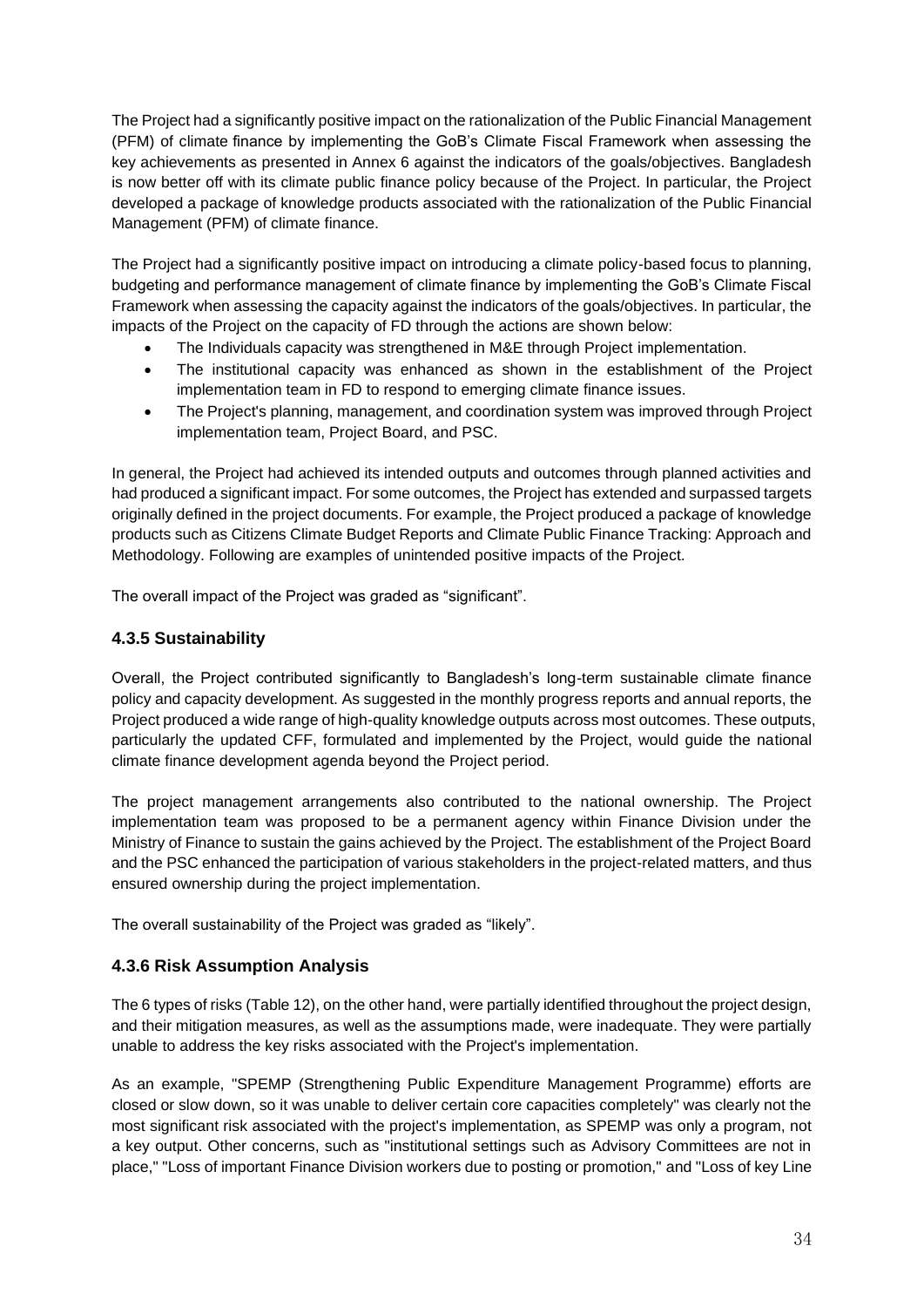Ministry personnel owing to posting or promotion," were just institutional arrangement issues, not critical hazards.

Furthermore, even though this set of risks had been recognized, evaluating the progress reports (IMED and yearly reports) revealed that the management of these risks had not been as effective as it should have been, owing to poor risk identification and related measures. The significant risks identified were incompletely referenced in the monthly implementation progress reports and yearly reports, implying that risks were not timely assessed and handled during the project execution.

Further, despite this set of risks being identified, when reviewing the progress reports (IMED and annual reports), it seemed that the management of these risks was not as it should have been probably due to inappropriate identifications of risks and associated measures. The monthly implementation progress reports and annual reports seldom mentioned the major risks identified, suggesting that risks were not timely monitored and managed during the project implementation.

| # | <b>Description</b>                                                                                       | <b>Date</b><br><b>Identified</b> | <b>Type</b>                                 | Impact &<br>Probability                                                                                                                                                      | <b>Countermeasures/Management</b><br>response                                                                                                                                                                                                                                                                                                                                                                                                                                                                                            |
|---|----------------------------------------------------------------------------------------------------------|----------------------------------|---------------------------------------------|------------------------------------------------------------------------------------------------------------------------------------------------------------------------------|------------------------------------------------------------------------------------------------------------------------------------------------------------------------------------------------------------------------------------------------------------------------------------------------------------------------------------------------------------------------------------------------------------------------------------------------------------------------------------------------------------------------------------------|
| 1 | <b>SPEMP</b> efforts are<br>closed or slow down so it<br>fails to deliver certain<br>core capacities     |                                  | August 2014 Organizational<br>and Political | might fail.<br>Probability= 2<br>$Impact = 2$                                                                                                                                | Inclusion of Climate If the classification table take longer<br>Change into 'Overalltime than 2015, the project will develop<br>Classification Table' a budget tracking method based on<br>existing classification table. There is<br>example of tracking Gender budget and<br>expenditure in current practice, a similar<br>measure will be taken for tracking<br>climate expenditure under existing iBAS<br>platform.<br>A sample Climate Expenditure Tracking<br>Framework (CETF) is demonstrated in<br>the Climate Fiscal Framework. |
| 2 | Institutional settings such August 2014 Organizational<br>as Advisory Committee<br>etc. are not in place |                                  |                                             | Limited ownership<br>by Finance Division<br>of the agenda and<br>of capacity<br>development<br>activities<br>Probability=2<br>Impact=3                                       | Dialogue between Finance Division and<br>UNDP senior management during the<br>inception phase<br>limited sustainability Proactive technical advice by the<br>Project Team on how institutional<br>restructuring could enhance FD's<br>performance<br>Clear project plans developed during<br>inception                                                                                                                                                                                                                                   |
| 3 | Loss of key Finance<br>Division personnel due to<br>posting or promotion                                 |                                  | August 2014 Organizational                  | The project<br>outcomes are not<br>sustainable<br>Probability=3<br>Impact=4                                                                                                  | Interaction with Career Planning Wing<br>of Ministry of Public Administration                                                                                                                                                                                                                                                                                                                                                                                                                                                            |
| 4 | Loss of key Line Ministry<br>personnel due to posting<br>or promotion                                    |                                  | August 2014 Organizational                  | The project<br>outcomes are not<br>sustainable<br>Probability=4<br>Impact=4                                                                                                  | Interaction with Career Planning Wing<br>of Ministry of Public Administration                                                                                                                                                                                                                                                                                                                                                                                                                                                            |
| 5 | Weak interactions/<br>coordination among the<br>PFM projects                                             |                                  | August 2014 Organizational                  | planning process<br>depends on<br>adequate<br>coordination of<br>qovernment<br>agencies notably<br>with FD, ERD, IRD,<br>PC, IMED and<br>others Probability=3<br>$Im$ pact=4 | Effectiveness of the Regular interaction with Steering<br>Committees.<br>Common understanding of respective<br>roles promoted and understood<br>Regular cross-project consultation                                                                                                                                                                                                                                                                                                                                                       |

**Table 12: Types of Project Risk during the Design Phase**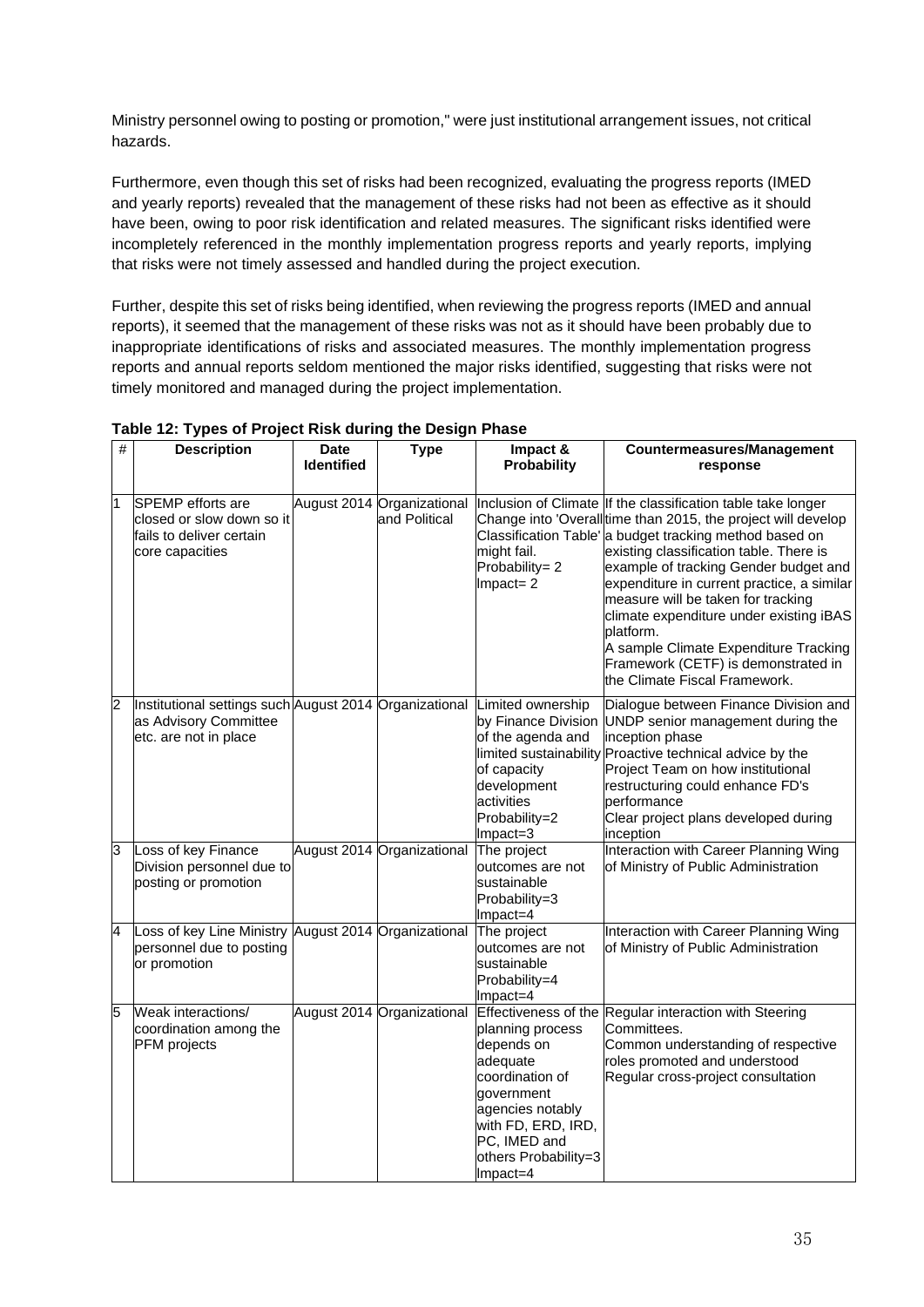| 6 | Absence of political buy- August 2014 Political<br>in due to change in<br>Government |  | <b>Political level</b><br>initiative is a<br>cornerstone.<br><b>Probability-</b> | Financial and economic benefits must<br>endorsement of the be established at an early stage of the<br>project |
|---|--------------------------------------------------------------------------------------|--|----------------------------------------------------------------------------------|---------------------------------------------------------------------------------------------------------------|
|   |                                                                                      |  | <b>Unknown</b><br>Impact-4                                                       |                                                                                                               |

#### **4.4 Cross-cutting Issues**

Gender equality and inclusivity are not the OECD-DAC standard evaluation criteria. However, the FE considers these as criteria provided that one of the Project's main objectives is inclusivity. The FE team assessed the Project against (I) interventions/activities for women and other vulnerable groups; and (ii) mainstream women and vulnerable groups in all activities and outputs. The assessment identified that the project team developed a Gender Action Plan for 2020. This action plan focused on gender equality and its role in climate finance that aims to:

- Ensure Better integration & mainstreaming of GE in all projects and programmes;
- Support monitoring of gender-specific indicators and achievements;
- Create a safe workplace; and
- Compliance with UNDP's Gender Equality Seal

However, no piloting initiative was found to target women's participation in similar projects.

Table 13 summarizes the evaluation results against criteria with justifications.

| <b>Project Element</b>        | Rating                                     | <b>Justifications</b>                                                                                                                                                                                                                                                                                                                                                                                                                                                                           |
|-------------------------------|--------------------------------------------|-------------------------------------------------------------------------------------------------------------------------------------------------------------------------------------------------------------------------------------------------------------------------------------------------------------------------------------------------------------------------------------------------------------------------------------------------------------------------------------------------|
| <b>Project Design</b>         | <b>Highly</b><br><b>Unsatisfactory</b>     | The goals/objectives, outcomes, outputs, activities,<br>indicators and targets in the RRF were not generally well<br>designed. The types of risk were not well identified. The<br>gender-related issues were not addressed in the project<br>design. The stakeholders were not identified and<br>consulted in project design. The updated M&E plan was<br>not consistent with the original RRF.                                                                                                 |
| <b>Project Implementation</b> | <b>Moderately</b><br><b>Satisfactory</b>   | The NIM and PSC, Project Board and<br>project<br>implementation team generally worked well. The Project<br>stakeholders exhibited a strong capacity for adaptive<br>management in response to changing circumstances.<br>However, most staffs in the project implementation team<br>were government officials. The project outputs were not<br>delivered following AWPs in some cases. In addition, there<br>was an unacceptable around 24-month delay as the<br>planned end date was May 2019. |
| <b>Relevance</b>              | <b>Highly Relevant</b>                     | The Project was relevant to (or consistent with) national<br>development goals, intended outcome/output in the<br>strategic plan, UNDAF, and UN SDGs.                                                                                                                                                                                                                                                                                                                                           |
| <b>Effectiveness</b>          | <b>Moderately</b><br><b>Unsatisfactory</b> | The Project was able to achieve what it had intended to<br>achieve for Outcome 1 and 3, but not for Outcome 2, 4 and<br>5, and thus was effective only for some outcomes as % of<br>target completion ranged from 0% to 100%, depending on<br>the outputs.                                                                                                                                                                                                                                      |
| <b>Efficiency</b>             | <b>Moderately</b><br><b>Unsatisfactory</b> | The Project was, in general, not efficient. There was a<br>delay in the timely delivery of project outputs in some<br>cases, as reported in the project documents and<br>consultations. The Project had been delayed by around 2<br>years.                                                                                                                                                                                                                                                      |
| <b>Impact</b>                 | Significantly                              | The Project contributed to the achievements of intended<br>results and had significant impacts on the rationalization of                                                                                                                                                                                                                                                                                                                                                                        |

#### **Table 13: Evaluation Results**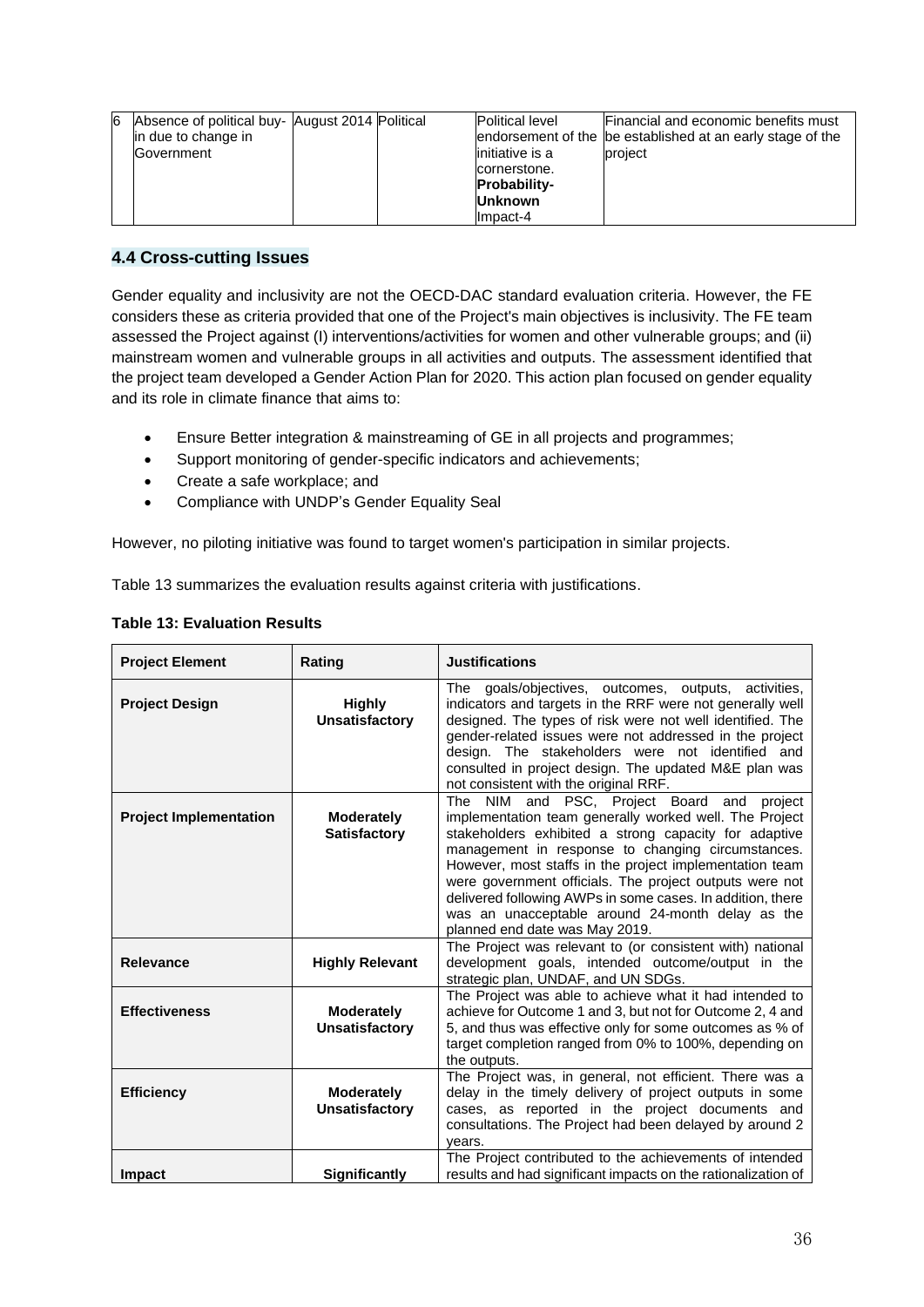|                       |                                          | the Public Financial Management (PFM) of climate finance<br>and introduction of a climate policy-based focus to<br>planning, budgeting and performance management of<br>climate finance by implementing the GoB's Climate Fiscal<br>Framework. Bangladesh is now better off with its climate<br>public finance policy and capacity because of the Project.                                                                                                                                     |
|-----------------------|------------------------------------------|------------------------------------------------------------------------------------------------------------------------------------------------------------------------------------------------------------------------------------------------------------------------------------------------------------------------------------------------------------------------------------------------------------------------------------------------------------------------------------------------|
| <b>Sustainability</b> | Likely                                   | The Project contributed significantly to Bangladesh's long-<br>term sustainable climate finance policy and capacity<br>development. As suggested in the monthly progress<br>reports and annual reports, the Project produced a wide<br>range of high-quality knowledge outputs across most<br>outcomes. These outputs, particularly the updated CFF,<br>formulated and implemented by the Project, will guide the<br>national climate finance development agenda beyond the<br>Project period. |
| <b>Overall Rating</b> | <b>Moderately</b><br><b>Satisfactory</b> | All above                                                                                                                                                                                                                                                                                                                                                                                                                                                                                      |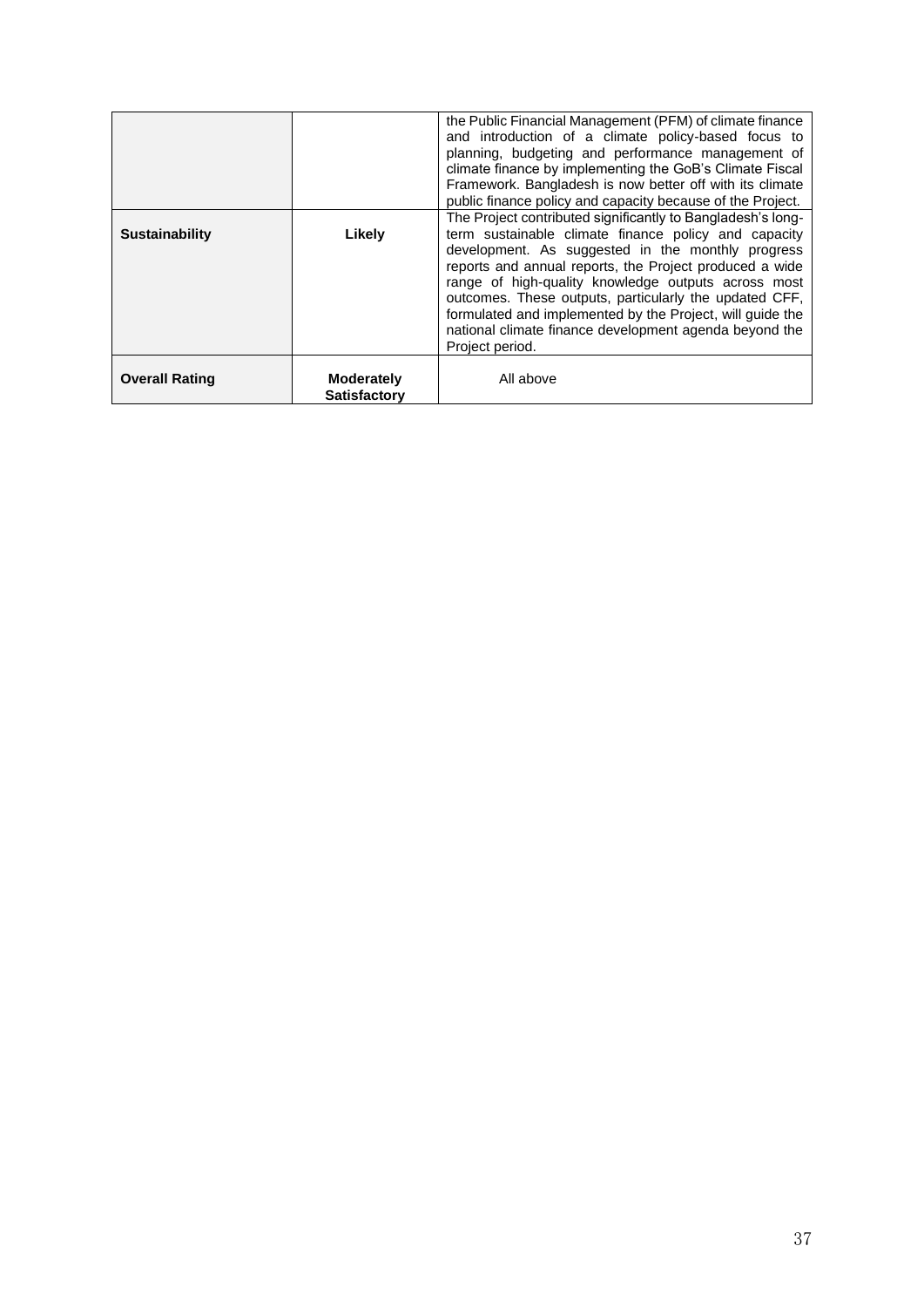## **5. CONCLUSIONS AND LESSONS LEARNED**

#### **5.1 Conclusions**

The analysis of the findings above lead to the following major conclusions:

1. The project goals/objectives were not well designed, although they were fully consistent with the national development goals and strategic plan, UNDAF for Bangladesh, UN SDGs and other donors' objectives. (Project Design)

2. The Project addressed some of the critical policy and capacity gaps associated with public financial management and planning, budgeting and performance management of climate finance and priorities that were initially identified for Bangladesh. (Project Design)

3. The RRF did not provide a good instrument for Project implementation and M&E during the design and inception phases. The RRF was not well equipped with a clear logical chain from indicative activities, outputs, outcomes and goals/objectives. (Project Design)

4. The M&E plan during the design phase did not provide a good tool for Project measurement and verification of results but was significantly improved during the inception phase. The original M&E plan was not well equipped with a clearly logical chain from outputs to indicators and to targets, it was not sufficient or adequate in many cases to measure the progress or verify the achievements for some outputs/outcomes. More importantly, the updated M&E plan in the Inception Report was not consistent with the RRF. (Project Design)

5. UNDP and Finance Division worked as qualified adaptive and responsive partners to environmental and internal changes during the implementation of the Project. UND'sP long-term physical presence and partnership with the GoB, strong technical capacity and accountability of its staff for results were recognized as the crucial elements for the successful implementation of the Project. The NIM with UNDP support generally worked well for the Project (Project Implementation)

6. The Project ensured alignment between its goals/objectives with the national development goals, strategic plan and the priorities in the areas of climate public finance policy and related capacity development in Bangladesh. The Project was able to provide assistance to the Finance Division by addressing the most urgent needs in formulating and implementing climate public finance policies and the capacity for the long-term development. (Relevance)

7. The Project was not implemented as effectively as expected in delivering planned results as the results in some areas did not contribute to policies and capacity changes beyond planned benefits. As a consequence, both activities that have not been undertaken and outputs that have not been achieved need to be completed through a post-Project. (Effectiveness)

8. The Project was in general inefficient, and the support from UNDP country office might not be adequate in some cases. The delay in delivery of project outputs in some cases lead to the unsatisfying performance of Project implementation. (Efficiency)

9. The Project contributed to the achievement of intended results and had significant impacts on the rationalization of the Public Financial Management (PFM) of climate finance and introduction of a climate policy-based focus to planning, budgeting and performance management of climate finance by implementing the GoB's Climate Fiscal Framework. Nevertheless, the real impacts of the Project will depend on the extent to which the CFF and policies developed by the Project are actually implemented and realized. (Impact)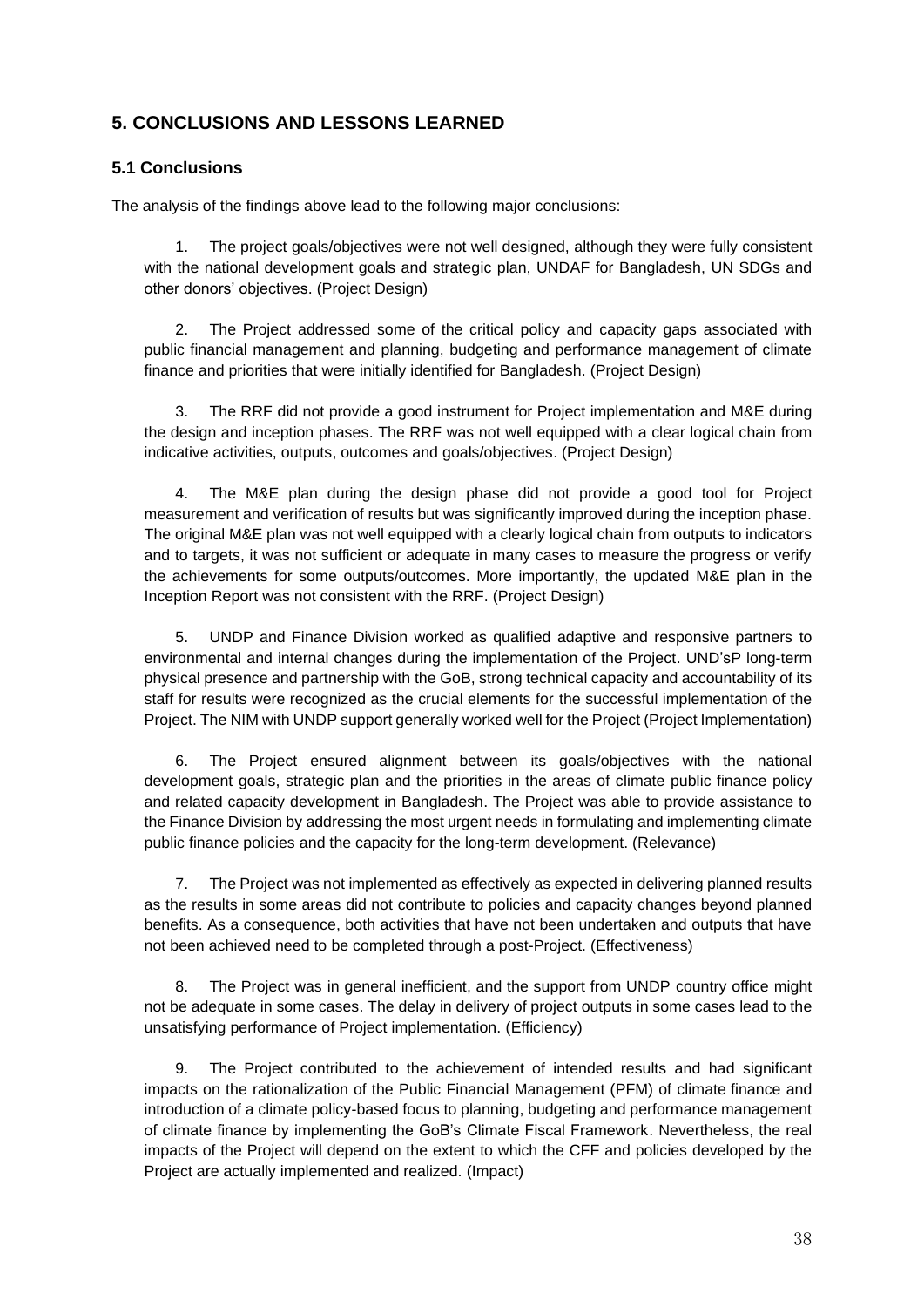10. The Project was sustainable as it made contributions to a wide range of high quality knowledge products across most outcomes and long-term capacity development of Finance Division. These products, particularly the CFF, formulated and implemented by the Project will guide the national climate finance development agenda after the Project ends. However, many of the most important outputs that have been produced by the Project need to be finalized and fully implemented by Finance Division and additional resources need to be provided for a post-Project. (Sustainability)

11. The Project activities were available to facilitate the awareness of the complexities of gender equality during the implementation. In particular, the Project developed the Inclusive Budgeting and Financing for Climate Resilience (IBFCR) Project Gender Action Plan for 2020, which provided support for mainstreaming gender issues through its activities. Nevertheless, there was still a demand for designing inclusive gender-specific logical chain targeting the empowerment of women during the Project design. (Cross-cutting Issue).

#### **5.2 Lessons Learned**

Through the above analysis, the following were the core lessons learned.

1. There is a greater chance for a project to be successful if it has a well-designed RRF and M&E plan. In particular, an effective activity, output, and outcome in the RRF and a good design of results, indicators and targets in the M&E plan are helpful. This was not the case for this Project, these are the preconditions for successful implementation of the Project. (Project Design)

2. More importantly, the results, indicators and targets in the M&E plan should be consistent with activity, output, and outcome in the RRF, which was not the case in the Project. Any updates on the results, indicators and targets should consider the updates on activities, outputs and outcomes, and vice versa. (Project Design)

3. Possessing strong partnership with the regular involvement and oversight of UNDP and professional staff in the PMU/project implementation team (which was not the case in the Project) contributed to good results during the implementation of the project and proved to be an excellent operational model. (Project Implementation)

4. Adaptive management is an important management instrument for ODA projects. It provides the necessary flexibility to assess and change the approach to implement the Project and guarantee the project outcomes while sticking to the original project plan. (Project Implementation)

5. A project that acknowledges and meets the clear needs and priorities of a national partner is normally highly relevant. Prompt response to and is in line with the development needs and priorities of the national partner are among the most essential elements that have successfully contributed to the realised results. (Relevance)

6. A national project requires a more coherent and systematic M&E system against outcomes, outputs, indicators and target that helps ensure its effectiveness. (Effectiveness)

7. A well-functioning PSC/Board as an executive agency and a professional Project Management Unit (PMU) as an implementing agency will ensure project efficiency. The PSC/board supervises the project by providing strategic direction and guidance while PMU manages the project by undertaking routine daily activities. (Efficiency)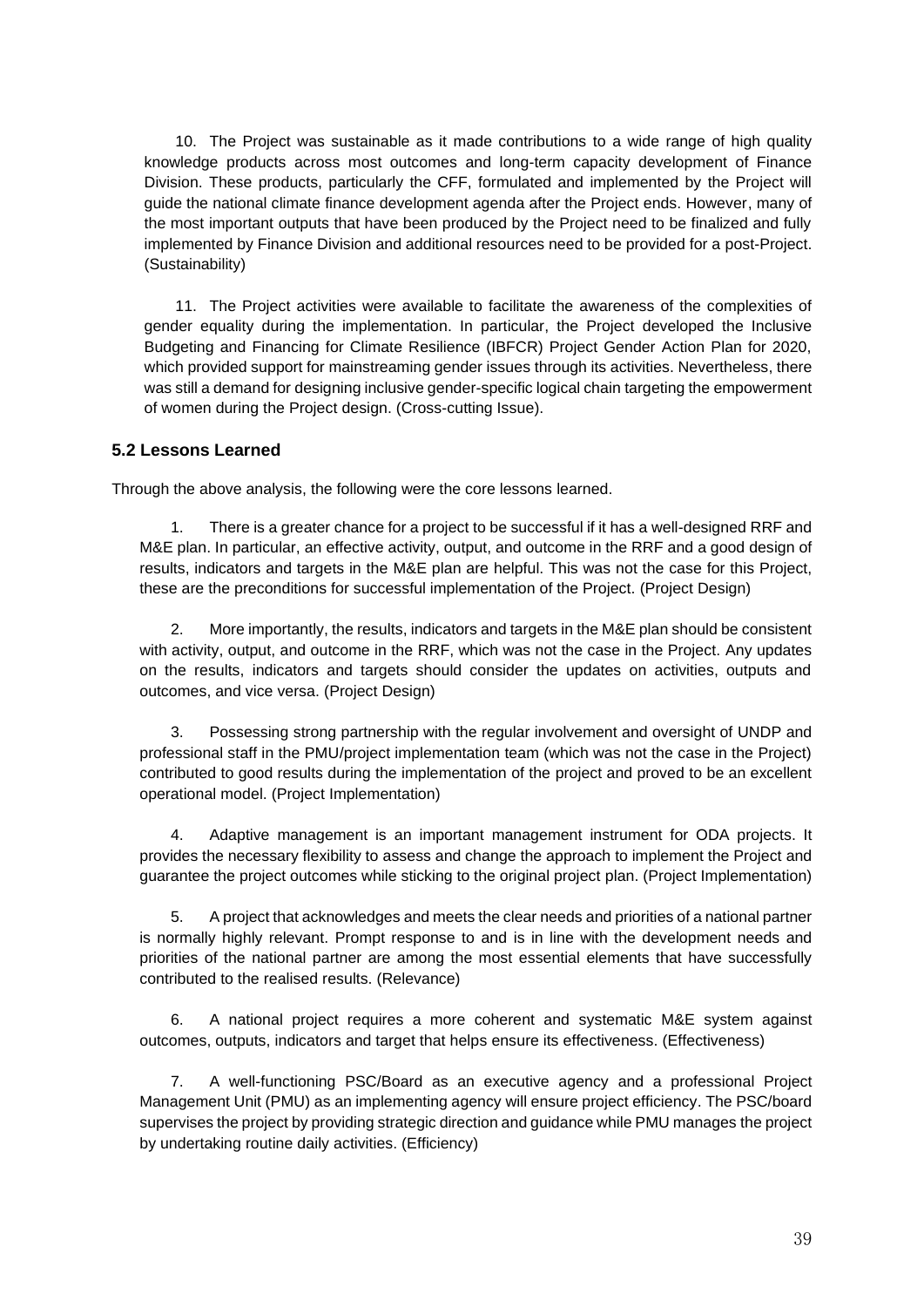8. Formulation of the Climate Fiscal Frameworks at both the national and local levels and integration into the national strategic plan is neither a simple nor a linear process due to its combination with political agendas. A project timeframe is too short to fully implement and achieve the project results before the Project ends. It does not give enough time contingency for the risks associated with changing environments. (Sustainability)

9. To achieve the real impact of the Project, the Project should have its unique goals associated with several objectives with indicators so that the Project can clearly identify its contributions to the achievement of intended results. (Impact)

10. It is essential that cross-cutting based expected results be part of the project activities, outputs and outcomes with clear indicators in the RRF as well as part of reporting requirements so as to guarantee the mainstreaming of the cross-cutting issue in a project. (Cross-cutting Issue)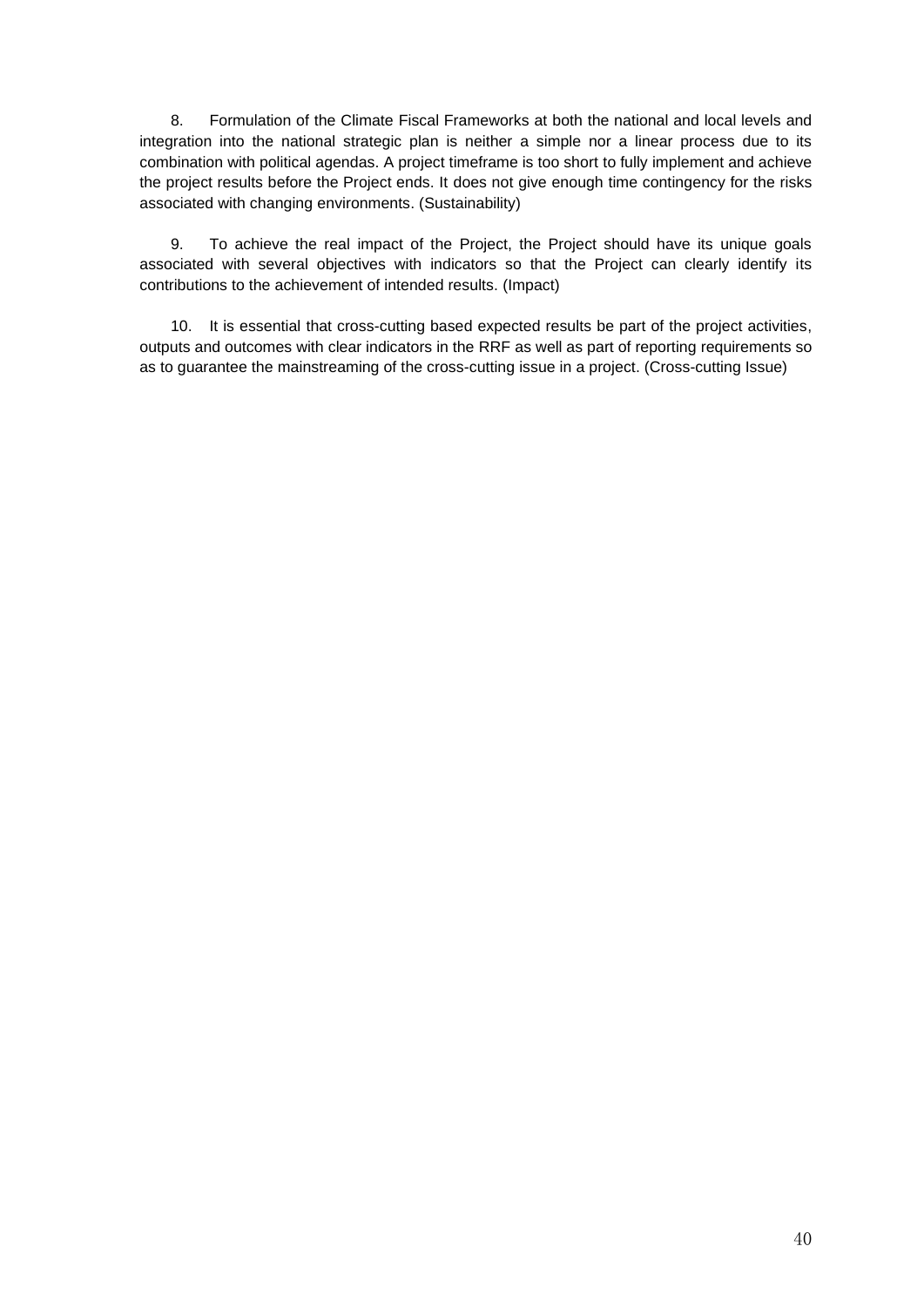### **6. RECOMMENDATIONS**

Based on the analysis of the findings above, the major recommendations are presented below.

1. The Project should consider the logical chain between activities, outputs and outcomes as this chain provide a useful tool for managing the project implementation for future project design. More importantly, any updates on this logical chain should consider the updates on another logical chain below. (Project Design)

2. The Project should consider the logical chain between the results, indicators, and targets as this chain offer a powerful instrument for monitoring and evaluating the project performance for future project design. Any updates on the results, indicators and targets should consider another logical chain above. (Project Design)

3. The Project should replace the current project implementation team with a professional PMU, which should include at least one staff in project/programme management for future project implementation. In addition, two external consultants should be recruited as needed to ensure the implementation of activities. This approach will allow Bangladesh – as a country - to develop greater technical expertise in the country and some instances, provide opportunities for developing new expertise areas. A professional PMU will resolve the delay and other implementation issues. (Project Implementation)

4. The Project should focus on the components/outcomes that are highly relevant to the objectives of the Project and UNDP. More importantly, the Project should concentrate on the CFF related policy formulation and implementation. (Relevance)

5. The Project should complete the activities in other components/outcomes, particularly Outcome 2, 4 and 5. As shown above, for each output, there is % of targets that have not been achieved. As such, the Project should close the gap before the end of the project to enhance its effectiveness of the Project. (Effectiveness)

6. The Project should be implemented by better following the AWP so as to ensure that the limited resources and timeframe can be better aligned with the objectives and scope of the Project for future project implementation. (Efficiency)

7. To scale up the impact, the Project should provide high priority to fully implement all key outputs which have been released but have not yet been fully implemented, particularly the implementation of CFF and other important knowledge products. (Impact)

8. The Project should consider the measures below to implement the exit strategy for the Project. (i) The staff in the Finance Division and other divisions under the Ministry of Finance, who were highly involved in the project activities, should be enabled to have a full understanding of the major project knowledge outputs. (ii) The priorities in the frameworks and policies should be mainstreamed into Finance Division and other divisions in the Ministry of Finance and other Ministries' Annual Work Plans frequently. (sustainability)

9. Many of the key outputs produced by the Project remain to be finalized and fully implemented by Finance Division under the Ministry of Finance. To ensure that the Project activities to date have the intended beneficial impact, it was essential that additional resources be provided for a post-Project to enable the much-needed operationalization and realization. (Sustainability and Impact)